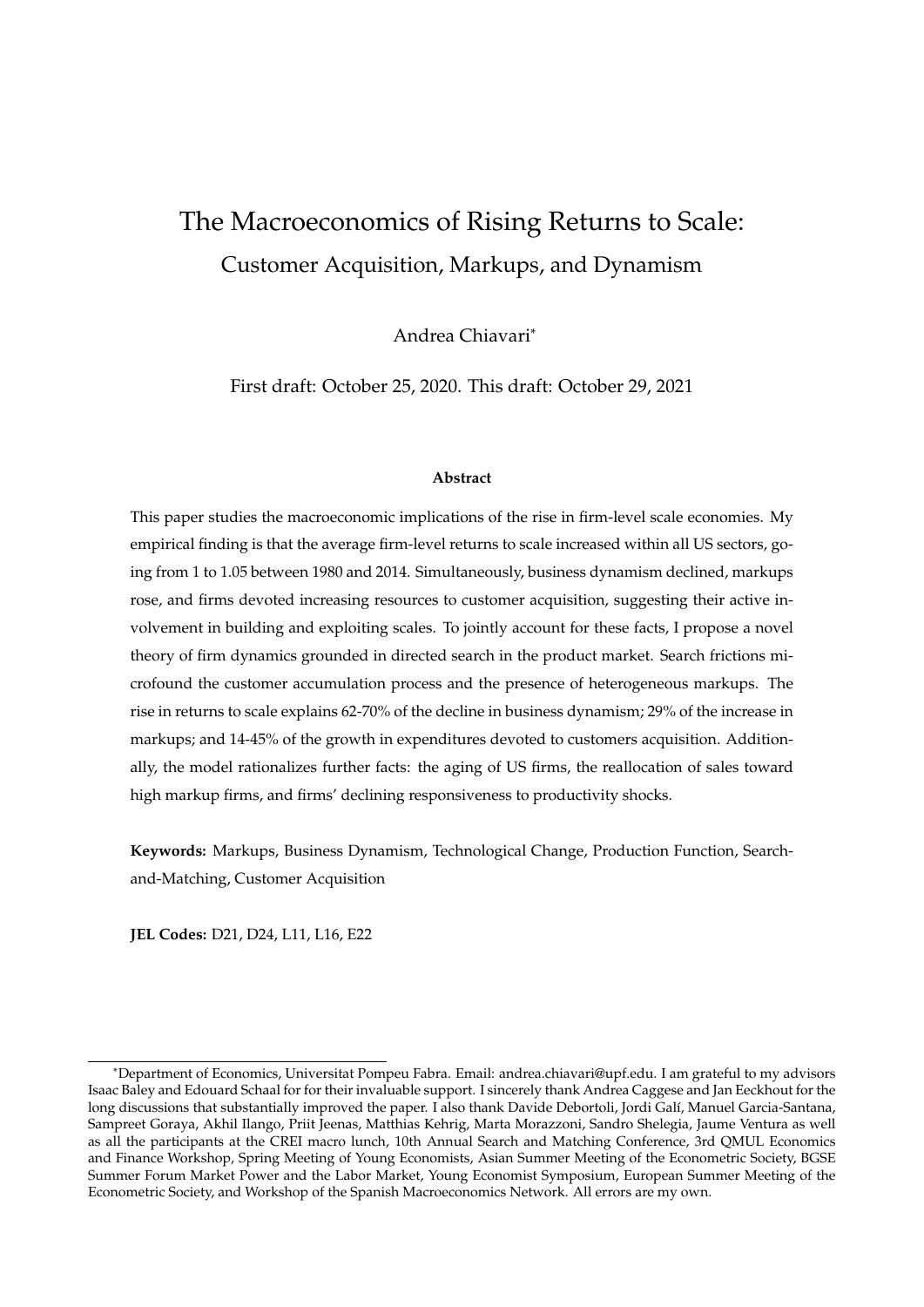# **1 Introduction**

Over the last decades, firm-level production processes have undergone spectacular transformations. The introduction of new technologies, such as information and communication technologies (ICT), and extensive data availability have changed the way firms organize their production. The potential of these technological advancements to expand firms' scale economies—the cost advantages that firms obtain due to their scale of operation—has captured the attention of academic researchers. $1$ Meanwhile, US policymakers' concerns about the effect of these changes on firms' pricing strategies and competition for customers have gained momentum.<sup>[2](#page-1-1)</sup> This is because, rising scale economies, manifesting through lower costs for the largest firms, may have enabled these same firms to become highly effective in pricing, attracting customers, and exerting market power. Simultaneously, firms have devoted increasing resources to customers acquisition throughout activities such as advertise-ment and trademarks, suggesting their active involvement in building and exploiting scales.<sup>[3](#page-1-2)</sup>

These technological transformations in firm-level production processes may explain why the US economy has experienced noteworthy trends over the same period of time. In particular, business dynamism—the entry rate of new firms and the reallocation rate of labor across firms—has declined steadily while markups have risen.<sup>[4](#page-1-3)</sup> This has led some observers to speculate that the engine of US productivity may have slowed down, and that its economy may have moved from a competitive to a rent-based one.<sup>[5](#page-1-4)</sup>

However, to date, few studies have systematically analyzed the evolution of firm-level scale economies. What are the consequences of this technological transformation for the above US trends? This project aims to provide an explanation that links these phenomena and makes two contributions. First, I use firm-level data from Compustat to investigate the evolution of firm-level returns to scale in production in the US between 1980 and 2014. Second, I propose a novel theoretical framework to study the implications of changes in returns to scale through their impact on customer accumulation.

To study the evolution of returns to scale in the US economy, I estimate the firm-level production function. Here, I follow two state-of-the-art techniques. The first is the control function approach, as

<span id="page-1-0"></span> $1B$ loom, Garicano, Sadun, and Van Reenen [\(2014\)](#page-65-0) show the link between better information technologies and a wider firm-level span of control.

<span id="page-1-1"></span> $2$ [Khan](#page-67-0) [\(2016\)](#page-67-0), now chair of the Federal Trade Commission, argued extensively about her worries regarding the pricing strategies adopted by Amazon and how this might be the outcome of the firm's scale economies.

<span id="page-1-2"></span> $3Kost$ , Pearce, and Wu [\(2019\)](#page-67-1) document the rise in trademark activities in the US and how this is associated with market power, whereas [De Loecker, Eeckhout, and Unger](#page-65-1) [\(2020\)](#page-65-1) show that firms spending more on selling general and administrative are associated with higher markups.

<span id="page-1-3"></span> $4$ [Decker, Haltiwanger, Jarmin, and Miranda](#page-65-2) [\(2014\)](#page-65-2) document the decline in business dynamism, that is, the slowdown in the entry rate of new firms and the reallocation rate of labor across firms. [De Loecker, Eeckhout, and Unger](#page-65-1) [\(2020\)](#page-65-1) show the rise in markups.

<span id="page-1-4"></span> $5$ [Decker, Haltiwanger, Jarmin, and Miranda](#page-66-0) [\(2016\)](#page-66-0) explain how declining business dynamism may impair the reallocation process across firms, and hence, lower US productivity. [Philippon](#page-67-2) [\(2019\)](#page-67-2) and [Eeckhout](#page-66-1) [\(2021\)](#page-66-1) discuss some of the potential reasons why the US economy has become less competitive.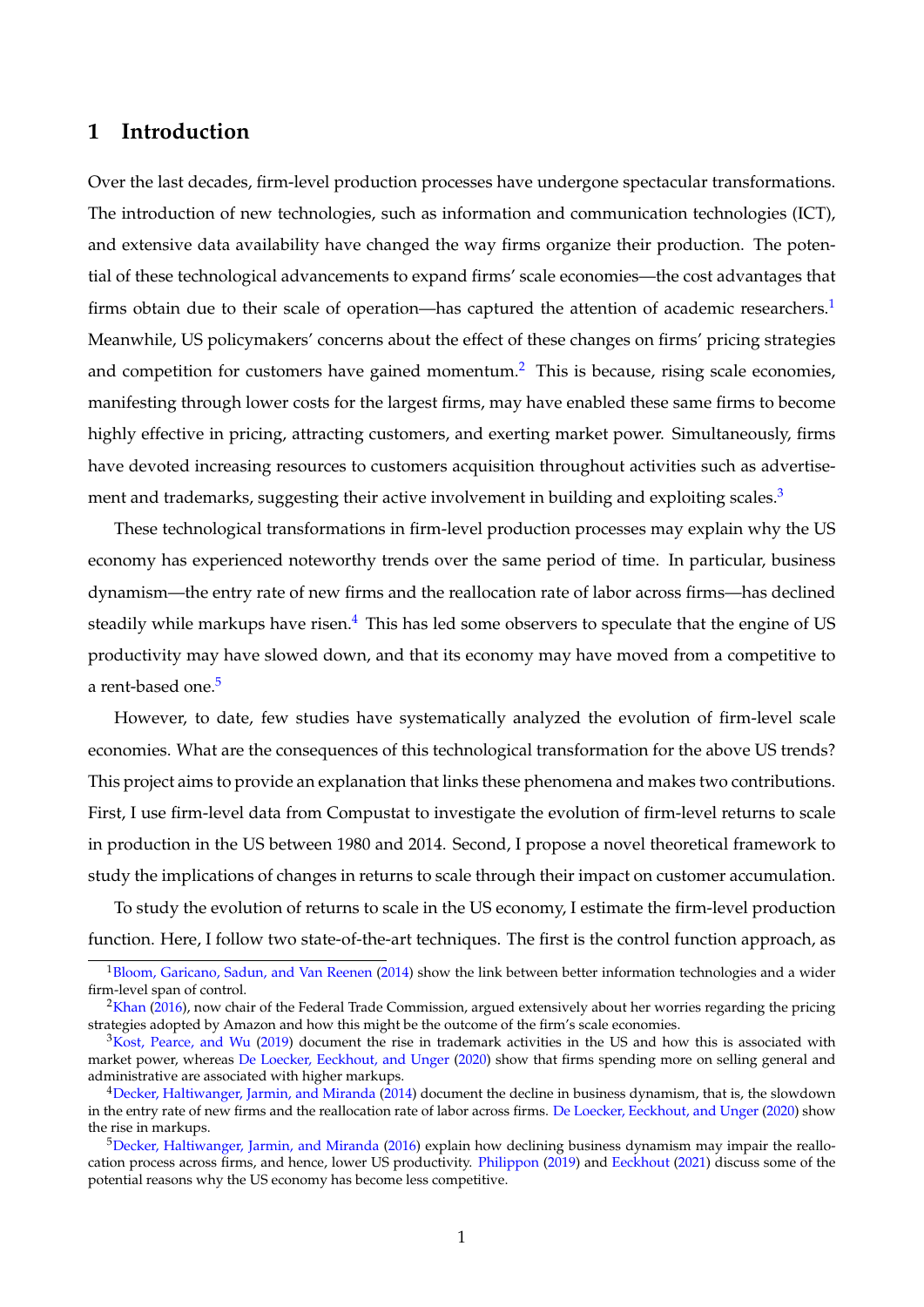in [Ackerberg, Caves, and Frazer](#page-65-3) [\(2015\)](#page-65-3), widely used by the empirical Industrial Organization literature. Second, I use the cost shares approach adopted by [Syverson](#page-67-3) [\(2004\)](#page-67-3) and [Foster, Haltiwanger,](#page-66-2) [and Syverson](#page-66-2) [\(2008\)](#page-66-2). Estimating production technologies in two-digit sectors and over time, as in [De Loecker, Eeckhout, and Unger](#page-65-1) [\(2020\)](#page-65-1), I find a 5% increase in the average returns to scale, going from 1 in 1980 to 1.05 in 2014. Additionally, this rise shows an acceleration around 1990, consistent with the ICT acceleration ongoing in the same period.<sup>[6](#page-2-0)</sup> Estimating production technologies at the sector level makes it possible to go beyond the analysis to the evolution of the average returns to scale—which could neglect distributional changes across sectors—and to study alternative reasons for this rise, exploiting cross-sectional variation. In particular, there are two potential reasons why the average returns to scale may have risen. First, returns to scale may have increased *within* all sectors. Second, there could have been a reallocation of economic activity *between* sectors toward sectors with ex-ante higher returns to scale. To study these two possibilities, I exploit a statistical decomposition at the sector level, which shows that the rise in the average returns to scale is a within-sector phenomenon.

Although other works have noticed the rise in returns to scale, this paper is the first to highlight the within-sector nature of this phenomenon. This novel fact is consistent with the view that US firms have undergone a technological transformation that has enabled them to increase their scale of operations.<sup>[7](#page-2-1)</sup> I interpret the estimated increase in returns to scale as an exogenous technological change, seeking to understand its consequences for the US economy and the recent trends mentioned above.

To understand the consequences of this technological change, I propose a novel model of customer accumulation. The framework builds on [Gourio and Rudanko](#page-66-3) [\(2014\)](#page-66-3) and [Roldan-Blanco and](#page-67-4) [Gilbukh](#page-67-4) [\(2020\)](#page-67-4) and brings additional tools from the labor-search literature to model customer switching across firms, which in the data is between  $10-25%$  a year.<sup>[8](#page-2-2)</sup> Accounting for customer switching imposes discipline on market power dynamics, as firms internalize the effect of their pricing decisions on their customer base endogenous attrition. To do so, I introduce directed search in the product market, which implies that firms use prices and markups to compete for customers. Further, search frictions imply that firms devote resources to contact new customers. In the model, the presence of fixed operating costs introduces the endogenous entry and exit of firms as standard in most firm dy-

<span id="page-2-1"></span><span id="page-2-0"></span><sup>6</sup>For instance, the World Wide Web entered everyday life in the first period of the 1990s.

<sup>7</sup>[Haskel and Westlake](#page-66-4) [\(2018\)](#page-66-4) argue in their book that the rise of intangible capital—which is highly related to the digital revolution—has increased the ability of firms to scale their production. [Newman](#page-67-5) [\(2014\)](#page-67-5), [Agrawal, Gans, and Goldfarb](#page-65-4) [\(2018\)](#page-65-4), [Begenau, Farboodi, and Veldkamp](#page-65-5) [\(2018\)](#page-65-5), [Goldfarb and Trefler](#page-66-5) [\(2018\)](#page-66-5), [Carriere-Swallow and Haksar](#page-65-6) [\(2019\)](#page-65-6), and [Jones and Tonetti](#page-66-6) [\(2020\)](#page-66-6) all emphasize the potential role of data, particularly gathering information from the customer base, for the rise of returns to scale and the presence of increasing returns. [Lashkari, Bauer, and Boussard](#page-67-6) [\(2021\)](#page-67-6) document, using French data, that the adoption of ICT inputs has allowed firms to improve their organization, helping them to improve their scale economies and giving rise to higher returns to scale.

<span id="page-2-2"></span><sup>8</sup>See, for example, the value surveyed by [Gourio and Rudanko](#page-66-3) [\(2014\)](#page-66-3) from industry estimates.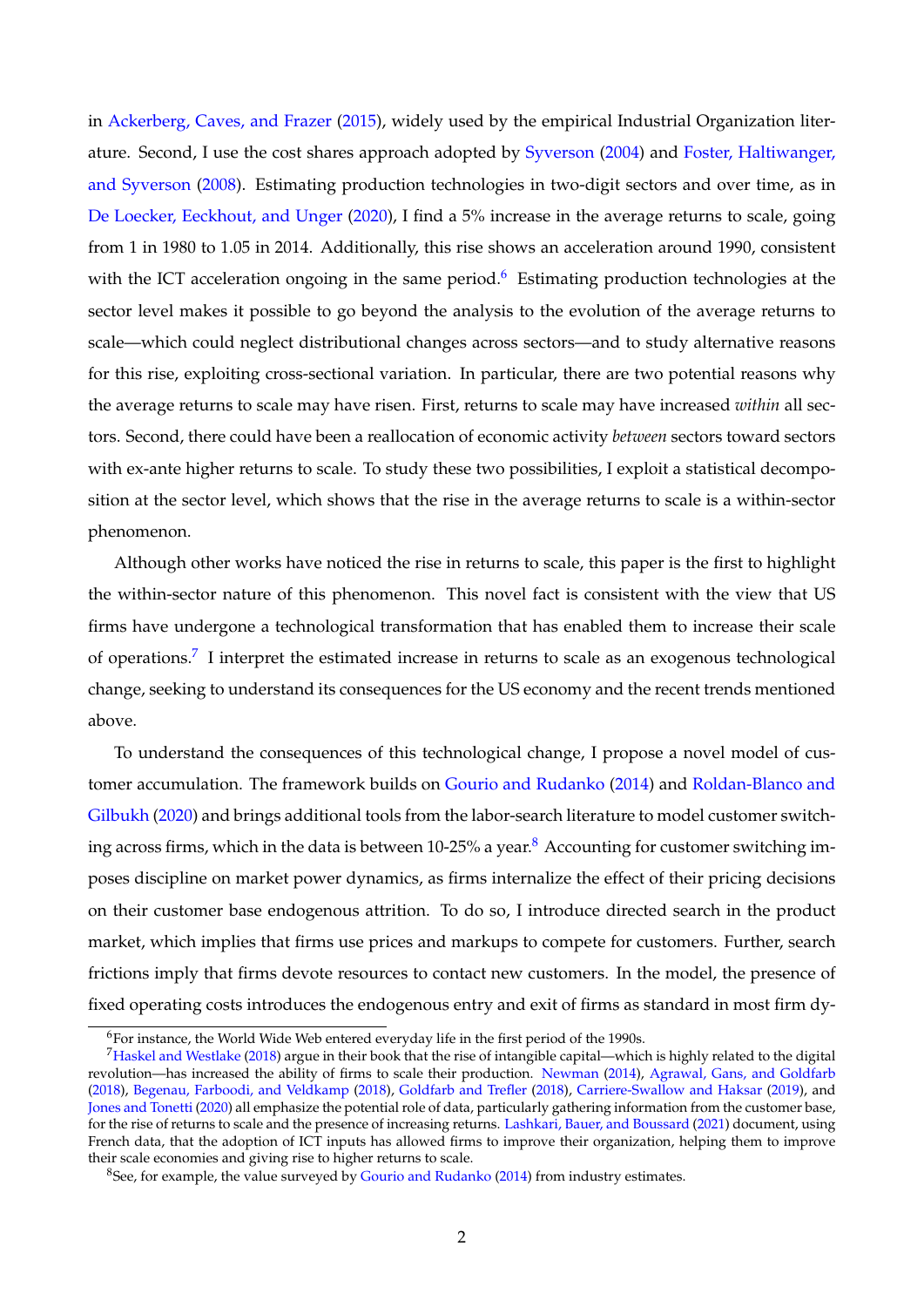namics frameworks à la [Hopenhayn](#page-66-7) [\(1992\)](#page-66-7). Therefore, while remaining tractable for computational analysis, the framework can manage a rich set of firm-level facts and aggregate trends.

The model is grounded in search frictions in the product market. Search frictions microfound firm-level investments in the customer base and firms' strategic use of prices and markups to attract and retain customers, which are an established feature of the firms' activities.<sup>[9](#page-3-0)</sup> Perhaps most importantly, they align the model with the literature pioneered by [Foster, Haltiwanger, and Syverson](#page-66-2) [\(2008\)](#page-66-2), which shows that firms mostly grow by accumulating demand. In this vein, recent empirical works by [Afrouzi, Dernik, and Kim](#page-65-7) [\(2020\)](#page-65-7) and [Einav, Klenow, Levin, and Murciano-Goroff](#page-66-8) [\(2020\)](#page-66-8) show that customer accumulation accounts for 70% of firms' overall life-cycle growth.

I calibrate the model to the 1980s period using identifying moments of the firms' life-cycle, business dynamism statistics from that period, and moments related to firm-level markups. First, as a validation exercise, I show that the model is consistent with a range of cross-sectional and firm-level facts. Second, I demonstrate that the introduction of customer accumulation through search frictions improves the general fit of the model on a series of important but often neglected firms' life-cycle facts. In particular, the model captures the upward sloping life-cycle path of markups and the downward sloping life-cycle path of selling-expenditures, relative to production costs, as observed in the microdata.

In the model, a rise in returns to scale reduces the marginal cost of production and, due to the properties of increasing returns to scale in production, reduces it by more for the biggest firms. This implies that the biggest firms in the economy become very effective in pricing, attracting customers, and charging markups. Therefore, although all firms are subject to the same change, its outcome is highly unequal, as it favors the biggest firms in the economy. This decline in marginal costs has three direct implications: (i) it increases the willingness of firms to scale up, and hence, their expenditures devoted to customer acquisition; (ii) it raises the firm-level markups due to the presence of incomplete pass-through; and (iii) it weakens the selection process in the model, implying a lower entry and reallocation rate. It is noteworthy that the first prediction—that is, the *endogenous* rise in sellingrelated expenditures relative to production costs after a rise in returns to scale—is a unique feature of this model, where firms invest in their demand through selling-related expenditures.<sup>[10](#page-3-1)</sup> I test and confirm all the predictions in the cross-section of sectors of the Compustat data: I find that higher returns to scale in a sector are positively associated with higher average markups and higher average

<span id="page-3-0"></span><sup>9</sup>[Dubé, Hitsch, and Rossi](#page-66-9) [\(2010\)](#page-66-9) and [Bronnenberg, Dubé, and Gentzkow](#page-65-8) [\(2012\)](#page-65-8) document the prevalence of long-term customer relations. [Ruhl and Willis](#page-67-7) [\(2008\)](#page-67-7) and [Eaton, Eslava, Kugler, and Tybout](#page-66-10) [\(2009\)](#page-66-10) show that the buildup of market shares is a slow process. [Paciello, Pozzi, and Trachter](#page-67-8) [\(2019\)](#page-67-8) show that customers are sensitive to prices and that firms consider this while setting them.

<span id="page-3-1"></span> $10$ Models in which market power comes from horizontal differentiation [\(Dixit and Stiglitz](#page-66-11) [\(1977\)](#page-66-11), [Kimball](#page-67-9) [\(1995\)](#page-67-9), and [Atkeson and Burstein](#page-65-9) [\(2008\)](#page-65-9)) or search frictions, with only strategic pricing [\(Paciello, Pozzi, and Trachter](#page-67-8) [\(2019\)](#page-67-8) and [Roldan-Blanco and Gilbukh](#page-67-4) [\(2020\)](#page-67-4)), would not be able to produce the aforementioned facts as, normally, the only nonproduction costs they feature are fixed costs.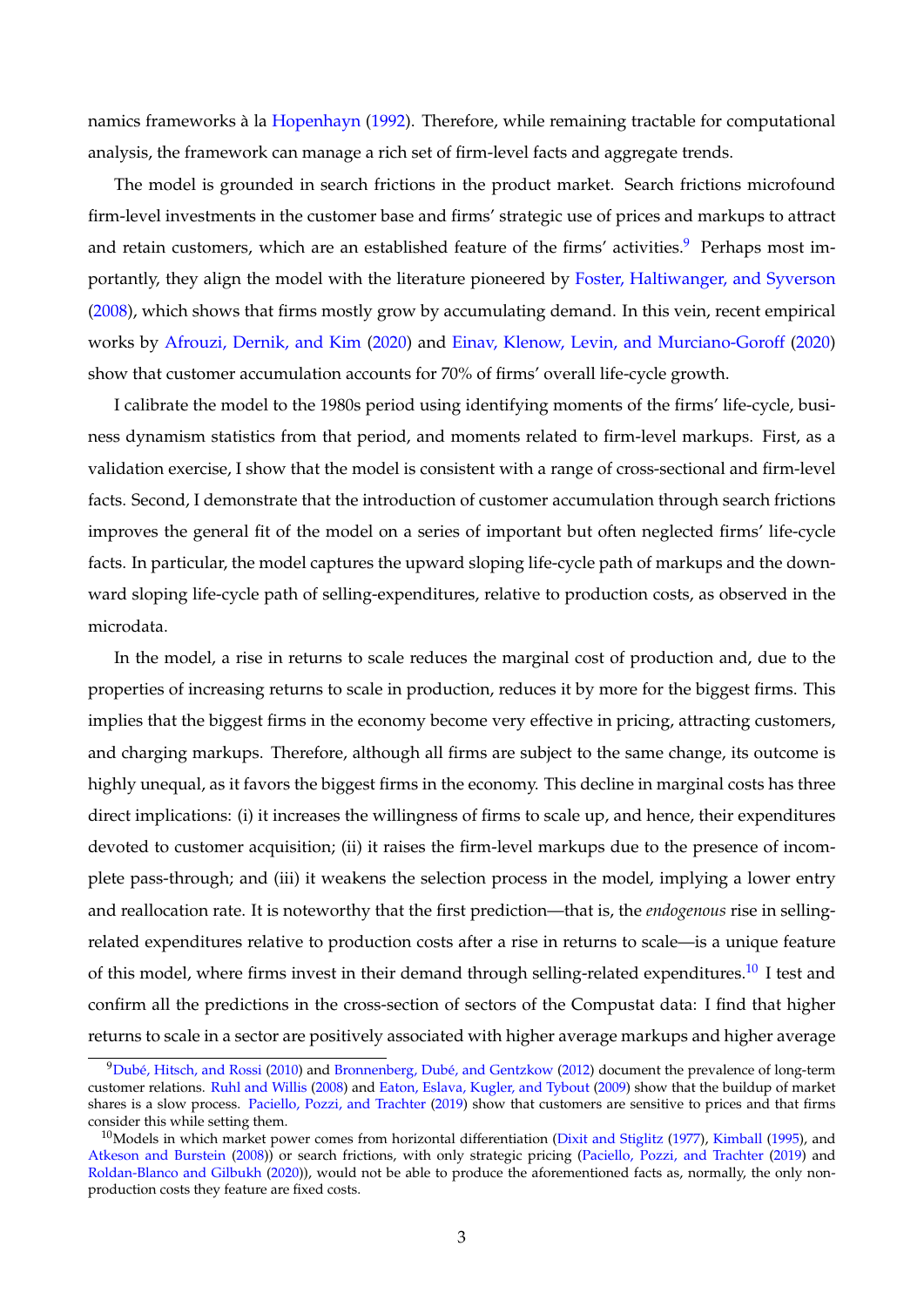selling-related expenditures, relative to production costs, and negatively associated with entry and reallocation rates.

I use the calibrated model to study the macroeconomic consequences of the observed rise in returns to scale. This technological change explains 62-70% of the decline in business dynamism; 29% of the increase in markups; and 14-45% of the growth in expenditures devoted to customer acquisition. Additionally, I show that this technological change is consistent with the phenomenon of the aging of firms, as documented in the data by [Hopenhayn, Neira, and Singhania](#page-66-12) [\(2018\)](#page-66-12). It reproduces the reallocation of economic activity toward high markup firms, which gives rise to the fattening of the right tail of the markup distribution, as documented by [Autor, Dorn, Katz, Patterson, and](#page-65-10) [Van Reenen](#page-65-10) [\(2020\)](#page-65-10), [De Loecker, Eeckhout, and Unger](#page-65-1) [\(2020\)](#page-65-1), and [Kehrig and Vincent](#page-67-10) [\(2021\)](#page-67-10). It explains the decline in firm-level responsiveness to productivity shocks, which [Decker, Haltiwanger,](#page-66-13) [Jarmin, and Miranda](#page-66-13) [\(2020\)](#page-66-13) document as a central component of the decline in business dynamism. Although the rise in returns to scale does not fully account for the markup increase, my investigation suggests that they are an important factor.

**Literature Review.** This paper contributes to several strands of the literature. It first relates to the search and matching literature on both the labor and the product market. Labor market papers that first introduced some of the techniques used in this paper are [Moen](#page-67-11) [\(1997\)](#page-67-11), [Menzio and Shi](#page-67-12) [\(2010\)](#page-67-12), and [Menzio and Shi](#page-67-13) [\(2011\)](#page-67-13). I build on the methodology developed by [Schaal](#page-67-14) [\(2017\)](#page-67-14), which, however, focuses on the labor market. Closer to my focus are [Gourio and Rudanko](#page-66-3) [\(2014\)](#page-66-3), [Paciello, Pozzi,](#page-67-8) [and Trachter](#page-67-8) [\(2019\)](#page-67-8), and [Roldan-Blanco and Gilbukh](#page-67-4) [\(2020\)](#page-67-4), which all develop heterogeneous firms models with search frictions in the product market.<sup>[11](#page-4-0)</sup> Relative to [Gourio and Rudanko](#page-66-3) [\(2014\)](#page-66-3) and [Roldan-Blanco and Gilbukh](#page-67-4) [\(2020\)](#page-67-4), I allow incumbent customers to search, which is a feature of reality and an important factor for firms' pricing decisions. Moreover, compared to [Gourio and Rudanko](#page-66-3) [\(2014\)](#page-66-3), I allow for commitment on the firm side, which enables firms to charge different prices, even to their incumbent customers. In the absence of commitment, all firms would ask the same price to the incumbent customers, equal to their marginal evaluation, which would make the model quantitatively unsuited to study dispersion in markups coming from different pricing strategies. Differently from [Paciello, Pozzi, and Trachter](#page-67-8) [\(2019\)](#page-67-8) and [Roldan-Blanco and Gilbukh](#page-67-4) [\(2020\)](#page-67-4), I allow for increasing returns production technology and firm-level expenditures for customer accumulation, which are all fundamental features for the objective of this paper.

This paper also contributes to the empirical literature that has analyzed technological changes in

<span id="page-4-0"></span><sup>&</sup>lt;sup>11</sup>[Burdett and Coles](#page-65-11) [\(1997\)](#page-65-11) study the role of firm size for pricing when firms use the price to attract new customers. [Dinlersoz and Yorukoglu](#page-66-14) [\(2012\)](#page-66-14) provide a theoretical model of industry dynamics in the presence of information frictions. [Burdett and Judd](#page-65-12) [\(1983\)](#page-65-12), [Menzio and Trachter](#page-67-15) [\(2015\)](#page-67-15), [Burdett and Menzio](#page-65-13) [\(2018\)](#page-65-13), and [Menzio and Trachter](#page-67-16) [\(2018\)](#page-67-16) study equilibrium price dispersion without relying on firm heterogeneity.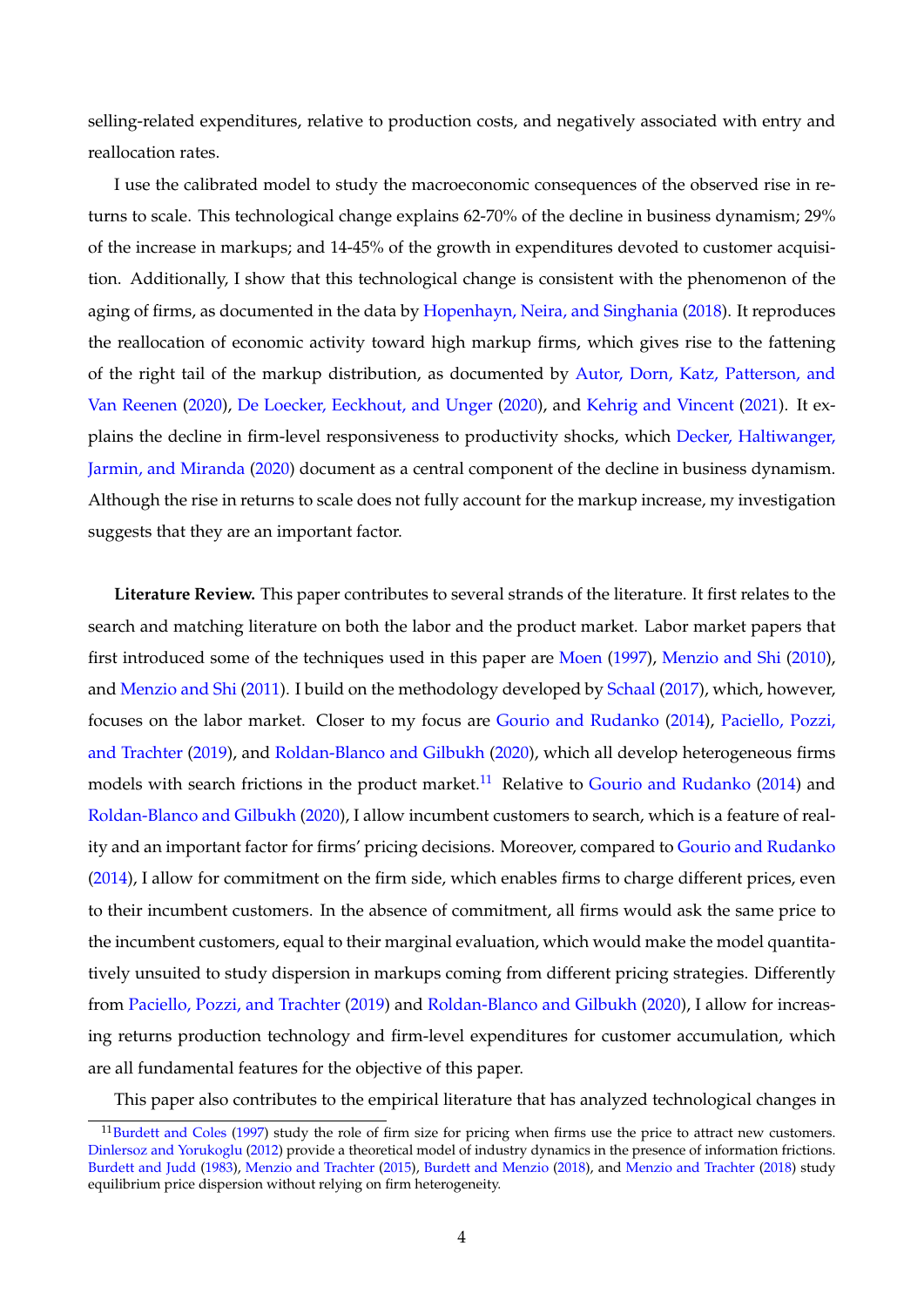the firm-level production process. [Chiavari and Goraya](#page-65-14) [\(2021\)](#page-65-14) show that firms' production technology has become more intangible intensive, at the expense of labor, and that this has had significant implications for the changes in the US factor shares. More closely related to this paper is the work by [Lashkari, Bauer, and Boussard](#page-67-6) [\(2021\)](#page-67-6), using French data to show that firms employed ICT investment to increase their firm-level returns to scale; however, they do not analyze its implications for markups. Relative to them, I focus on the US, documenting the within-sector increase in firm-level returns to scale, showing that this has had sizeable consequences for the rise in markups. Despite the focus on the evolution of markups, [De Loecker, Eeckhout, and Unger](#page-65-1) [\(2020\)](#page-65-1) also document a rise in returns to scale. Yet, they do not focus on sector-level patterns, which I claim are essential in understanding the source of this increase.

Furthermore, this paper complements the growing literature that studies the potential explanations behind the rise in markups and the decline in business dynamism. A strand of this literature emphasizes demographic changes as a relevant factor behind these trends. Papers of this kind are Karahan, Pugsley, and Şahin [\(2019\)](#page-66-15), [Hopenhayn, Neira, and Singhania](#page-66-12) [\(2018\)](#page-66-12), [Peters and Walsh](#page-67-17) [\(2019\)](#page-67-17), and [Bornstein](#page-65-15) [\(2018\)](#page-65-15). Alternatively, [Liu, Mian, and Sufi](#page-67-18) [\(2020\)](#page-67-18) hypothesize that lower interest rates can explain certain recent trends. Relative to this strand of the literature, this project emphasizes technological factors as a potential force driving these trends.

Another strand of the literature, closer to this project, emphasizes the technological factors behind the rise in markups and the decline in business dynamism. Papers in this vein are [Akcigit and](#page-65-16) [Ates](#page-65-16) [\(2021\)](#page-65-18), [De Ridder](#page-65-17) [\(2019\)](#page-67-19), [Weiss](#page-67-19) (2019), and [De Loecker, Eeckhout, and Mongey](#page-65-18) (2021).<sup>[12](#page-5-0)</sup> [Akcigit](#page-65-16) [and Ates](#page-65-16) [\(2021\)](#page-65-16) argue that a decline in productivity spillovers from leaders to laggards is a driver of some recent trends. [De Ridder](#page-65-17) [\(2019\)](#page-65-17) emphasizes that the rise of firms that are better at using intangibles (as intangibles make other factors more productive) is important for the rise in markups, the decline in business dynamism, and productivity growth. [Weiss](#page-67-19) [\(2019\)](#page-67-19) shows how intangibles can explain the rise in markups and concentration. [De Loecker, Eeckhout, and Mongey](#page-65-18) [\(2021\)](#page-65-18) document that the rise in fixed costs and the decline in the number of potential entrants can jointly explain the rise in markups and the decline in business dynamism. I contribute to this literature by studying a different technological change—the rise of returns to scale in production—grounded outside the model in a detailed micro-level analysis. Leveraging Industrial Organization techniques to estimate the firm-level production function allows me to infer the strength of the technological change occurring in the US, bringing extra discipline outside the model to the quantitative analysis. The analysis

<span id="page-5-0"></span><sup>&</sup>lt;sup>12</sup>[Korinek, Ng, and Hopkins](#page-67-20) [\(2018\)](#page-67-21) and [Martinez](#page-67-21) (2018) relate automation to the rise in concentration and to the labor share decline. [Crouzet and Eberly](#page-65-19) [\(2019\)](#page-65-19) and [Zhang](#page-67-22) [\(2019\)](#page-67-22) relate the rise in intangibles with the rise in concentration. [Hsieh and Rossi-Hansberg](#page-66-16) [\(2019\)](#page-66-16) suggest that the shift toward more productive technologies with higher fixed costs can explain the divergence behind local and aggregate concentration. [Aghion, Bergeaud, Boppart, Klenow, and Li](#page-65-20) [\(2019\)](#page-65-20) and [Olmstead-Rumsey](#page-67-23) [\(2019\)](#page-67-23) link the rise in concentration to the decline in productivity growth.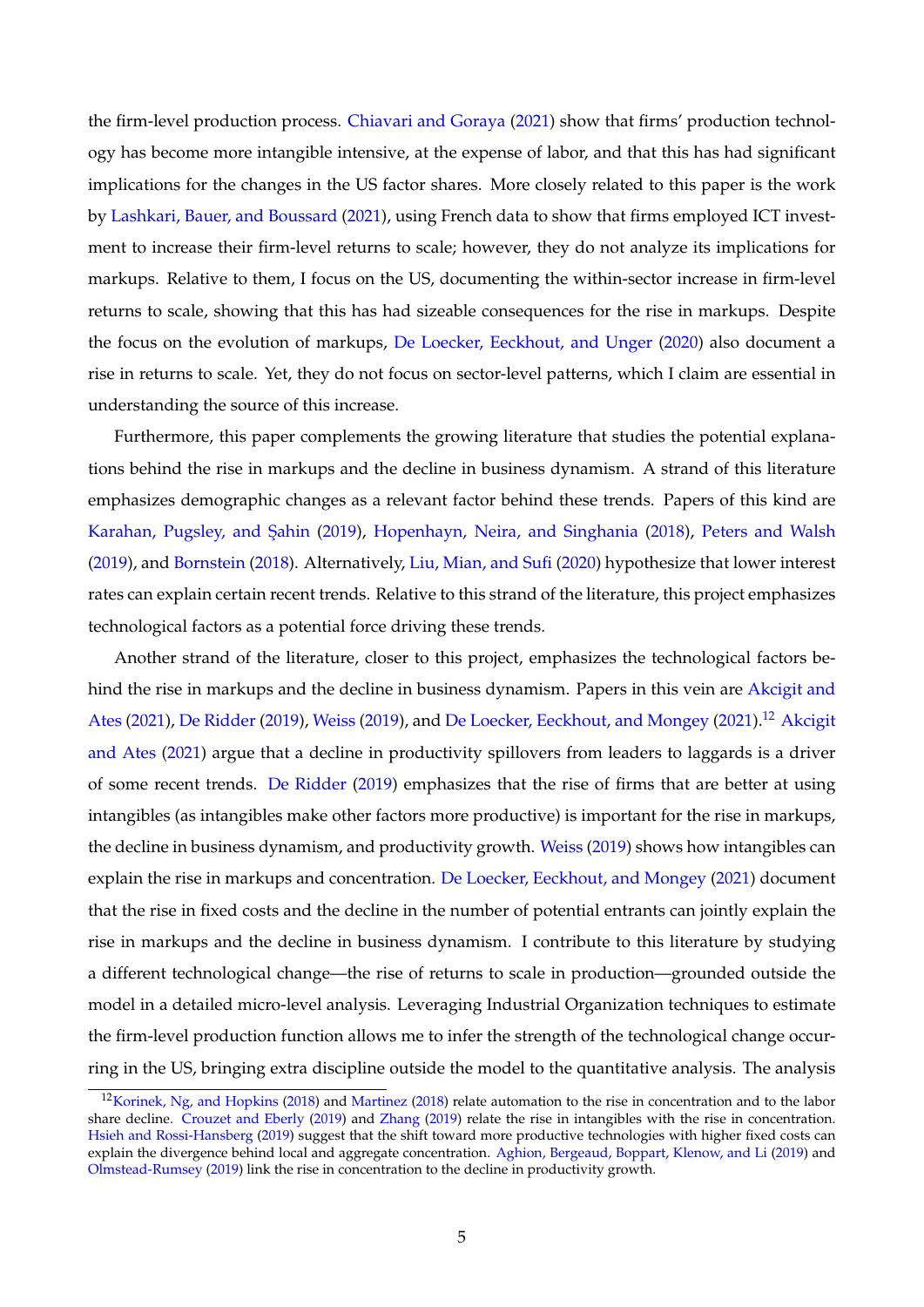of an alternative technological transformation also provides a new perspective to the ongoing debate regarding the causes of these US trends. Moreover, using a novel quantitative framework, I study additional implications compared to the previous literature. In particular, the model explains the rise in firm-level expenditures devoted to customer accumulation as firms desire to increase their scale of operation to take full advantage of the rise in scale economies.

**Outline.** Section [2](#page-6-0) presents the empirical methodology and empirical findings of the paper. Section [3](#page-15-0) introduces the theoretical model. Section [4](#page-24-0) calibrates the model and evaluates the performance of the model using firm-level and cross-sectional facts. Section [5](#page-31-0) analyzes and discusses the impact of rising returns to scale before quantifying implications for the aggregate trends objective of this paper. Section [6](#page-42-0) concludes.

# <span id="page-6-0"></span>**2 Empirical Evidence**

In this section, I present the empirical analysis of this project: (i) I introduce the main dataset used throughout the analysis; (ii) then, I introduce the main empirical methodology used to estimate firmlevel returns to scale; (iii) finally, I document a rise in returns to scale in production within the last three decades.

# **2.1 Data**

In this paper, I use two main data sources: Compustat and BDS data. The former is used to obtain information on US firms, while the latter is used to obtain representative measures for the US economy.

**Compustat**. The main data source is Compustat, a firm-level database with all US publicly traded firms between 1977 to 2014.<sup>[13](#page-6-1)</sup> In this section, I discuss the strengths and limitations of this dataset. I provide more details on the data-cleaning process in Appendix [A.1.](#page-43-0)

The choice of data is driven solely by the ability of these data to cover the period of interest and the largest number of sectors. These characteristics make these data an excellent source of firm-level information to study technological changes in production undertaken by US firms.

Even though publicly traded firms are few relative to the total number of firms ()as they tend to be the largest firms in the economy) they account for roughly 30% of US employment (see, [Davis,](#page-65-21) [Haltiwanger, Jarmin, Miranda, Foote, and Nagypal](#page-65-21) [\(2006\)](#page-65-21)). The Compustat data contain information on firm-level financial statements, including measures of sales, input expenditures, capital stock information, and a detailed industry activity classification.

<span id="page-6-1"></span><sup>&</sup>lt;sup>13</sup>This is also the frame for which the BDS data are available.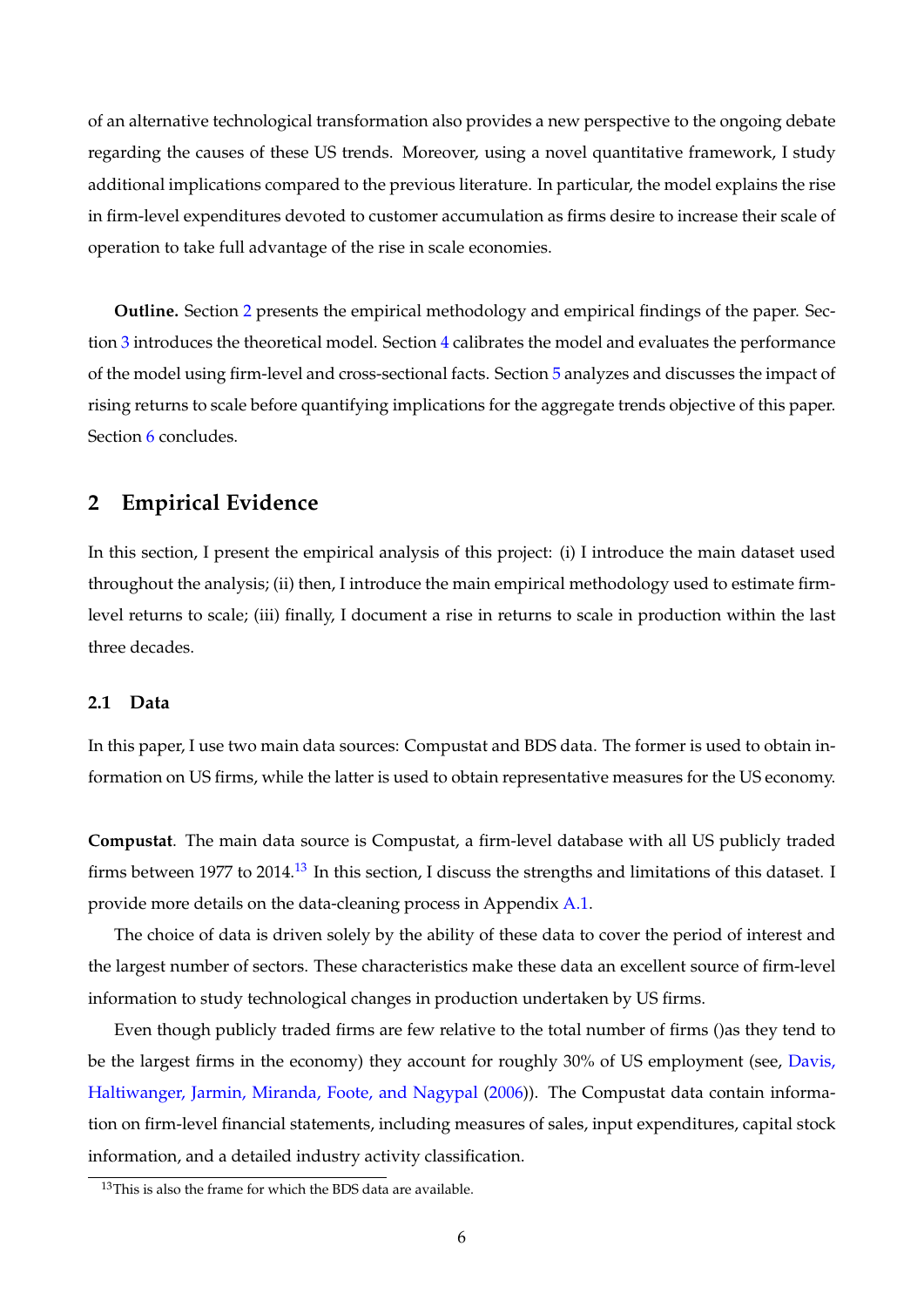However, despite its many virtues, these data present two main limitations: (i) the fact that it is impossible to distinguish quantity and prices, which makes measurement of the production function elasticities significantly more challenging as extensively explained in the next section; $^{14}$  $^{14}$  $^{14}$  and (ii) the possible selection issues arising from using only publicly traded firms. To address the first concern, I follow the methodologies explained in Section [2.2.1.](#page-7-1) Moreover, whenever possible, I compare my results with additional data sources to isolate the potential bias of using only publicly traded firms.

**BDS data.** To obtain representative aggregate US measures of the firms' size distribution and business dynamism, I use the publicly available dataset from the Business Dynamics Statistics (BDS) program of the Census Bureau.[15](#page-7-2)

# **2.2 Production Function Estimation**

To estimate firm-level returns to scale, I follow [De Loecker, Eeckhout, and Unger](#page-65-1) [\(2020\)](#page-65-1) and use two main approaches: (i) the control function approach and (ii) an "augmented" cost shares approach. Both of these approaches are popular methods used to estimate firm-level production functions. I review here the two methodologies, emphasizing their virtues and their limitations.

# <span id="page-7-1"></span>**2.2.1 Control Function Approach**

The control function approach was pioneered by [Olley and Pakes](#page-67-24) [\(1996\)](#page-67-24), and developed further by [Levinsohn and Petrin](#page-67-25) [\(2003\)](#page-67-25) and [Ackerberg, Caves, and Frazer](#page-65-3) [\(2015\)](#page-65-3). The main insight from this literature is that firm-level unobservable productivity can be proxied by some variable expenditure.

To overcome some of the criticism emphasized in [Gandhi, Navarro, and Rivers](#page-66-17) [\(2020\)](#page-66-17), I work with a structural value-added specification, as in [Ackerberg, Caves, and Frazer](#page-65-3) [\(2015\)](#page-65-3) and [De Loecker and](#page-65-22) [Scott](#page-65-22) [\(2016\)](#page-65-22), given by:

<span id="page-7-4"></span>
$$
Q_{it} = \min \left\{ K_{it}^{\beta^k} L_{it}^{\beta^{\ell}} \exp(\omega_{it} + \varepsilon_{it}), \beta^m M_{it} \right\},\tag{1}
$$

where  $Q_{it}$  is output,  $K_{it}$  is capital,  $L_{it}$  is labor,  $\omega_{it}$  is log-productivity,  $\varepsilon_{it}$  is the error term, and *M*<sup>*it*</sup> is the materials. This structural value-added production function yields the following first-order condition:

<span id="page-7-3"></span>
$$
Q_{it} = K_{it}^{\beta^k} L_{it}^{\beta^{\ell}} \exp(\omega_{it} + \varepsilon_{it}), \qquad (2)
$$

justifying the regression of Q*it* on capital and labor while ignoring materials. One caveat is that,

<span id="page-7-0"></span><sup>&</sup>lt;sup>14</sup>This challenge is present in most of the production data.

<span id="page-7-2"></span><sup>15</sup><https://www.census.gov/programs-surveys/bds/data/data-tables.html>.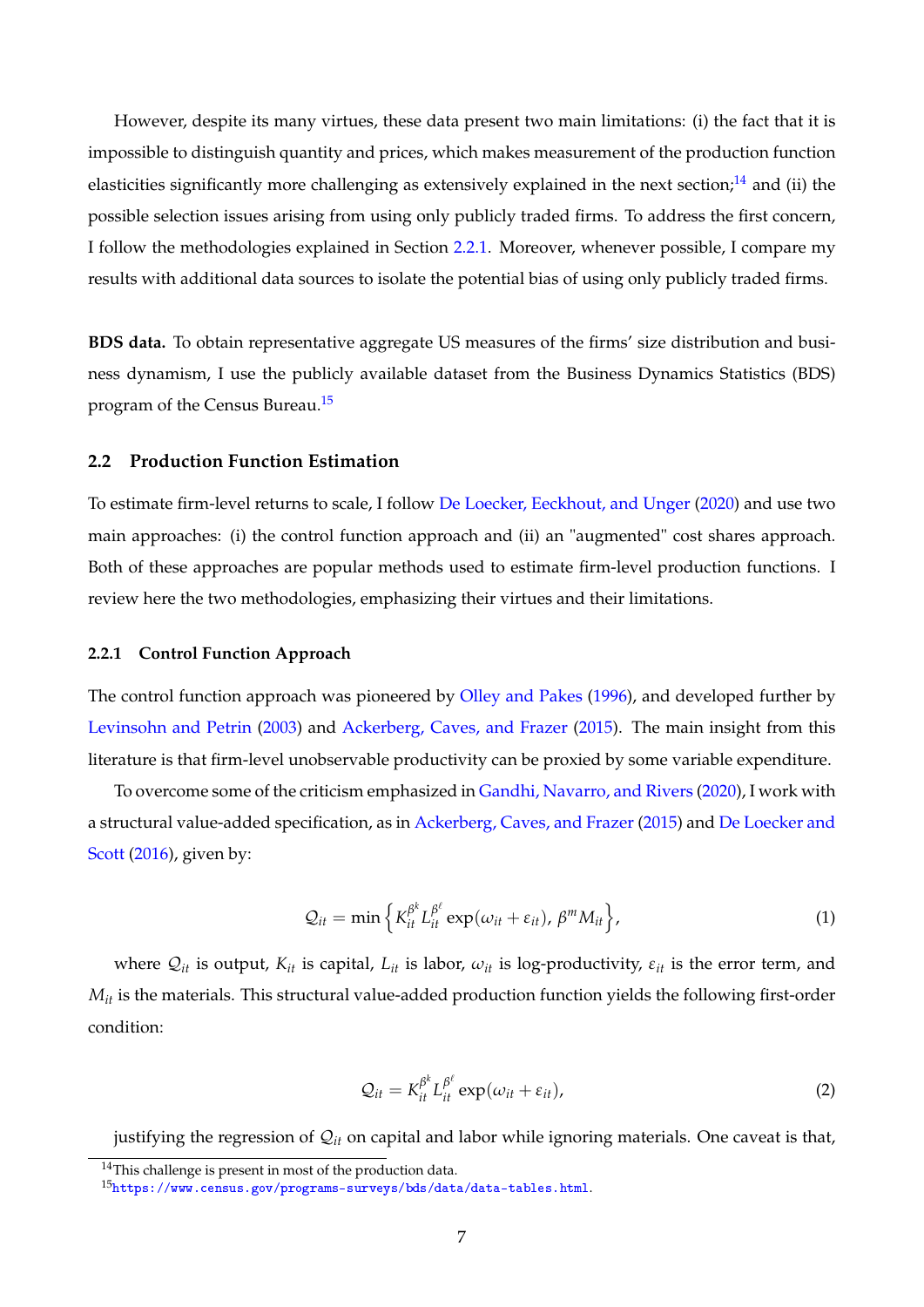in theory, equation [\(2\)](#page-7-3) may not be satisfied in certain situations. If capital and labor are quasi-fixed, and the materials are a flexible input, then when output prices are sufficiently low relative to the price of materials, it will be better to set  $M_{it} = 0$  and not produce at all. However, given that my data only include actively producing firms, I assume that equation [\(2\)](#page-7-3) always holds.<sup>[16](#page-8-0)</sup> Therefore, under the specification in equation [\(1\)](#page-7-4), the estimation of the firm-level production function reduces to:

<span id="page-8-1"></span>
$$
q_{it} = \beta^k k_{it} + \beta^\ell \ell_{it} + \omega_{it} + \varepsilon_{it}, \tag{3}
$$

where  $q_{it} = \log(Q_{it})$ ,  $k_{it} = \log(K_{it})$ , and  $\ell_{it} = \log(L_{it})$ . As usual, the main identification challenge to the production function estimation is the simultaneity bias induced by the unobserved time-varying firm-level productivity, *ωit*. I follow the control function literature, and in particular [Ackerberg, Caves, and Frazer](#page-65-3) [\(2015\)](#page-65-3) and [De Loecker, Eeckhout, and Unger](#page-65-1) [\(2020\)](#page-65-1), to estimate the production function in [\(3\)](#page-8-1) using a two-step approach based on the use of a control function for the productivity process. The identification relies on the observation that the firm's labor demand is given by a policy function of the form  $\ell_{it} = \ell(k_{it}, \omega_{it})$ . Then, providing that the policy function is invertible, the productivity process can be proxied by a control function given by  $\omega_{it} = \omega(k_{it}, \ell_{it})$ , where  $\omega(\cdot) = \ell^{-1}(\cdot).^{17}$  $\omega(\cdot) = \ell^{-1}(\cdot).^{17}$  $\omega(\cdot) = \ell^{-1}(\cdot).^{17}$ 

Therefore, in the first stage of this estimation procedure, I clean the firm-level output value from the measurement errors and unanticipated productivity shocks, regressing output on a polinomial of capital, labor, and potential demand shifters, given by:

<span id="page-8-3"></span>
$$
q_{it} = \mathcal{P}(k_{it}, \ell_{it}, \mathbf{d}_{it}) + \varepsilon_{it}.
$$
 (4)

Then, in the second stage, using the estimate  $\hat{\mathcal{P}}$  from the previous stage, I can construct a measure of productivity that does not depend on the measurement error  $\varepsilon_{it}$ , given by:

$$
\omega_{it}(\beta^k, \beta^\ell) = \widehat{\mathcal{P}}(k_{it}, \ell_{it}, \mathbf{d}_{it}) - \beta^k k_{it} - \beta^\ell \ell_{it}.
$$
\n
$$
\tag{5}
$$

Finally, taking advantage of the assumption that productivity follows an AR(1) process, it is possible to construct a measure of productivity innovations given by:

$$
\xi(\beta^k, \beta^\ell, \rho) = \omega_{it}(\beta^k, \beta^\ell) - \rho \omega_{it-1}(\beta^k, \beta^\ell). \tag{6}
$$

Therefore, using the productivity innovations, I construct a set of moment conditions to estimated

<span id="page-8-2"></span><span id="page-8-0"></span><sup>16</sup>For a more detailed discussion on this issue, see [Ackerberg, Caves, and Frazer](#page-65-3) [\(2015\)](#page-65-3).

 $17$ The assumptions needed to ensure the invertibility of the policy functions associated with a wide class of production functions have been discussed extensively by [Pakes](#page-67-26) [\(1994\)](#page-67-26), [Olley and Pakes](#page-67-24) [\(1996\)](#page-67-24), [Levinsohn and Petrin](#page-67-25) [\(2003\)](#page-67-25), and [Ackerberg, Caves, and Frazer](#page-65-3) [\(2015\)](#page-65-3).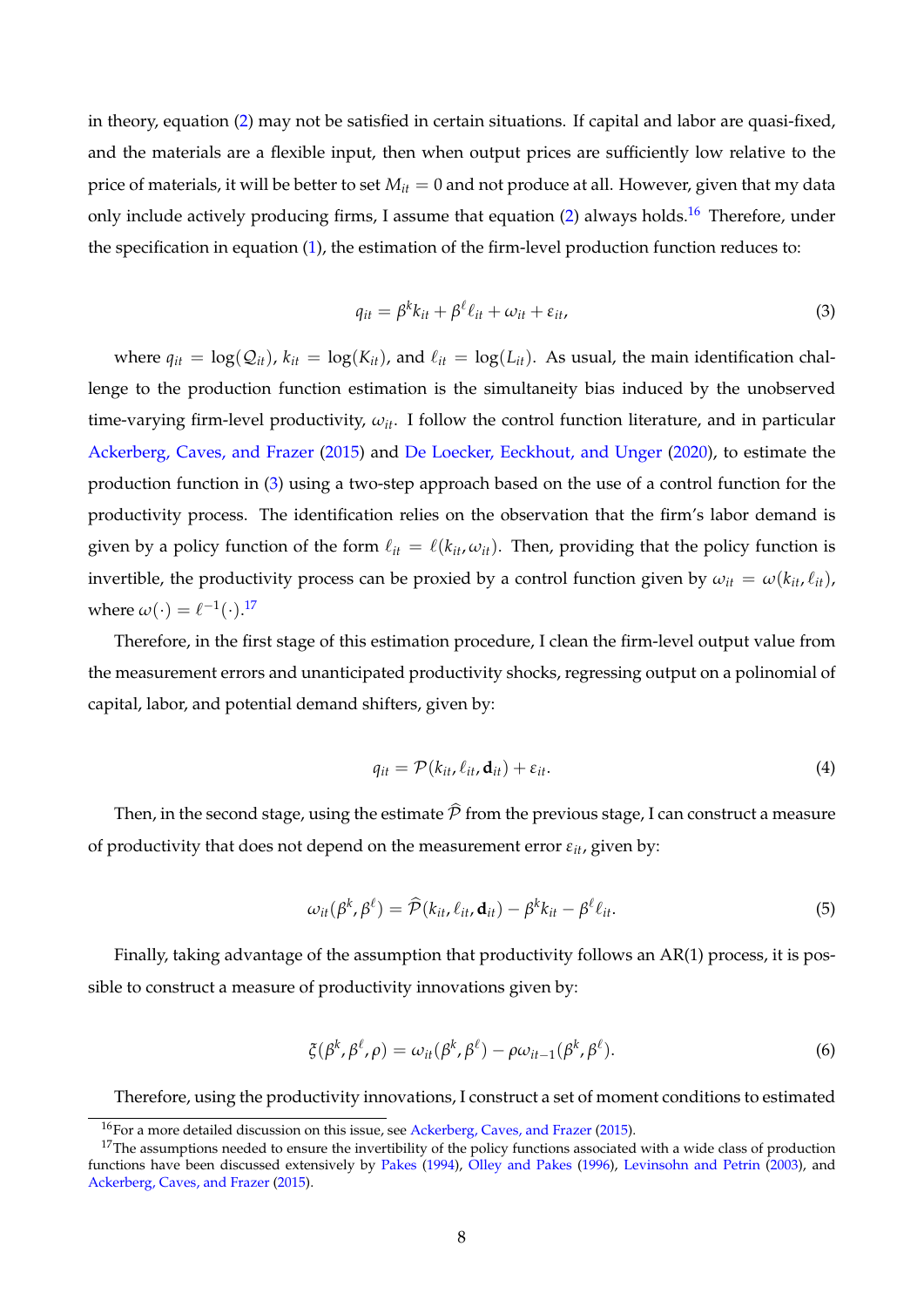the parameters of the production function, given by:

$$
\mathbb{E}(\xi(\beta^k,\beta^\ell,\rho)\times\mathbf{z}_{it})=\mathbf{0}_{Z\times 1},\qquad(7)
$$

where  $Z > 3$  and, under the assumption that firms react to unanticipated productivity shocks contemporaneously and that capital is predetermined, the set of admissible instruments is  $z_{it} \in$  ${k<sub>it</sub>, k<sub>it-1</sub>, k<sub>it-1</sub>, ...}$ . Once the output elasticities are obtained, it is straightforward to recover the returns to scale as:

$$
\alpha = \beta^k + \beta^\ell. \tag{8}
$$

**Units**. It is well known that most of the time, standard production data, such as Compustat, record revenues and expenditures rather than the physical production and input used. In the presence of product differentiation (be it through physical attributes or location), an additional source of en-dogeneity presents itself through unobserved output and input prices.<sup>[18](#page-9-0)</sup> This implies that, when bringing the model to the data, the structural value-added production function takes the following form:

$$
q_{it} + p_{it} = \beta^k (k_{it} + p_t^k) + \beta^\ell (\ell_{it} + p_{it}^\ell) + \omega_{it} + \varepsilon_{it}, \qquad (9)
$$

where  $p_{it}$  is the output price,  $p_t^k$  is the common user cost of capital, and  $p_{it}^{\ell}$  is the price of labor. This empirical specification produces the following structural error term:

$$
\omega_{it} + p_{it} - \beta^k p_t^k - \beta^\ell p_{it}^\ell. \tag{10}
$$

I follow [De Loecker, Goldberg, Khandelwal, and Pavcnik](#page-65-23) [\(2016\)](#page-65-23) and let the wedge between the output and input price (scaled by the output elasticity) be a function of the demand shifters and productivity difference.<sup>[19](#page-9-1)</sup> Including demand shifters  $\mathbf{d}_{it}$  in the control function, constructed using the measures of market shares, as in [De Loecker, Eeckhout, and Unger](#page-65-1) [\(2020\)](#page-65-1), should therefore capture the relevant output and input market forces that generate differences in the output and input price. $^{20}$  $^{20}$  $^{20}$ As discussed in [De Loecker, Goldberg, Khandelwal, and Pavcnik](#page-65-23) [\(2016\)](#page-65-23), this is an exact control when output prices, conditional on productivity, reflect input price variation, and when the demand is of

<span id="page-9-1"></span><span id="page-9-0"></span><sup>&</sup>lt;sup>18</sup>See [De Loecker, Goldberg, Khandelwal, and Pavcnik](#page-65-23) [\(2016\)](#page-65-23) for a recent treatment of these issues.

<sup>&</sup>lt;sup>19</sup>[De Loecker, Eeckhout, and Unger](#page-65-1) [\(2020\)](#page-65-1) note that not observing output prices perhaps has the unexpected benefit that output price variation absorbs input price variation, thus eliminating part of the variation in the error term.

<span id="page-9-2"></span> $^{20}I$  also use industry dummies to capture persistent variation in the demand across sectors.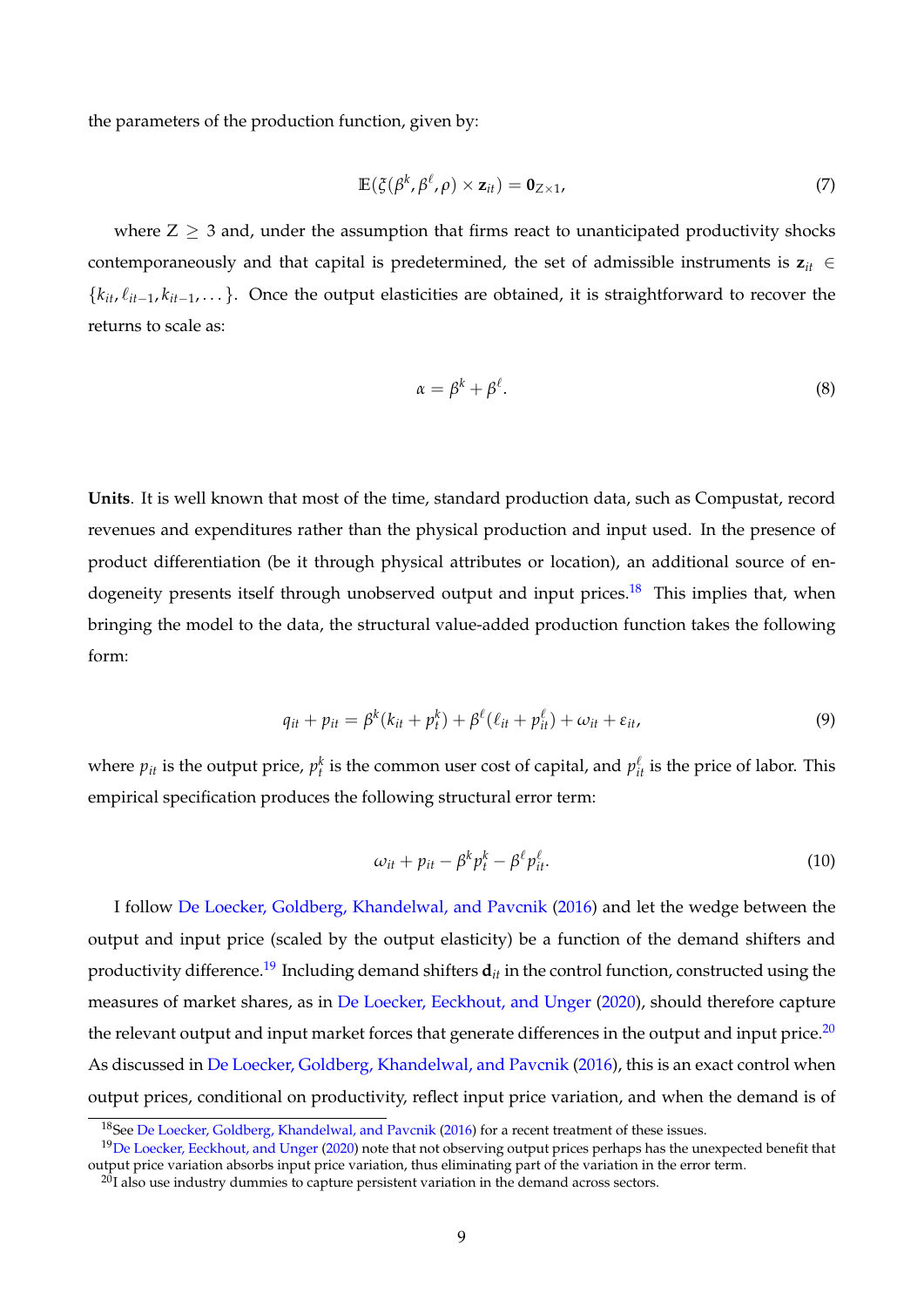the (nested) logit form.

This is clearly a second-best solution to address the above challenge in estimating the production function; however, it is impossible to go beyond this second-best solution to the problem without more detailed data on the output quantities.

# **2.2.2 Cost Shares**

The cost shares approach has been prominently adopted in [Foster, Haltiwanger, and Syverson](#page-66-2) [\(2008\)](#page-66-2), and it exploits the first-order conditions of the firm. To make fruitful use of the firm's first-order conditions, two assumptions are needed: (i) there are constant returns to scale in production and (ii) all inputs are variable. With these assumptions, we can calculate output elasticities from the cost shares. The cost shares of both inputs are defined as:

<span id="page-10-0"></span>
$$
\theta^{\ell} = \text{median}\left\{\frac{w_{it}\ell_{it}}{w_{it}\ell_{it} + r_t k_{it}}\right\} \quad \text{and} \quad \theta^k = 1 - \theta^{\ell}, \tag{11}
$$

where  $w_{it} \ell_{it}$  is the wage bill, and  $r_t k_{it}$  is the rental cost of capital. Therefore, an extra requirement in this method involves the possibility of calculating the return on the physical capital, *r<sup>t</sup>* .

The assumptions required to apply this methodology seem to be incompatible with the objective of this project, that is, the estimation of returns to scale in production. However, I explain how these assumptions have been relaxed by the literature, rendering this methodology flexible for a wide scope of applications.

First, following [Foster, Haltiwanger, and Syverson](#page-66-2) [\(2008\)](#page-66-2), one can use moving averages of the cost shares to accommodate for slow adjustments of the inputs due, for example, to adjustment costs. Second, following [Syverson](#page-67-3) [\(2004\)](#page-67-3), returns to scale can be calculated, even when using a cost shares approach. In particular, he assumes the following functional form for the technology based on cost shares but without constant returns:

$$
q_{it} = \alpha \left[ \theta^k k_{it} + \theta^\ell \ell_{it} \right] + \mathbf{X}_{it}^{\prime} \delta + \omega_{it} \tag{12}
$$

with all variables in logs,  $\theta^k$  and  $\theta^\ell$  are given by [\(11\)](#page-10-0), and  $X_{it}$  is a vector of potential controls. Therefore, while each cost share determines the output elasticity, the technology does not need to be constant returns, and the curvature is captured by *α*, which can be estimated with a simple OLS.

# <span id="page-10-1"></span>**2.3 The Rise in Returns to Scale**

Here, I document the rise in returns to scale under both specifications. Then, I look into the sectoral distribution of returns to scale, finding that this rise is due to an increase across all sectors.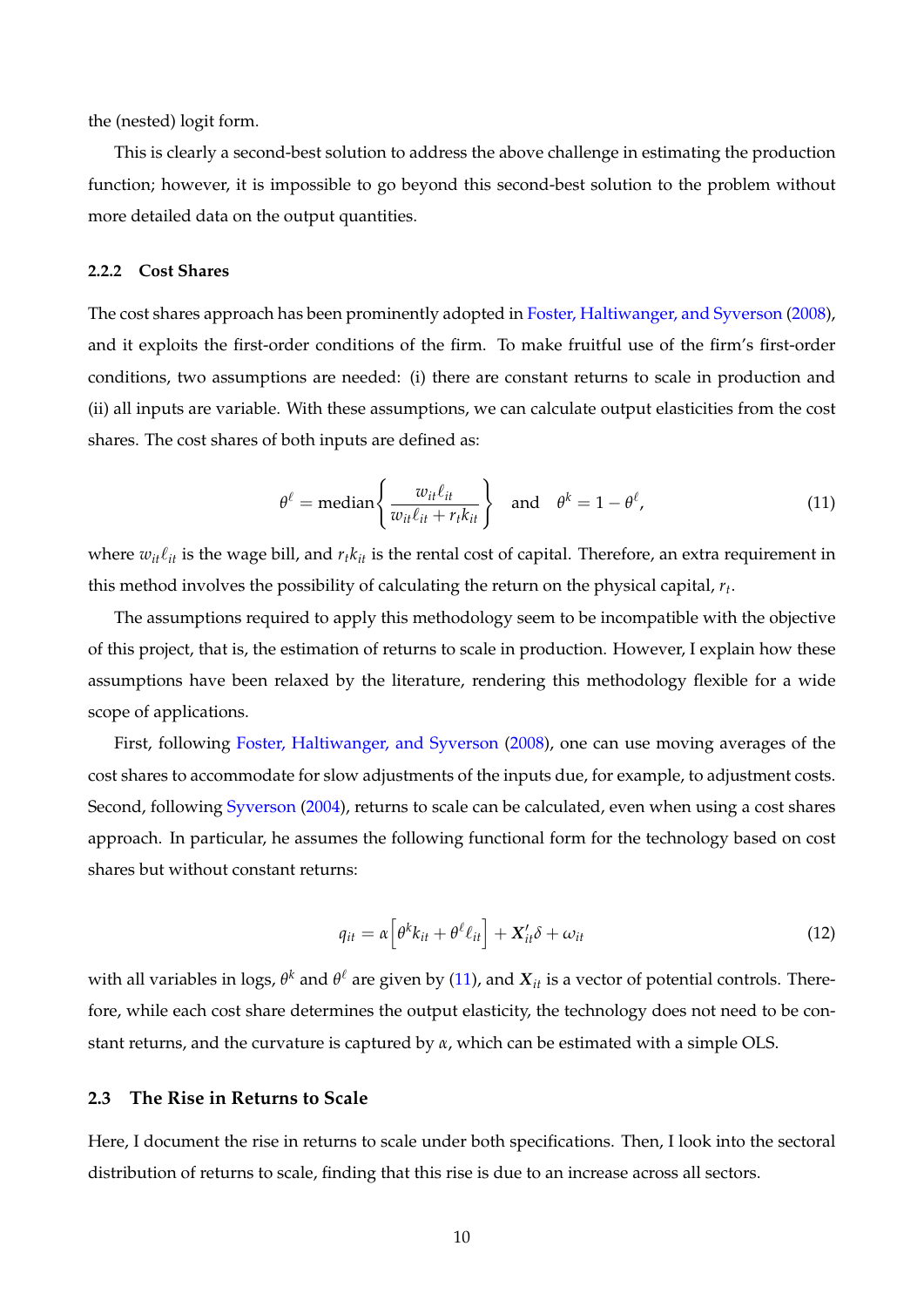#### **2.3.1 Average Returns to Scale in Production**

To estimate the returns to scale for the US economy over a period spanning three decades, I need to assume the particular level at which the production technology is shared across firms. I begin by estimating the returns to scale under the assumption that all firms in the economy share the same production technology. I relax this seemingly unrealistic assumption later on in the analysis. Moreover, to allow for time variation in the elasticities, I estimate equation [\(3\)](#page-8-1) using a ten-year rolling window around the year of interest.<sup>[21](#page-11-0)</sup> Finally, for the choice of variable input in the production, I refer the interested reader to Appendix [A.1.3.](#page-44-0)

<span id="page-11-1"></span>

Figure 1: Returns to Scale with Common Technology

Note. The figure on the top shows the evolution of the returns to scale computed with the control function approach. The figure on the bottom shows the evolution of the returns to scale computed with the cost shares approach. The dashed dark blue line shows the point estimates, whereas the solid light blue line shows the 90% confidence interval. Output elasticities are time-varying and calculated from 1980 to 2014.

Figure [1](#page-11-1) shows the evolution of returns to scale for both the control function approach and cost shares approach. The dashed dark blue lines show the point estimates of the returns to scale, whereas the solid light blue lines show the 90% confidence interval. Despite some qualitative differences between the two approaches, the overall quantitative message is similar. In 1980, returns to scale were 1, that is, there were constant returns to scale that rose approximately by 5% by 2014. Therefore, both estimation techniques suggest that, in recent years, US firms' production technology exhibits increasing returns to scale.

<span id="page-11-0"></span><sup>&</sup>lt;sup>21</sup> Because of data scarcity, I choose a relatively long rolling window. However, the results do not depend on this assumption and are robust to different rolling window schemes.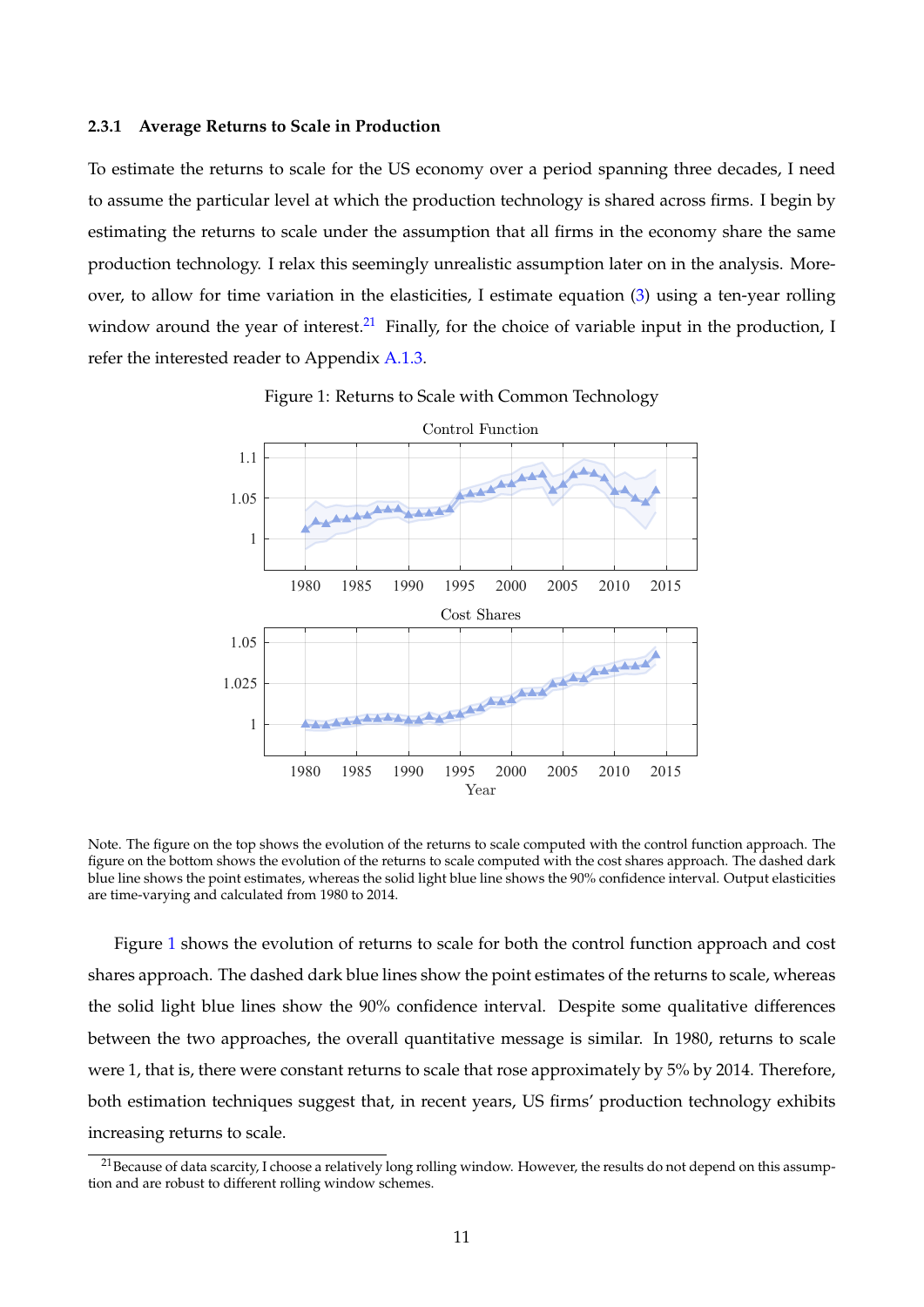Now I relax the previous assumption of common technology across sectors. To do so, I re-estimate the production technology from equation [\(3\)](#page-8-1) for each two-digit NAICS industry, again using a ten-year rolling window around the year in which I estimate the technology.<sup>[22](#page-12-0)</sup> Therefore, as I estimate a different production technology for each two-digit NAICS industry and year, I define the average returns to scale in the US economy as:

$$
\alpha_t = \sum_s m_{st} \cdot \alpha_{st}, \tag{13}
$$

<span id="page-12-1"></span>where  $m_{st}$  is the weight of each sector, and  $\alpha_{st}$  is the sectoral returns to scale. In the main specification, I use sales shares as weights.



Figure 2: Returns to Scale with Sector-Level Technology

Note. The figure on the top shows the evolution of the returns to scale computed with the control function approach. The figure on the bottom shows the evolution of the returns to scale computed with the cost shares approach. Output elasticities are time varying and sector specific (two-digit). The average is sales-weighted. The figure illustrates the evolution of the average returns to scale in production from 1980 to 2014.

The graph on the top in Figure [2](#page-12-1) reports the evolution of the baseline measure—obtained with the control function approach—of average returns to scale across the economy over time. At the beginning of the sample, returns to scale are equal to 1 and remain constant until the end of the 1980*s*; then, they start to rise steeply and by the end of the sample, are around 1.05.[23](#page-12-2) In 2014, the average returns to scale is 5% higher compared to the one in 1980.

<span id="page-12-0"></span> $22$ The assumption that firms within a two-digit NAICS industry share the same technology makes the results comparable with those in [De Loecker, Eeckhout, and Unger](#page-65-1) [\(2020\)](#page-65-1).

<span id="page-12-2"></span> $^{23}$ My estimates are consistent with those reported by [Gao and Kehrig](#page-66-18) [\(2017\)](#page-66-18) using census data; they find that production technology in the US between 1982 and 1987 had constant returns to scale.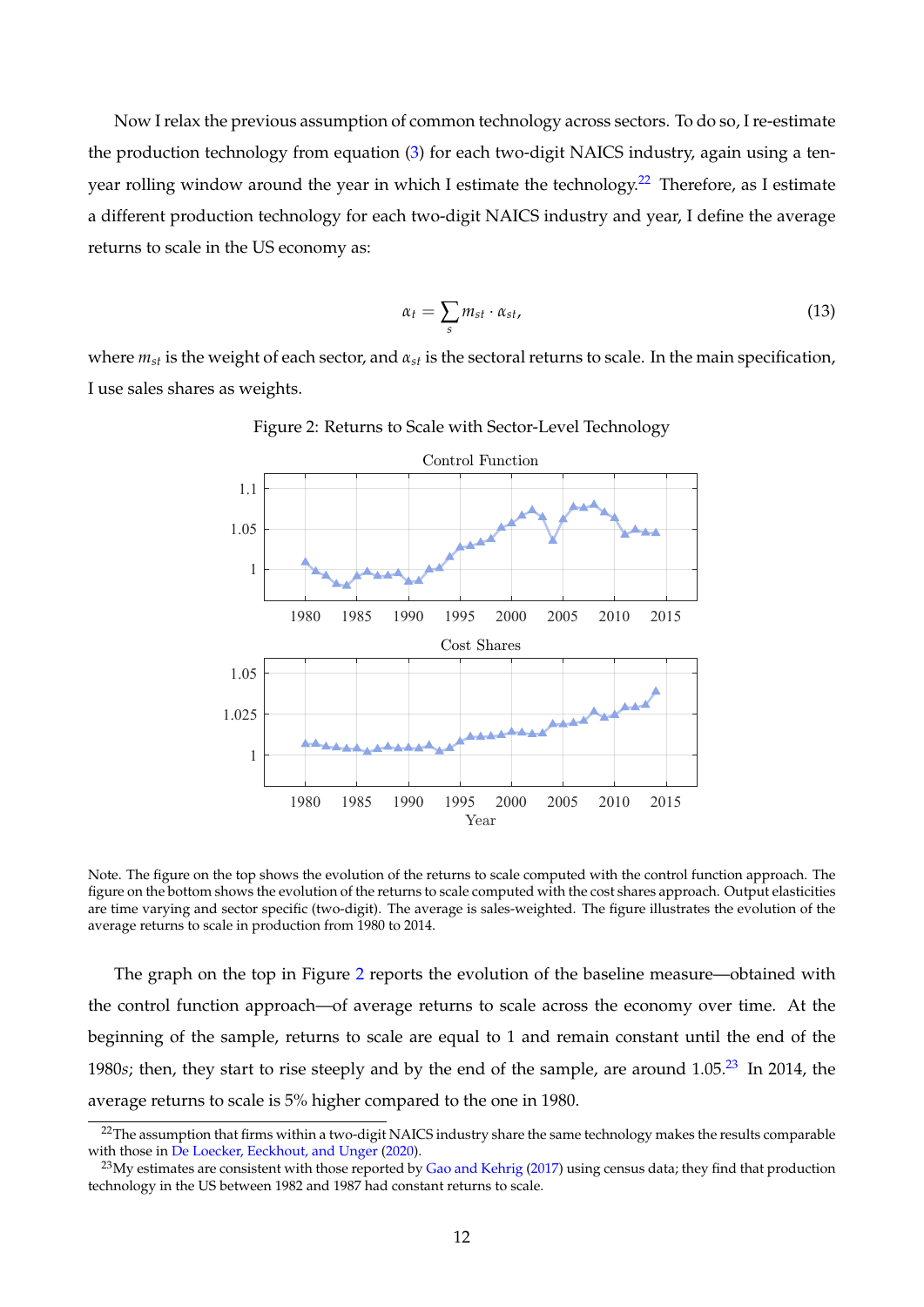To validate the robustness of the result from the benchmark measure, the graph on the bottom in Figure [2](#page-12-1) shows the evolution of the average returns to scale calculated with the cost shares approach. The salient characteristics of this measure closely resemble the patterns of the benchmark measure. From the beginning of the sample to the end of the 1980*s*, returns to scale are flat and close to 1; then from the 1990*s* onward, they start to rise, reaching approximately 1.04 in 2014. Therefore, under the cost shares approach, the average returns to scale is roughly 4% higher relative to 1980.

Overall, the rise in returns to scale does not seem to be driven by the specific methodology applied and follows very close patterns across the different specifications. Appendix [A.2](#page-46-0) reports further robustness exercises using an additional form of capital (such as intangible capital) and an alternative specification of the functional form of the production function (for example, the translog production function). The bottom line is that the finding for the benchmark measure of average returns to scale is robust.

## **2.3.2 Sectoral Analysis of Rising Returns to Scale**

Although the average returns to scale is a useful statistics, it does not fully capture the underlying distributional changes in returns to scale. The advantage of estimating sector-specific production functions is that I obtain a distribution of returns to scale. This allows me to study whether the documented rise in returns to scale is due to a reallocation of economic activity across sectors or whether it is due to a rise in all sectors.

To do so, I decompose the rise in the average returns to scale into the component that is attributable to the rise in returns to scale at the sector level and the component that is attributable to the reallocation of economic activity toward high-returns to scale sectors. Formally, the rise in the average returns to scale can be decomposed as:

<span id="page-13-0"></span>
$$
\Delta \alpha_t = \underbrace{\sum_{s} m_{st-1} \Delta \alpha_{st}}_{\Delta \text{within}} + \underbrace{\sum_{s} \Delta m_{st} \alpha_{st-1}}_{\Delta \text{between}} + \underbrace{\sum_{s} \Delta m_{st} \Delta \alpha_{st}}_{\Delta \text{cross term}}.
$$
(14)

Therefore, the change in average returns to scale can be exactly decomposed into three components: (i) a *within* component, which captures the portion of the change in the average returns to scale at the industry level; (ii) a *between* component, which captures the portion of the change in the average returns to scale due to the reallocation of economic activity toward high-returns to scale industries; and (iii) finally, a *cross-term* component, which captures the portion of the change in the average returns to scale due to the joint change in returns to scale and in reallocation.

I perform this decomposition across sectors in the entire economy. To best present this decomposition, Figure [3](#page-14-0) plots the average returns to scale, calculated with both methodologies, as well as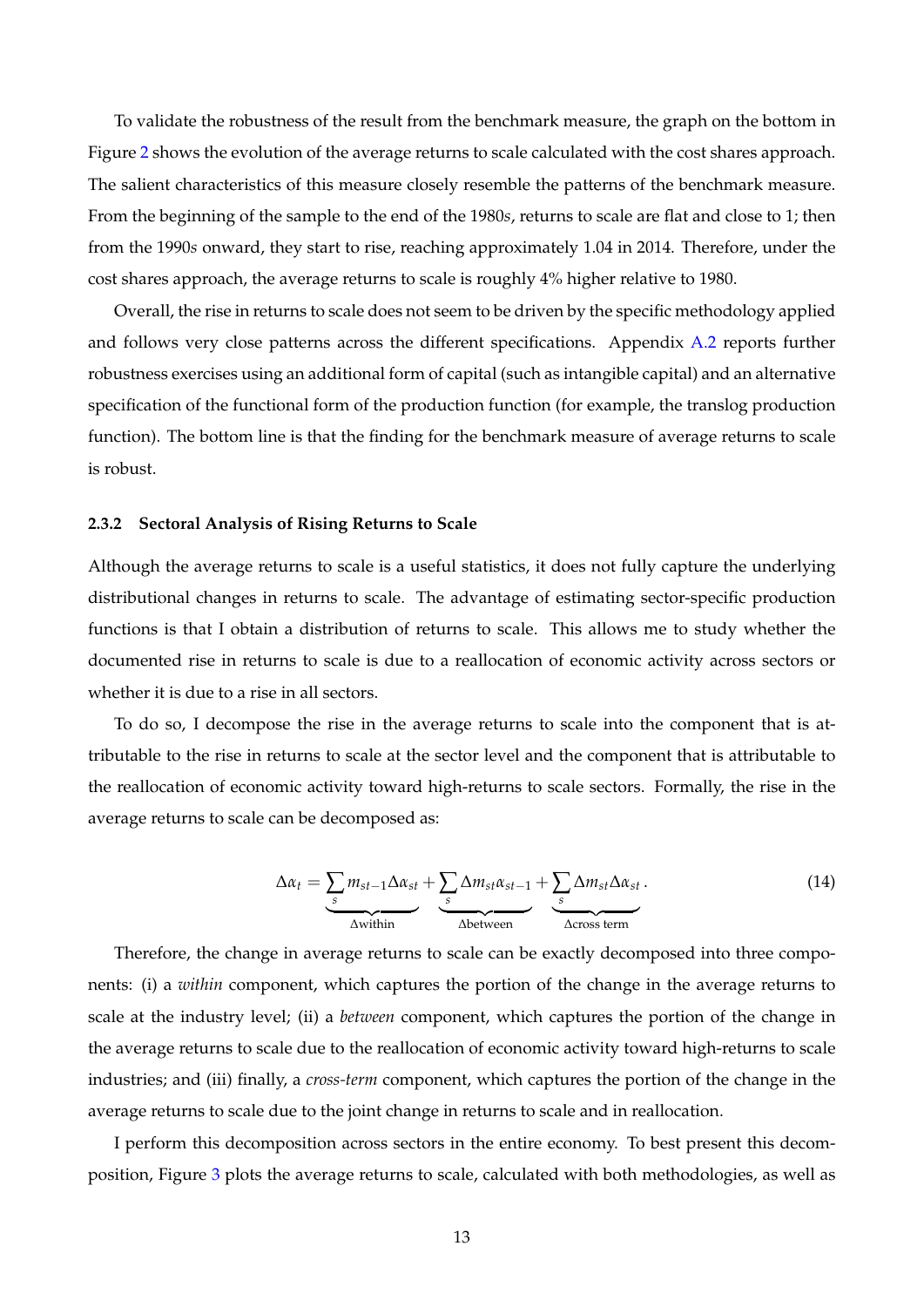two counterfactual experiments, the within and between experiments, based on the decomposition starting in 1980. I do not plot the cross-term experiment, as it is of little economic interest and substantially zero across the entire period. Finally, I set the initial level to 1980 and then cumulatively add the changes of each component from equation [\(14\)](#page-13-0).

The first experiment (dashed dark blue line with squares) shows the counterfactual evolution of the average returns to scale as if there were only the ∆within component, and all the other components were zero. This experiment shows that the within component tightly follows the average returns to scale in the case of the control function approach and exceeds the average returns to scale in the cost shares approach.<sup>[24](#page-14-1)</sup> The second experiment (dotted light blue line with circles) shows the path of the counterfactual returns to scale if the only change had been due to ∆reallocation. This shows a flat profile over the period for the control function approach and a decreasing profile for the cost shares approach. From these two experiments, it is apparent that the rise in the average returns to scale is indeed a within-sector phenomenon and, if anything, the cross-sectoral reallocation of economic activity has slightly dampened its rise.

<span id="page-14-0"></span>



Note. The figure plots the counterfactual evolution implied by the decomposition from equation [\(14\)](#page-13-0) for the control function approach (upper figure) and the cost shares approach (lower figure). The solid blue line with triangles shows the (benchmark) average returns to scale. The dashed dark blue line with squares shows the evolution of the average returns to scale only if the ∆within component is at play. The dotted light blue line with circles shows the evolution of the average returns to scale only if the ∆between component is at play.

<span id="page-14-1"></span><sup>&</sup>lt;sup>24</sup>With the cost shares approach, the within component exceeds the average returns to scale. Thus, in the absence of reallocation of economic activity across sectors, the rise in returns to scale with this methodology would have been even higher.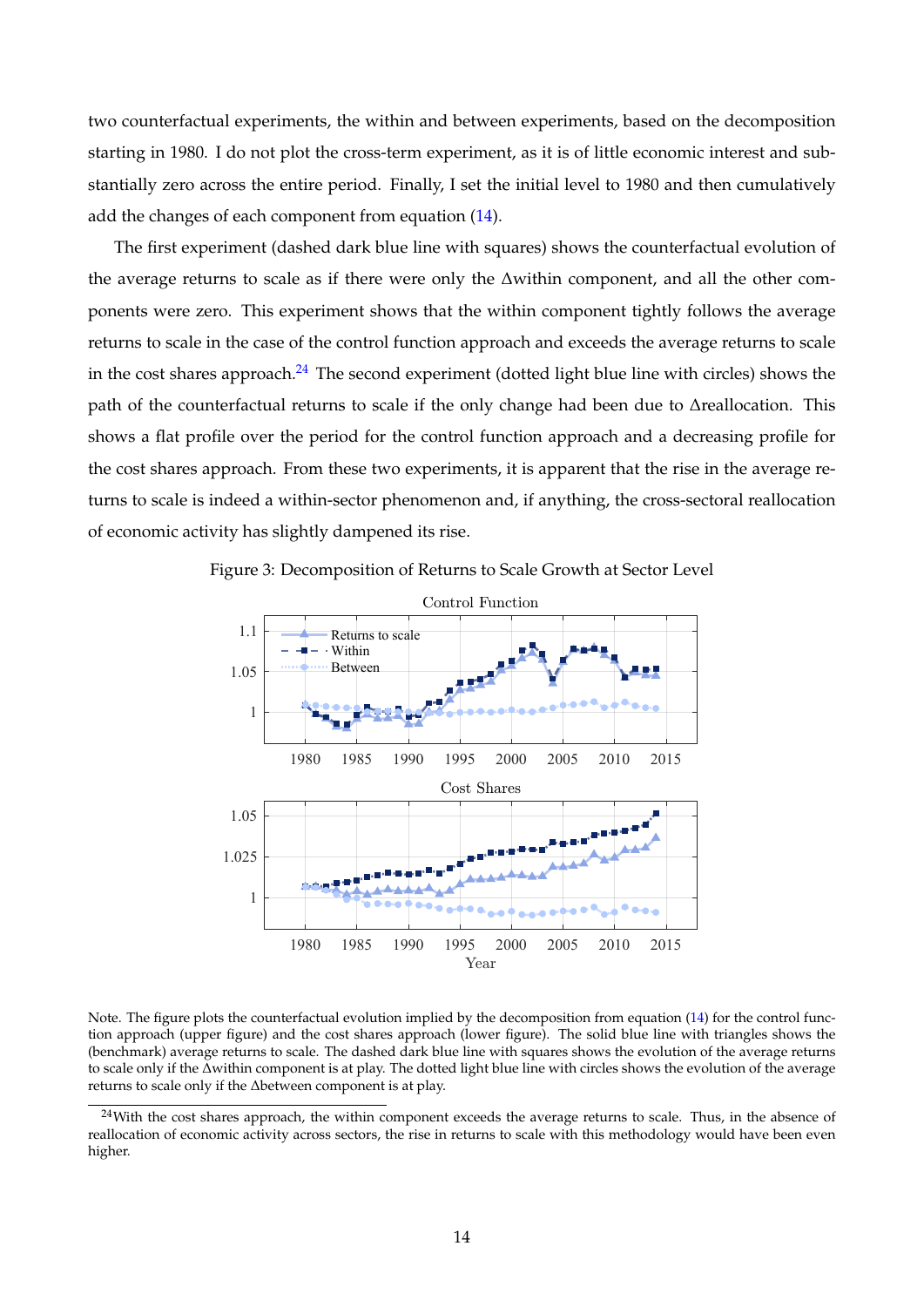Taking stock, returns to scale have risen substantially in the US economy, and this rise is occurring across all sectors. This transformation in the firms' production technology could stem from many things. For instance, since the 1980*s*, and with an acceleration from the beginning of the 1990*s*, a digital revolution took place in the US. New technologies such as the internet, mobile phones, computers, and software were developed. These new technologies brought forth an incredible transformation in the way production and business models could be organized. All of a sudden, firms could share internal information at a higher pace and could reach customers at a speed and on a scale previously not possible. The ability of these new technologies to increase the scale at which firms can operate has been the object of interest among researchers since the beginning of the aforementioned digital revolution.<sup>[25](#page-15-1)</sup> I acknowledge that drawing a clear causal link between the digital revolution in information technology and the rise of returns scale requires better data than what I have. However, in this project, I will nonetheless interpret the rise of returns to scale as a pervasive technological transformation that US firms are experiencing across all sectors.

# <span id="page-15-0"></span>**3 Model**

To study the implications of the technological change outlined above for firms' investment in their customer base, business dynamism, and markups, I build a firm dynamics model with search frictions in the product market. Search frictions are a natural choice to microfound (i) the presence of heterogeneous endogenous markups in equilibrium; (ii) firms' expenditures to attract new customers; and (iii) the empirical observation that firms grow over their life span mostly by accumulating new customers.[26](#page-15-2) I refer the interested reader to Appendix [B.1](#page-53-0) for a discussion of the technical features of the model.

# **3.1 Population and Technology**

Time is discrete. The economy is populated by a representative household, comprising a continuum of measure one of potential buyers and by a large number of workers, and by an endogenous mea-sure of firms with free entry.<sup>[27](#page-15-3)</sup> The representative household discounts the future at a rate *β*. The instantaneous utility of the household is:

<span id="page-15-1"></span><sup>&</sup>lt;sup>25</sup>A particularly relevant paper is [Lashkari, Bauer, and Boussard](#page-67-6) [\(2021\)](#page-67-6), which documents, via rich firm-level data from France that investment in ICT allowed French firms to increase their returns to scale in production in recent years. [New](#page-67-5)[man](#page-67-5) [\(2014\)](#page-67-5), [Agrawal, Gans, and Goldfarb](#page-65-4) [\(2018\)](#page-65-4), [Begenau, Farboodi, and Veldkamp](#page-65-5) [\(2018\)](#page-65-5), [Goldfarb and Trefler](#page-66-5) [\(2018\)](#page-66-5), [Carriere-Swallow and Haksar](#page-65-6) [\(2019\)](#page-65-6), and [Jones and Tonetti](#page-66-6) [\(2020\)](#page-66-6) emphasize the potential role of data, particularly gathering information from the customer base, as a source of increasing returns to scale.

<span id="page-15-2"></span> $^{26}$ [Afrouzi et al.](#page-65-7) [\(2020\)](#page-66-8) and [Einav, Klenow, Levin, and Murciano-Goroff](#page-66-8) (2020) show that 70% of firm growth comes from accumulating new customers over their life cycle.

<span id="page-15-3"></span> $^{27}$ In the text, I refer to buyers and customers interchangeably.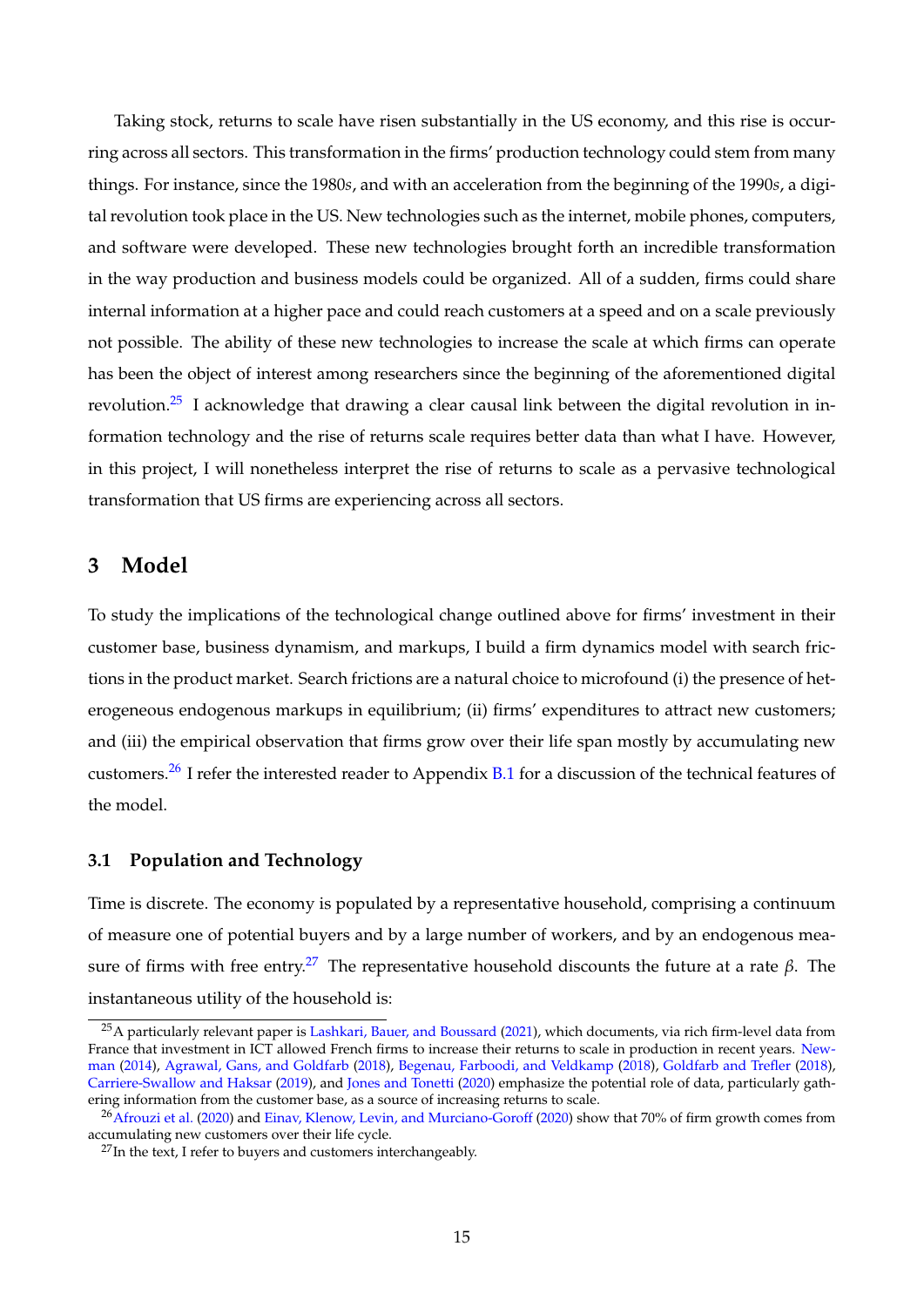$$
uC - v(L), \tag{15}
$$

where  $\mathfrak{u}C$  is the utility from the consumption of the frictional good, and  $\mathfrak{v}(L)$  is the disutility of labor.<sup>[28](#page-16-0)</sup> The representative household aggregates consumption *C* is a bundle of the consumption of each active buyer via the following CES aggregator:

<span id="page-16-1"></span>
$$
C = \int_{i \in \mathcal{I}} c_i \mathrm{d}i,\tag{16}
$$

where  $c_i$  is buyers' consumption of the frictional good, and  $\mathcal{I} \subseteq 1$  is the set of active buyers. Equation [\(16\)](#page-16-1) assumes that the goods of the different firms are perfect substitutes, so we can interpret the continuum of firms as effectively selling the same product. Moreover, I assume that buyers wish to buy exactly one unit of the firm's good, and hence, their shopping value will be equal to the marginal utility of the household's consumption,  $u > 0$ .<sup>[29](#page-16-2)</sup>

Firms differ in their idiosyncratic productivity *z*, independent across firms, that lies in the finite set  $\mathcal Z$  and follows a Markov process  $\pi(z'|z)$ . A firm with a measure  $\ell$  of workers operates with the production technology:

$$
y = e^z F(\ell), \tag{17}
$$

where *F* is a strictly increasing production function with  $F(0) = 0$ . Upon entry, firms must pay a sunk entry cost *κ*. Following [Hopenhayn](#page-66-7) [\(1992\)](#page-66-7), I assume that firms must pay a fixed operating cost  $f \geq 0$  every period to use the production technology. This operating cost is crucial in generating endogenous exit in the model. Finally, I also assume that firms exit exogenously with probability  $\delta \in (0,1)$ .

## **3.2 Frictional Product Market**

The product market is frictional, and the search is directed on buyers' and firms' sides. Firms announce contracts to attract buyers. Because utility is transferable between buyers and firms, a sufficient statistic for each contract is the utility *x* that it delivers to the buyer upon matching. Firms offering identical contracts compete in the same market segment; therefore, I describe the product

$$
\lambda^{BC}w=v'(L),
$$

<span id="page-16-0"></span> $28$ As a consequence, the labor supply of the household will be given by:

where  $\lambda^{BC}$  is the Lagrange multiplier associated with the household budget constraint, w is the wage, and  $v'(L)$  is the marginal disutility of labor. For convenience, I normalize *λ BC* to 1 without loss of generality.

<span id="page-16-2"></span> $29$ The fact that buyers wish to purchase exactly one unit implies that only the extensive margin of demand matters in the model, that is, to how many buyers I should sell. This assumption implies that  $c_i = 1$ ,  $\forall i \in \mathcal{I}$ .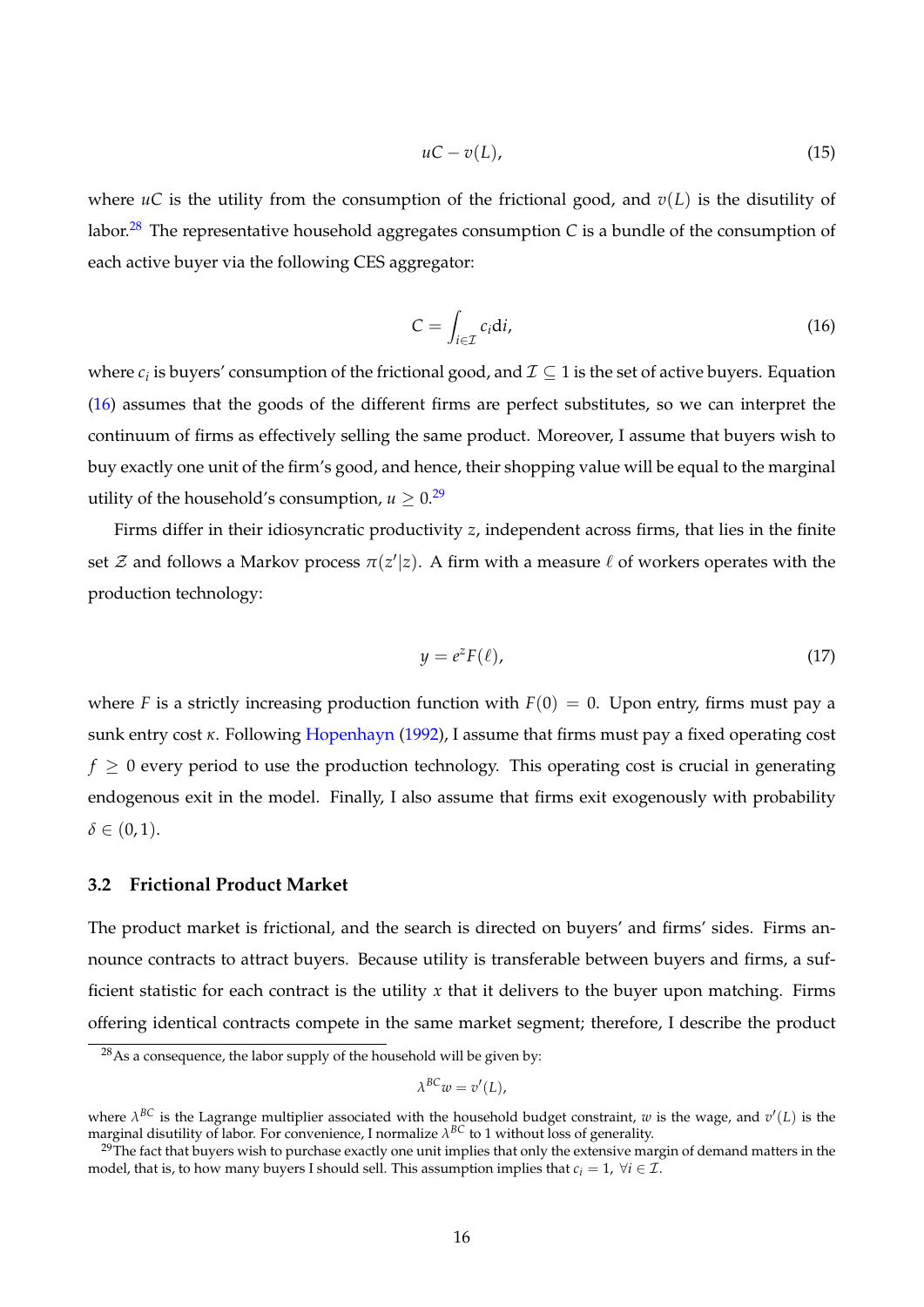market as a continuum of submarkets indexed by the utility  $x \in [x, \overline{x}]$  that firms promise to buyers. Firms must pay a cost  $c$  for each *ad* they post.<sup>[30](#page-17-0)</sup> Moreover, firms that change their customer base are subject to a convex cost  $\mathcal{K}(n_i;n)$ , where  $n_i$  is the number of new customers that the firm wants to acquire.<sup>[31](#page-17-1)</sup> Buyers can direct their search and choose in which submarket to look.

A standard matching function with constant returns to scale governs match creation in each market segment. I denote by  $\theta(x)$  the ads-buyers ratio or tightness of submarket *x*. In a submarket with tightness  $\theta$ , buyers find a firm with probability  $m(\theta)$ , while firms find potential customers with probability  $q(\theta) = m(\theta)/\theta$ . As standard in the search literature, I assume that *m* is increasing, while *q* is decreasing, and that  $m(0) = 0$ ,  $q(0) = 1$ . Buyers and firms must solve a trade-off between the level of utility of a given contract and the corresponding probability of being matched. The search process takes time, and I assume that firms and buyers can only visit one submarket at a time.

Buyers are allowed to search while already being attached to a firm. The equilibrium market tightness can be written as  $\theta(x) = a/\mu$ , where *a* stands for the number of ads posted in submarket *x*, and  $\mu$  stands for the corresponding efficiency-weighted number of searching buyers.<sup>[32](#page-17-2)</sup> The number of ads *a* that a firm posts is not required to be discrete and should be interpreted as a mass. As a result, the law of large numbers applies, and firms do not face uncertainty about the number of buyers they recruit. In particular, a firm that posts *a* ads exactly meets a measure  $aq(\theta) = n_i$  of buyers.

## <span id="page-17-3"></span>**3.3 Contractual Environment and Timing**

Contracts specify various elements relevant to the firm and its customers. I assume that contracts are state-contingent, and that there is full commitment from the firm side. A contract specifies  $\{p_{t+j}, \tau_{t+j}, d_{t+j}\}_{j=0}^{\infty}$ , where *p* is the price,  $\tau$  is a separation probability, and *d* is an exit dummy. Each element at time  $t + j$  is contingent on the entire history of shocks  $(z^{t+j})$ . A more detailed exposition of the contractual environment and its implications for the model is in Appendix [B.1.](#page-53-0)

The contracts offered by firms are large objects but can be written in their recursive form. Contracts are rewritten every period after matching occurs and when production takes place (stage B in Figure [4\)](#page-18-0). At this stage, the firm starts with some utility  $C$ , promised in the past to its incumbent customers or new ones. A recursive contract  $\omega = \{p, \tau, d, C'\}$  for the current period specifies the current price  $p$  and the next period's quantities  $\{\tau(z';w)$ ,  $d(z';w)$ ,  $\mathcal{C}'(z';w)\}$ , contingent on the next period's state, where  $C'(z'; w)$  is some future promised utility. Because of commitment on the firm

<span id="page-17-0"></span><sup>&</sup>lt;sup>30</sup>The term *ad* in the model is a stand-in for a broader notion of marketing and selling effort, and will be interpreted as such later on.

<span id="page-17-1"></span> $31$ The convex cost slows down the adjustment of firms' customer base and is pivotal in generating a realistic endogenous firm life cycle. Moreover, this convex cost is the key friction, together with the exogenous exit shock, preventing the model from settling on a degenerate distribution of firms.

<span id="page-17-2"></span><sup>&</sup>lt;sup>32</sup>In particular,  $\mu = \mu_u + \mu_a$ , where  $\mu_u$  is the number of unattached buyers and,  $\mu_a$  is the corresponding number of attached customers searching on the market.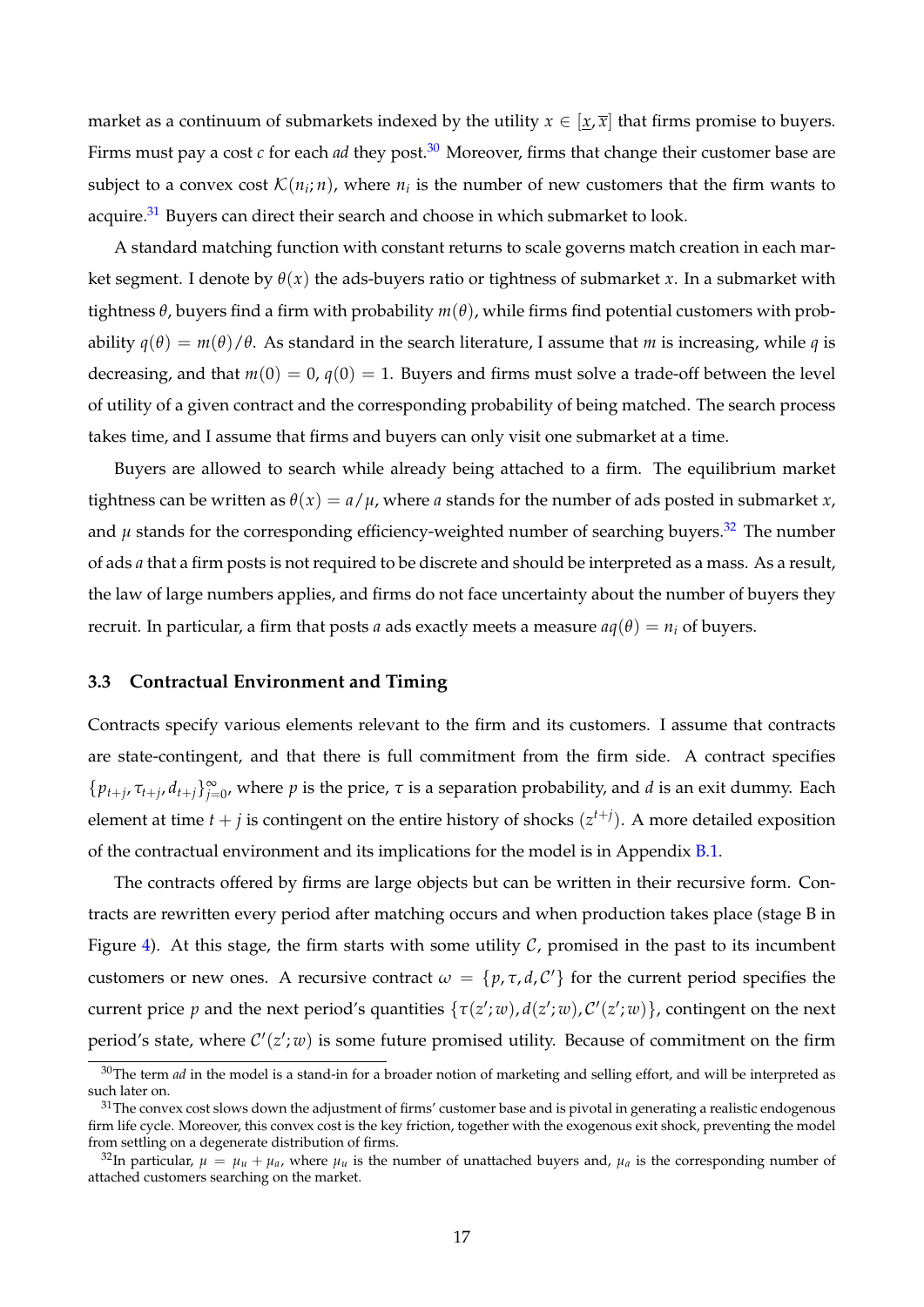#### Figure 4: Timing of the Model

<span id="page-18-0"></span>

side, contract  $\omega$  is required to deliver at least the promised utility  $\mathcal C$  to the customers.

The timing of the model is illustrated in Figure [4.](#page-18-0) At the beginning of period *t*, firms decide whether to enter or not. Immediately afterward, incumbent and entering firms learn their idiosyncratic productivity *z* and their exogenous exit shock *δ*. Then, conditional on surviving, they decide whether to exit ( $d = 1$ ) or stay. In the following stage, separation occurs with probability *τ*. Search and matching follow with new and incumbent firms on one side and unattached/attached customers on the other side. Production takes place in the final stage of the period, and the markets clear.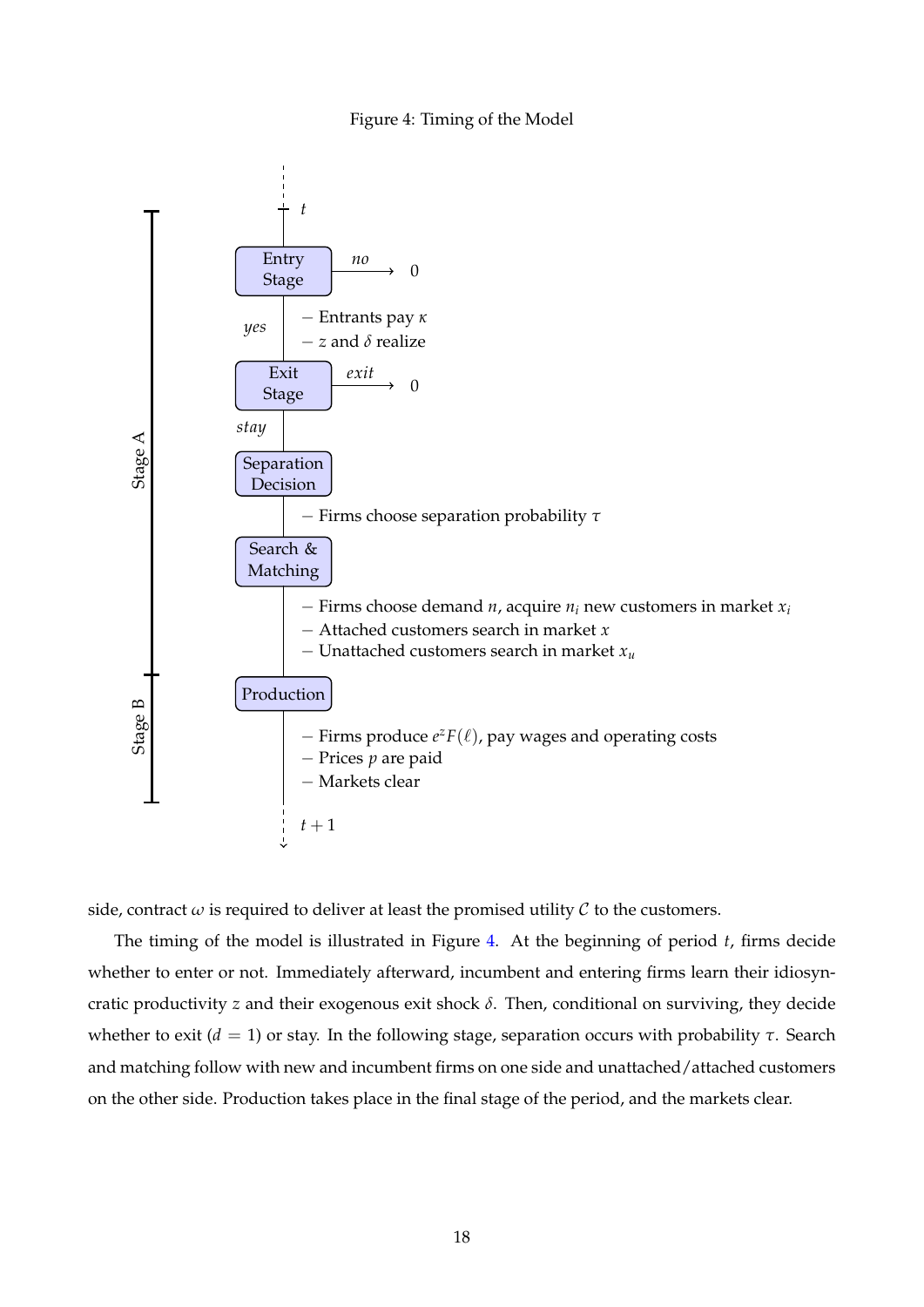# **3.4 Customer's Problem**

As conventional in the search literature, the value functions below are expressed at stage B of the period when production takes place. I write the value of an unattached buyer as follows:

<span id="page-19-1"></span>
$$
\mathcal{U} = \max_{x_u} \beta [m(\theta(x_u))x_u + (1 - m(\theta(x_u)))\mathcal{U}'].
$$
 (18)

If a buyer is not attached to a firm, she does not enjoy any utility in that period. In the following period, she chooses a market segment, *xu*, where to search. In doing so, she must solve a trade-off between the offered utility,  $x_u$ , and the likelihood of getting a job,  $m(\theta(x_u))$ . When successful, she enjoys the promised utility  $x_u$ , but she remains unattached otherwise.

In the case of a customer attached to a firm with productivity *z* under the contingent contract  $\omega = \{p, \tau(z';w)$ ,  $d(z';w)$ ,  $\mathcal{C}'(z';w)\}$ , the value can be written as:

<span id="page-19-0"></span>
$$
\mathcal{C}(z,\omega;w) = u - p + \beta \mathbb{E}\{(\delta + (1-\delta)d + (1-\delta)(1-d)\tau)\mathcal{U}' + (1-\delta)(1-d)(1-\tau)\max_{x'}[m(\theta(x'))x' + (1-m(\theta(x')))\mathcal{C}'(z';w)]\}.
$$
\n(19)

An attached customer buys one unit of the firm's output at a price *p* and values it at the marginal utility of the representative household,  $u \geq 0$ . The following period may then lead to three different outcomes, which correspond to the three terms in brackets: (i) in the case of exit, that is, exogenously with  $\delta \in (0,1)$  or endogenously if  $d = 1$ , or in the case of destructing the relation,  $\tau \in (0,1)$ , the customer goes back to the potential buyers' pool with value  $\mathcal{U}'$ ; (ii) she moves to a different firm under a contract with value  $x'$  with probability  $m(\theta(x'))$ ; or (iii) she stays in the current firm and receives a promised utility  $\mathcal{C}'(z';w)$  in the following period. Notice that customers entering the pool of potential buyers in the given period cannot search in the same period.

## **3.5 Firm's Problem**

Consider the problem of a firm at the production stage with a measure *n* of customers. Customers within the same firm may differ in their level of promised utility. Each customer is identified by an index *j*  $\in$  [0, *n*] and a corresponding level of promised utility  $C(i)$ .

The problem of a firm consists of choosing a list of contracts for its customers:

$$
\omega(j) = \{p(j), \tau(z'; w, j), d(z'; w), C'(z'; w, j)\}, \quad \forall j \in [0, n].
$$
 (20)

In addition, the firm must decide on a submarket  $x_i(z';w)$  in which to search for new potential customers, and it must choose the number of new customers that it wants to acquire  $n_i(z';w)$ . I describe the problem faced by firms as follows: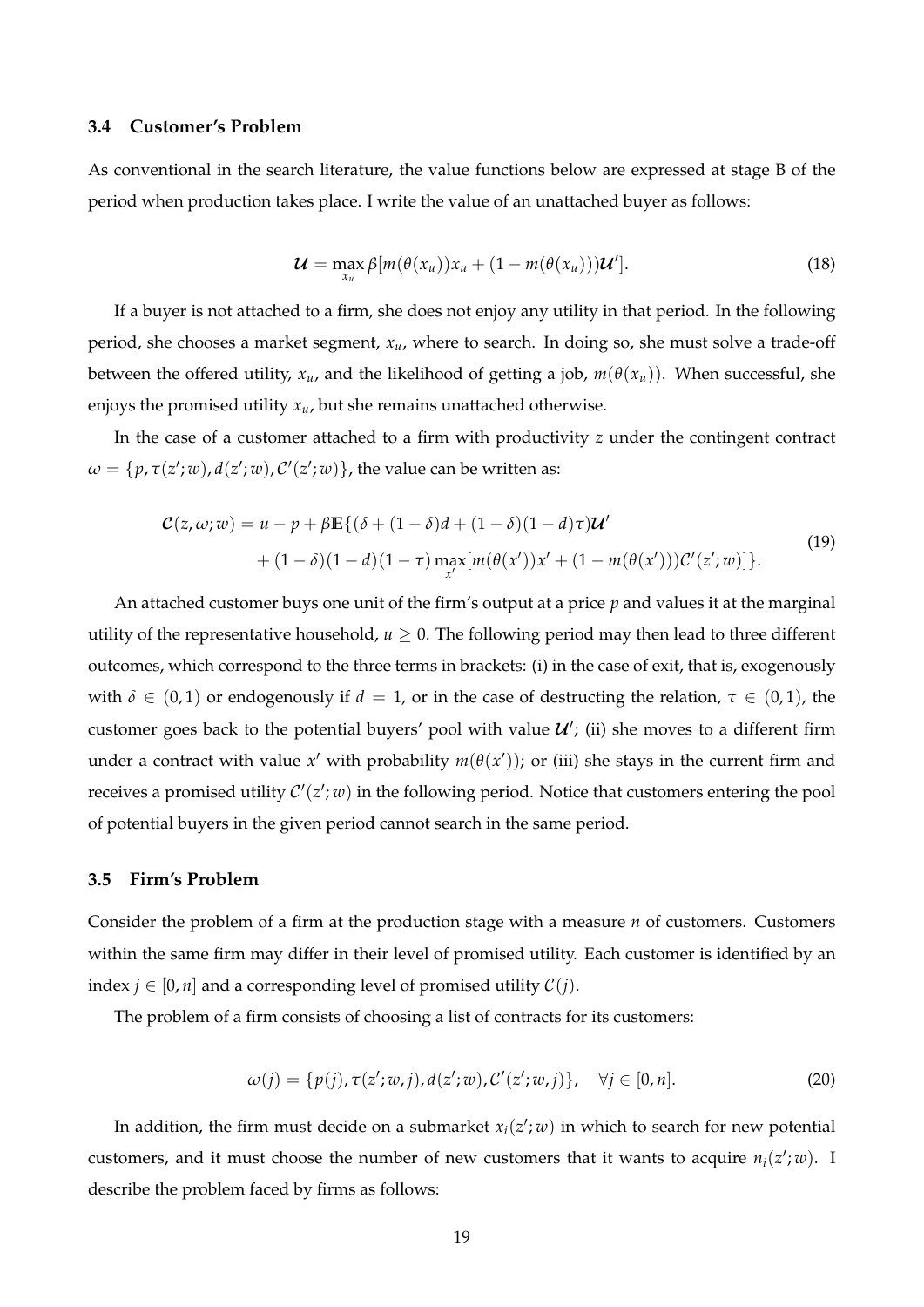<span id="page-20-5"></span>
$$
\mathcal{V}(z, n, \{\mathcal{C}(j)\}_{j \in [0,n]}; w) = \max_{n'_{i}(z';w), x'_{i}(z';w), \{\omega(j)\}_{j \in [0,n]}} \int_{0}^{n} p(j) \mathrm{d}j - w\ell - w f + (1 - \delta) \beta \mathbb{E} \bigg\{ -n'_{i} \frac{wc}{q(\theta(x'_{i}))} - w\mathcal{K}(n'_{i}; n) + \mathcal{V}(z', n', \{\widehat{\mathcal{C}}(z';w, j')\}_{j' \in [0,n']}; w) \bigg\}^{+}, \tag{21}
$$

subject to:

$$
n'(z';w) = \int_0^n (1 - \tau(z';w, j))(1 - m(\theta(x'(z';w, j))))\mathrm{d}j + n'_i(z';w),\tag{22}
$$

$$
\widehat{\mathcal{C}}(z'; w, j') = \begin{cases}\n\mathcal{C}(z'; w, j) & \text{for} \quad j' \in [0, n'(z'; w) - n'_i(z'; w)] \quad \text{and} \quad j' = \Phi(z'; w, j), \\
x_i(z'; w) & \text{for} \quad j' \in [n'(z'; w) - n'_i(z'; w), n'(z'; w)],\n\end{cases}
$$
\n(23)

<span id="page-20-1"></span>
$$
y = e^z F(\ell), \tag{24}
$$

<span id="page-20-4"></span><span id="page-20-3"></span><span id="page-20-2"></span>
$$
y = n,\tag{25}
$$

 ${\rm where} \ \Phi(z';w,j) = \int_0^j (1-\tau(z';w,k))(1-m(\theta(x'(z';w,k)))) {\rm d} k.$ 

In the current period, the firm earns revenue,  $\int_0^n p(j)\text{d}j$ , minus the cost of labor,  $w\ell$ , and minus the fixed operating cost,  $wf$ . In the following period, the firm survives with probability  $(1 - \delta)$  and then it chooses whether to exit or not. The  $\{\cdot\}^+$  notation, standing for max(.,0), captures this decision, which I summarize in the dummy  $d(z'; w) \in \{0, 1\}$  ( $d = 1$  for exit). Following this decision, the firm then chooses a number of new customers to acquire  $n_i'(z';w)$  and the submarket  $x_i'(z';w)$  in which to direct its selling effort. Because each ad has a probability  $q(\theta(x'_i))$  of being successful, the total selling cost incurred for these new customers is  $n'_iwc/q(\theta(x'_i))$ . Additionally, to slow down the adjustment pace of firms' customer base, I introduce a convex cost, that is,  $w\mathcal{K}(n'_i;n)$ , which each firm must pay to change its customer base. This is one of the two fundamental assumptions that allows the model to produce a realistic life cycle.<sup>[33](#page-20-0)</sup> Moreover, the constraint that this convex cost imposes on the firm's ability to expand its customer base is the key friction, together with the exogenous exit shock, that prevents the economy from settling on a degenerate distribution of firms.

Constraint  $(22)$  is the law of motion of total customers. Customers  $n'$  in the next period are the sum of the new customers  $n'_{i}(z'; w)$  with the remaining customers after the departure of those sepa $x$  rated with probability  $\tau(z'; w, j)$  and of those moving to other jobs with probability  $m(\theta(x'(z'; w, j))).$ Constraint [\(23\)](#page-20-2) keeps track of the promised utilities across customers. Because the measure of cus-

<span id="page-20-0"></span><sup>&</sup>lt;sup>33</sup>The second fundamental assumption, as explained later, is related to the fact that each firm enters with a predetermined measure of initial customers. In the quantitative section of the paper, I will calibrate this to be lower than the average mass of customers attached to incumbent firms.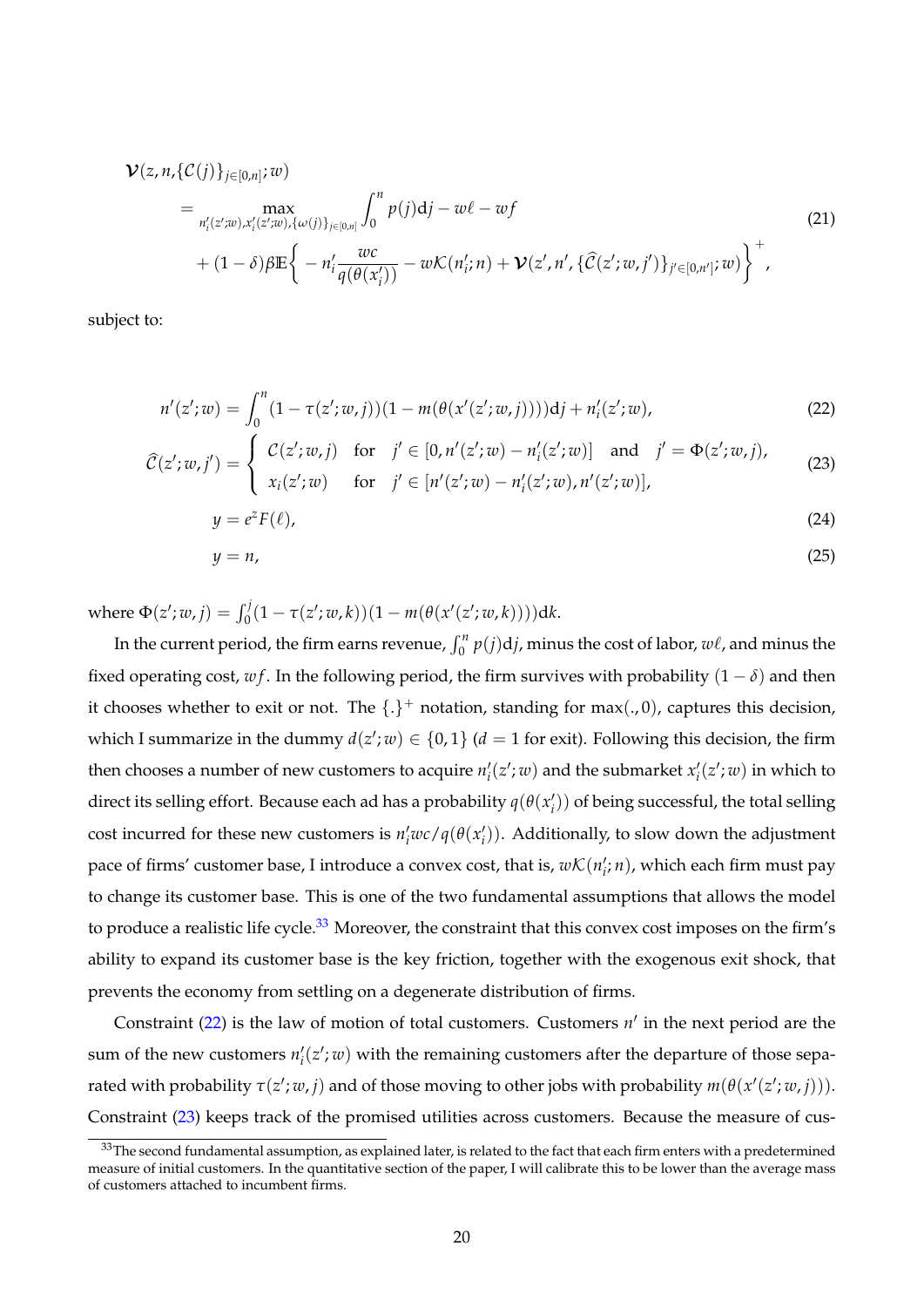tomers evolves over time, I use the mapping Φ to re-index the customers that stay and make sure that a customer with an original index  $j \in [0, n'(z'; w) - n'_i(z'; w)]$  is assigned a new index  $\Phi(z'; w, j) \in$ [0,  $n'(z'; w) - n'_i(z'; w)$ ] in the next period. Newly recruited customers with promised utility,  $x'_i(z'; w)$ , are assigned an index in  $[n'(z';w) - n'_i(z';w)$ ,  $n'(z';w)$ ]. Constraint [\(24\)](#page-20-3) defines the technology with which the firm operates; therefore, this determines the amount of labor  $\ell$  that a firm will hire in each period. Finally, constraint [\(25\)](#page-20-4) states that the output must be equal to the number of available customers *n* in the given period.

In addition to these constraints, and due to commitment on the firm side, the firm is subject to the following *promise-keeping* constraint:

<span id="page-21-0"></span>
$$
\forall j \in [0, n], \quad \mathcal{C}(j) \leq \mathcal{C}(z, \omega(j); w). \tag{26}
$$

Constraint [\(26\)](#page-21-0) ensures that the contract  $\omega(i)$ , assigned to customer *j*, delivers at least the promised lifetime utility  $C(i)$ . Note that there is no non-negativity constraint on the firm's profits, implying that firms have deep pockets and no limited liability.

# <span id="page-21-3"></span>**3.6 Firm's Pricing**

Until now, I have allowed firms to charge different prices to their customers, conditional on their past histories. In this section, I present the optimal prices charged by the firms to their different customers.

Because firms have commitment but customers do not, when a firm designs a contract, it must take into consideration two constraints. First, the contract must take into account a *participation constraint*, given by:

<span id="page-21-1"></span>
$$
m(\theta(x'))x' + (1 - m(\theta(x')))\mathcal{C}(z') \ge \mathcal{U},\tag{27}
$$

which states that the continuation value for a customer, conditional on remaining matched, given by equation [\(19\)](#page-19-0), must be higher than the value of being unmatched, given by equation [\(18\)](#page-19-1). This ensures that the customer does not prefer to be unmatched. Second, the contract must take into account the following *incentive constraint*:

<span id="page-21-2"></span>
$$
x' = \underset{\tilde{x}}{\operatorname{argmax}} m(\theta(\tilde{x}))\tilde{x} + (1 - m(\theta(\tilde{x})))\mathcal{C}'(z';w),
$$
\n(28)

which states that the submarket in which the customer will search is the one that maximizes the continuation value, conditional on remaining matched, given by equation [19.](#page-19-0) This verifies that the submarket in which the customers search is the optimal submarket in which they would like to search. A contract satisfying constraints [\(27\)](#page-21-1) and [\(28\)](#page-21-2) is said to be an incentive-compatible contract.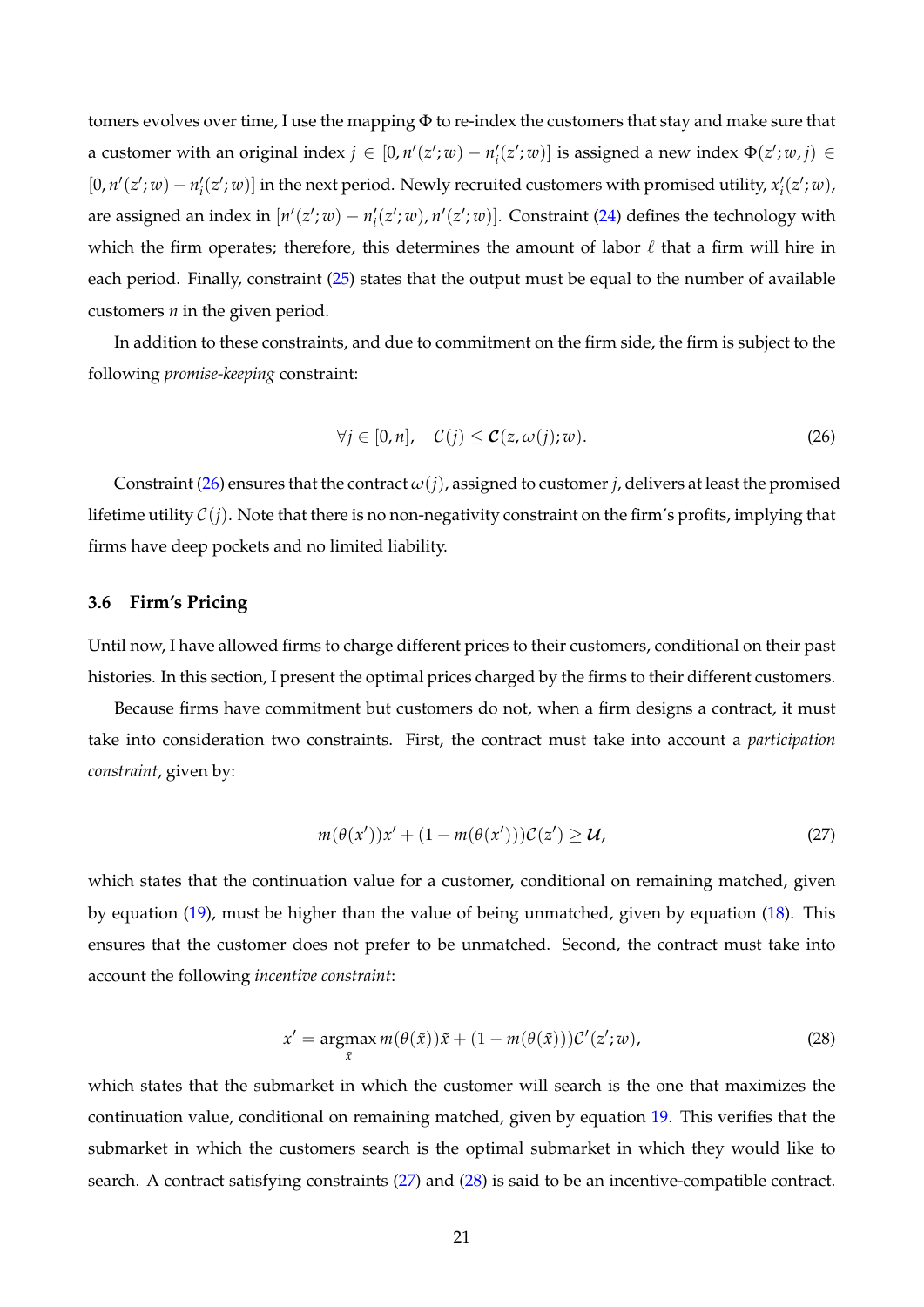It is now easy to derive prices from the promise-keeping constraint [\(26\)](#page-21-0). The price for a customer *j* is given by:

<span id="page-22-0"></span>
$$
p(j) = \mathcal{C}(z, \{p = 0, \tau, d, C'\}; w) - \varkappa(j),
$$
\n(29)

where  $\varkappa(j) \in \{C(j), x(j), x_u\}$ , depending on the customer's past history.

Notice that the price charged to each customer for the good is the difference between the present value of being attached to a firm evaluated at today's price equal to zero, that is,  $\mathcal{C}(z,\{p=0,\tau,d,\mathcal{C}'\};w)$ , minus the history-dependent promised utility  $\varkappa(j)$ . Therefore, the higher the value customers get from the match, the higher the price charged by the firm. Conversely, the higher the utility a firm promises, the lower the prices charged to its customers.

Equation [\(29\)](#page-22-0) captures one of the main trade-offs for the firms in the model. In particular, firms are always subject to two opposite tensions. On the one hand, firms that want to grow need to attract customers; to do so, they must give a high promised utility, meaning low prices. On the other hand, firms want to extract value from their matches, meaning that they want to charge high prices to their customers. Therefore, the evolution of prices, and hence of markups, strictly follow the life cycle of firms: young firms, being small, must invest in their customer base, and hence, charge low prices and markups. On the contrary, old firms—which are on average bigger—want to harvest their customer base, and hence, charge high prices and markups.

# **3.7 Free Entry and Equilibrium Definition**

To close the model, I am left to specify the process of entry. Every period, before the idiosyncratic shock *z* is realized, the potential entrants decide whether or not to enter. Upon entry, firms must pay an entry cost *κ*, after which they draw their idiosyncratic productivity from a distribution *gz*. Depending on the outcome, firms may decide to exit or stay, in which case they can start searching for customers and producing as any normal firm.

I define the problem faced by an entering firm of type *z* as follows:

<span id="page-22-1"></span>
$$
\mathcal{V}^{e}(z; w) = (1 - \delta) \max_{x_e} \left\{ -n_e \frac{w c}{q(\theta(x_e))} + \mathcal{V}(z, n_e, \{ \mathcal{C}(j) \}_{j \in [0, n_e]}; w) \right\}^+.
$$
 (30)

Having drawn the idiosyncratic productivity *z* and surviving the exit shock  $\delta \in (0,1)$ , the potential entrant first decides whether or not to exit, a decision captured by the notation  $\{\cdot\}^+$  and summarized in the dummy  $d_e(z; w)$ . If it stays, the firm searches  $n_e \in \mathbb{R}^+$  new customers, and chooses a submarket,  $x_e$ , to maximize its expected value of operating, minus the total ad cost  $n_ewc/q(\theta(x_e))$ . I do not allow the entering firms to choose *n<sup>e</sup>* optimally. This is the second necessary ingredient, to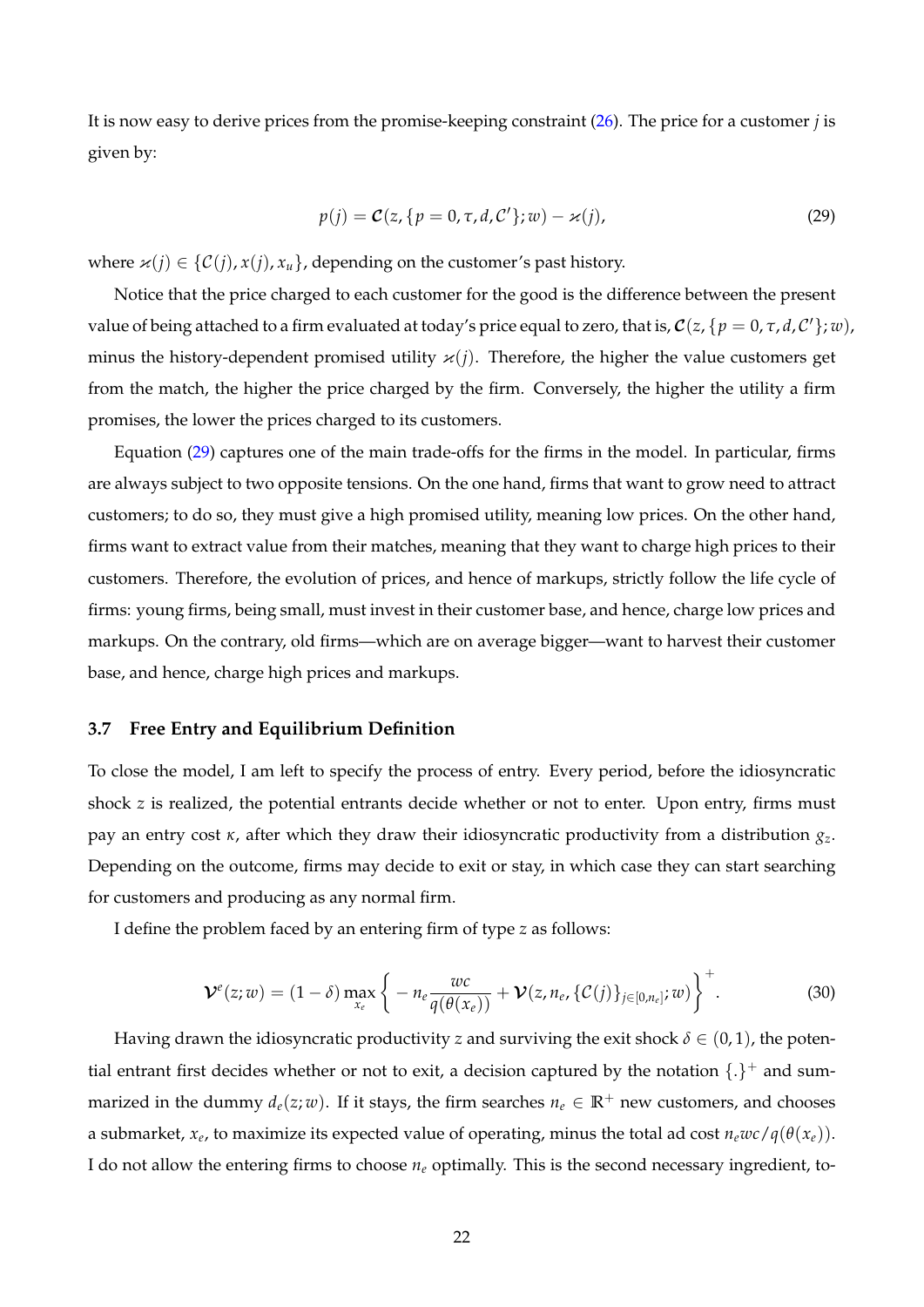gether with the convex adjustment cost that firms must pay to change their customer base, to obtain a well-defined notion of life cycle within the model. $34$ 

Due to the presence of free entry, firms enter as long as expected profits exceed the entry cost *κ*, driving these expected profits down to *κ*. Therefore, the expected surplus from entering must be equal to *κ* in equilibrium:

<span id="page-23-2"></span>
$$
w\kappa = \int \mathcal{V}^e(z;w)g_z(dz). \tag{31}
$$

# **3.8 Firm Distribution Dynamics and Recursive Equilibrium**

Using the optimal decision of firms, we may now describe the evolution of customers over time. Let  $g(z, n; w)$  be the distribution of customers across firms in stage B of the current period when production takes place. The dynamics of the distribution of customers across firms can be described by:

<span id="page-23-1"></span>
$$
g(z', n'; w) = \sum_{z,n} \mathbb{1}\{n'(z'; w, n) = n'\}(1 - d(z'; w, n))(1 - \delta)\pi(z'|z)g(z, n; w) + m_e \mathbb{1}\{n_e(z'; w) = n'\}(1 - d_e(z'; w))(1 - \delta)g_z(z'),
$$
\n(32)

where  $1\{\cdot\}$  denotes an indicator function. Equation [\(32\)](#page-23-1) defines the mass of firms with an individual state  $(z', n')$  in the next period as the sum of surviving incumbent and entering firms that end up in this state. The term  $m_e$  is the endogenous measure of new entrants*,* defined as the number of entering firms required to reach the equilibrium market tightness on every market segment.

Finally, I define the stationary recursive equilibrium in this economy.

**Definition 3.1** (Stationary recursive equilibrium)**.** A *stationary recursive competitive equilibrium* consists of value functions  $\{U,C,V,V^e\}$ , policy functions  $\{x_u,x,p,\tau,d,C',n_i,x_i,d_e,x_e\}$ , a wage  $\{w\}$ , an invariant measure of incumbents  $g$ , and a measure of entrant firms  $m_e$ , such that: (i)  $\cal{U}$  and  $x_u$  solve the unattached buyers' problem [\(18\)](#page-19-1); (ii) C and x solve the attached buyers' problem [\(19\)](#page-19-0); (iii)  $V$ , *τ*, *d*, *n*<sub>*i*</sub>, and *x*<sub>*i*</sub> solve the incumbent firms' problem [\(21\)](#page-20-5); (iv)  $\mathcal{V}^e$ , *d*<sub>*e*</sub>, and *x*<sub>*e*</sub> solve the entrant firms' problem [\(30\)](#page-22-1); (v)  $p$  and  $\mathcal{C}'$  solve [\(28\)](#page-21-2) and [\(29\)](#page-22-0); (vi) the labor market clears; and (vii) the invariant measure of incumbents *g* and the measure of entrants firms *m<sup>e</sup>* satisfy the dynamics of the distribution of customers across firms, given by [\(32\)](#page-23-1) and the free-entry condition [\(31\)](#page-23-2).

<span id="page-23-0"></span> $34$ I let entering firms enter with an  $n_e$  lower than the average size. Together with the convex adjustment cost described earlier, this implies that new firms start small and grow slowly to reach the average size in the economy.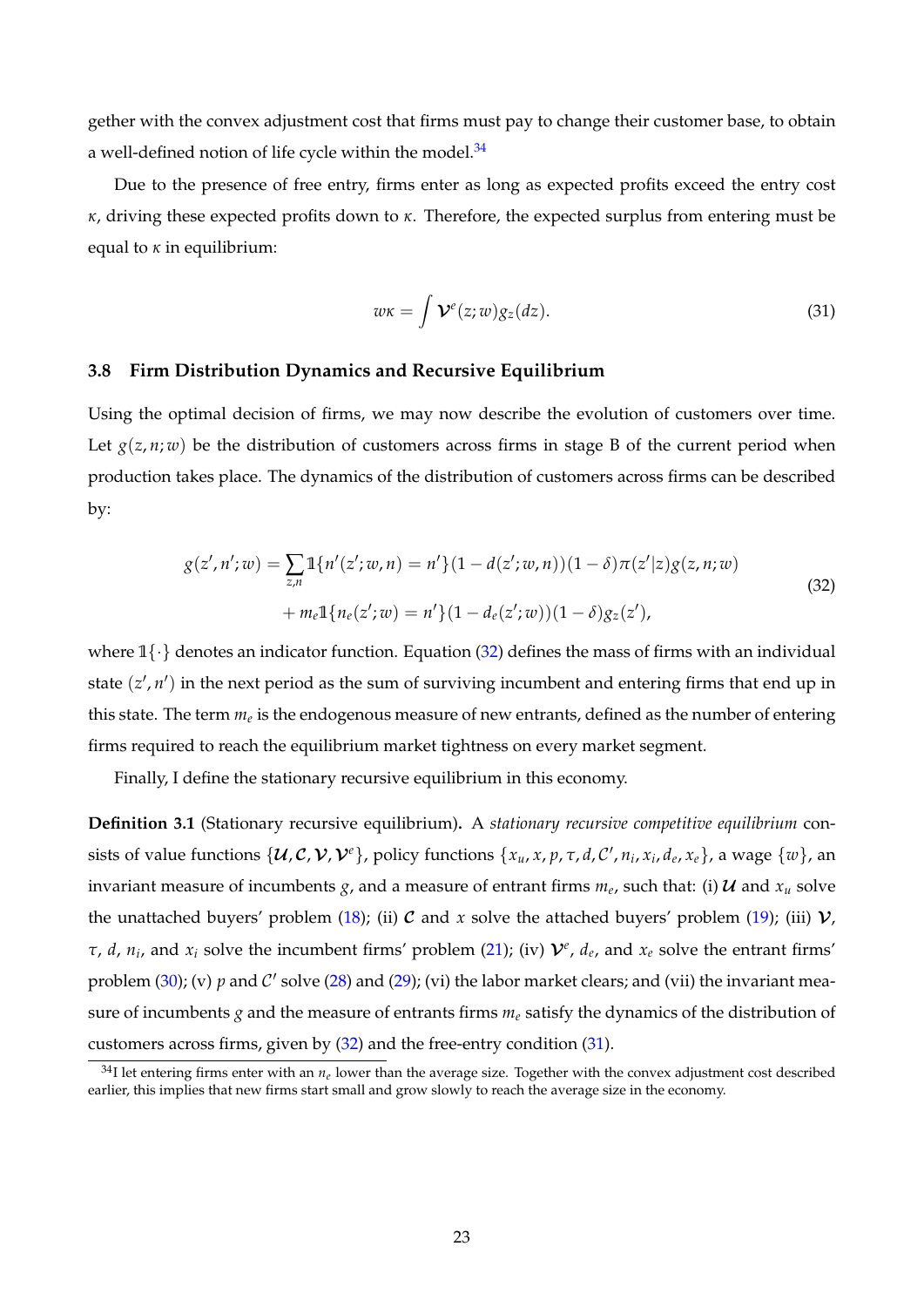# <span id="page-24-0"></span>**4 Model Parametrization and Validation**

In this section, I bring the model presented in Section [3](#page-15-0) to the data. Particularly, the model is estimated to replicate certain salient moments from the cross-section of firms around 1980. First, I present the functional forms and the stochastic processes used in the quantitative analysis. Second, the aforementioned salient moments are used to discipline some deep parameters that are not directly observable to the researcher. Third and finally, I validate the model on non-targeted moments of both the cross-section and the life cycle of firms.

# **4.1 Functional Forms and Stochastic Processes**

The household disutility of labor is given by:

$$
v(L) = \vartheta \frac{L^{1 + \frac{1}{\psi}}}{1 + \frac{1}{\psi}},
$$
\n(33)

where  $\vartheta$  is a parameter governing the cost of supplying labor for the household, and  $\psi$  is the Frisch elasticity.

The firm-level production function is given by:

$$
F(\ell) = \ell^{\alpha},\tag{34}
$$

where *α* governs the firm-level returns to scale of production. Given that time is discrete, I choose a functional form for the probability that a customer finds a firm bounded between 0 and 1, which rules out the Cobb-Douglas matching functions. In particular, I pick the following functional forms:

$$
m(\theta) = \theta/(1+\theta)^{-1}
$$
, and  $q(\theta) = (1+\theta)^{-1}$ . (35)

The convex cost of relaxing the customer base is given by:

$$
\mathcal{K}(n_i; n) = \chi_1 \left(\frac{n_i}{n}\right)^2 n^{\chi_2},\tag{36}
$$

with  $\chi_1, \chi_2 \geq 0$ . The idiosyncratic productivity shock follows an AR(1) process, given by:

$$
z_t = \rho z_{t-1} + \sigma \varepsilon_t, \quad \varepsilon_t \sim \mathcal{N}(0, 1), \tag{37}
$$

where  $z_t$  is the time-varying idiosyncratic productivity,  $\rho \in (0,1)$  is the parameter governing the persistence of the process, and  $\sigma$  is the standard deviation of the innovation to the process.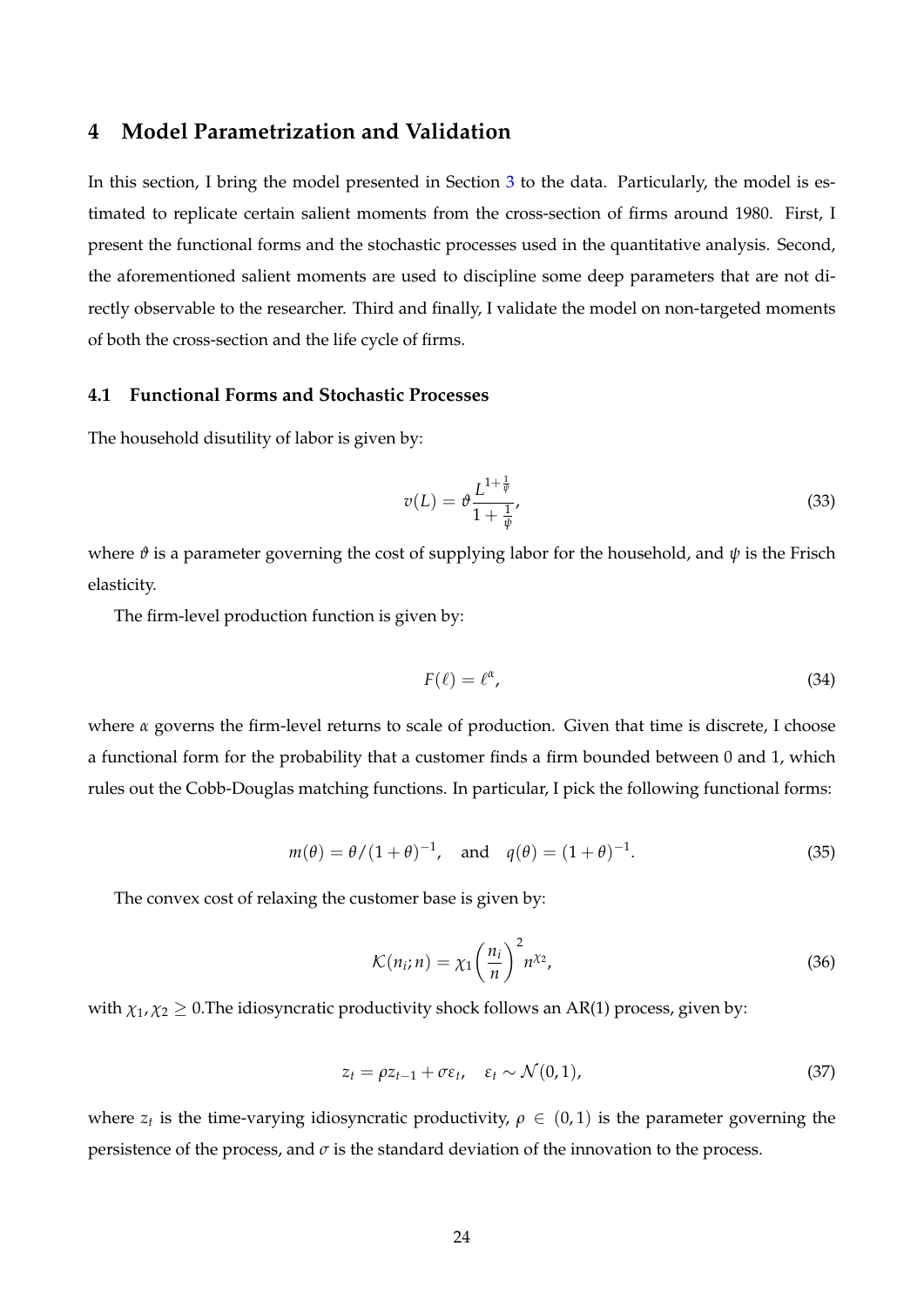# <span id="page-25-1"></span>**4.2 Parametrization**

The model is parametrized in two steps. First, I fix a set of parameters to match the standard targets in the steady state. Second, given the values of those parameters, I choose the remaining parameters to match identifying moments from the data. A model period is one year, and the calibration targets moments from the 1980s.

I set the discount rate *β* equal to 0.97 so that the annual interest rate is about 3%, a value standard in the literature. The degree of firm-level returns to scale *α* is set equal to 1. This implies constant returns to scale, a value consistent with the empirical estimates presented in Section [2.3.](#page-10-1) I set the persistence of the productivity shock *ρ* equal to 0.8, the value found by [Foster, Haltiwanger, and](#page-66-2) [Syverson](#page-66-2) [\(2008\)](#page-66-2).<sup>[35](#page-25-0)</sup> The standard deviation of the innovations to the productivity process  $\sigma$  is set to 0.2, a value close to [Foster, Haltiwanger, and Syverson](#page-66-2) [\(2008\)](#page-66-2) and common in the firm dynamics literature. The marginal utility from consumption *u* is set equal to 1, implying a unitary evaluation of each extra unit of consumption. Finally, the Frisch elasticity *ψ* is set equal to 2.84, corresponding to the average aggregate Frisch elasticity of hours reported by [Chetty, Guren, Manoli, and Weber](#page-65-24) [\(2011\)](#page-65-24).

The parameters left to be internally calibrated are {*c*, *χ*1, *χ*2, *n<sup>e</sup>* , *f* , *κ*, *δ*, *ϑ*}. All these parameters are disciplined through cross-sectional and life-cycle moments. The linear cost *c*, paid by firms to search for an extra customer, is disciplined by the average markup in 1980. This is identified because this is a sunk cost that firms must recover—in the long run. Hence the higher this cost is, the higher the markup that a firm must charge to operate. The convex cost of increasing the customer base  $\chi_1$  is deeply tight with respect to the life cycle of the firms. Particularly, it influences the speed at which firms increase their size. Hence, I use the average size of firms that are five years old in 1980 to identify this value. The initial mass of customers that each entering firm has, *n<sup>e</sup>* , together with the aforementioned convex cost, completely informs the endogenous life cycle in the model. Specifically, given  $\chi_1$ , the mass of customers upon entry informs us about the size of the entrant firms, which is indeed used as the identifying moment for this parameter. The operating cost *f* is used to match the average firm size in the period. This is so because if this cost increases, only relatively more productive firms can operate, meaning that the average firm in the market becomes bigger. The entry cost *κ* is identified with the entry rate in 1980, as it is standard in the literature. The exit shock probability  $\delta$  is identified with the aggregate excess reallocation rate, as the higher the exit probability is, the higher the reallocation of labor in the model. The convex cost parameter  $\chi_2$  is disciplined with the share of firms that are greater or equal to eleven years. This is because the higher  $\chi_2$  is, the more costly it is to grow for larger firms. Hence, the more likely they will exit at a younger ages. Finally,

<span id="page-25-0"></span> $35$ [Foster, Haltiwanger, and Syverson](#page-66-2) [\(2008\)](#page-66-2) is an important reference, as they disentangle from firm-level sales the contribution of prices from the contribution of true productivity. This is particularly important in our setting, given that the model differentiates firm-level prices and firm-level productivity.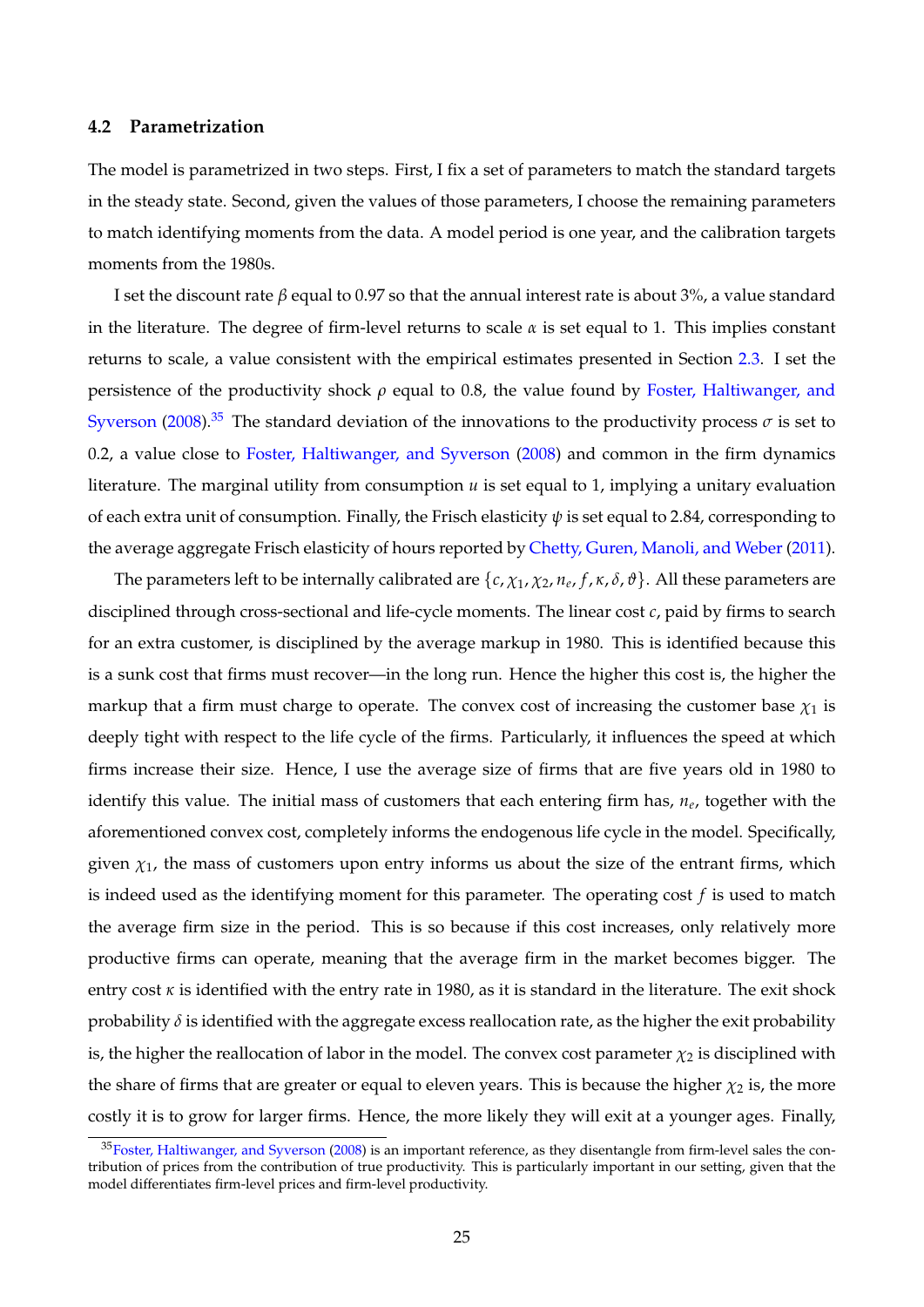the labor supply shifter  $\vartheta$  is set such that the equilibrium wage in 1980 is equal to one.

The parameters are estimated using the following routine. For arbitrary values of the vector of parameters,  $\mathcal{P}=(c,\chi_1,\chi_2,n_e,f,\kappa,\delta,\vartheta)$ , the dynamic programming problem is solved, and the policy functions are generated. Using these policy functions, the decision rules are simulated until the distribution of firms over  $\{n, z\}$  is converged. I draw from this stationary distribution, simulating the economy for many periods, and construct a panel of firms. I compute the aforementioned moments of interest, which I denote as  $\mathcal{M}(\mathcal{P})$ , whereas the empirical moments are denoted as  $\widehat{\mathcal{M}}$ . I estimate the fitted parameters  $\hat{P}$  using a minimum distance criterion, given by:

<span id="page-26-0"></span>
$$
\mathcal{L}(\mathcal{P}) = \min_{\mathcal{P}} \left( \widehat{\mathcal{M}} - \mathcal{M}(\mathcal{P}) \right)' \mathcal{W} \left( \widehat{\mathcal{M}} - \mathcal{M}(\mathcal{P}) \right).
$$
 (38)

<span id="page-26-1"></span>Following [Asker, Collard-Wexler, and De Loecker](#page-65-25) [\(2014\)](#page-65-25), I set the weighting matrix  $W = \mathcal{I}$  and use a grid search algorithm to find the vector  $\hat{\mathcal{P}}$  that minimizes the objective function [\(38\)](#page-26-0).

| Fixed         | Value             | Description                                |                                               |       |       |  |  |  |  |
|---------------|-------------------|--------------------------------------------|-----------------------------------------------|-------|-------|--|--|--|--|
| $\beta$       | 0.97              | Annual interest rate                       |                                               |       |       |  |  |  |  |
| $\alpha$      | 1                 | Returns to scale                           |                                               |       |       |  |  |  |  |
| $\rho$        | 0.8               | Autocorrelation idiosyncratic productivity |                                               |       |       |  |  |  |  |
| $\sigma$      | 0.2               |                                            | Standard deviation idiosyncratic productivity |       |       |  |  |  |  |
| $\mathcal{U}$ | 1                 | Marginal utility                           |                                               |       |       |  |  |  |  |
| ψ             | 2.84              | Frisch elasticity                          |                                               |       |       |  |  |  |  |
| Fitted        | Value             | Description                                | Moments                                       | Model | Data  |  |  |  |  |
| $\mathcal{C}$ | $0.45 \cdot 1e-3$ | Linear cost of searching                   | Avg. markup                                   | 1.20  | 1.17  |  |  |  |  |
| $\chi_1$      | 0.46              | Convex cost of searching 1                 | Avg. size age 5                               | 12.32 | 10.16 |  |  |  |  |
| $\chi_2$      | 1.91              | Convex cost of searching 2                 | Share of old firms                            | 0.32  | 0.32  |  |  |  |  |
| $n_e$         | 6.79              | Customers' entrant firms                   | Avg. entrant size                             | 5.98  | 5.97  |  |  |  |  |
|               | 0.78              | Fixed operating cost                       | Avg. firm size                                | 20.24 | 20.25 |  |  |  |  |
| к             | 6.92              | Entry cost                                 | Entry rate                                    | 0.14  | 0.13  |  |  |  |  |
| δ             | 0.98              | Exit shock probability                     | Reallocation rate                             | 0.29  | 0.31  |  |  |  |  |
| $\hat{v}$     | 0.985             | Labor supply shifter                       | Wage                                          | 1     |       |  |  |  |  |

Table 1: Estimated Parameters and Moments

Note. The table reports the values of the parameters and model-implied moments. All the moments have been calculated from 1977 to 1985. I do this because BDS reports data only from 1977; by 1980, not all moments of interest can be computed accurately. Firms size is measured by the total labor  $\ell$  employed in a given period—which is consistent with the measure reported by BDS. The average markup is calculated with cost weights, as in the data.

Table [1](#page-26-1) summarizes the parameter values resulting from the calibration, along with the fit of the model. The fit is, overall, quite satisfactory. In the calibration, I focus on the average cost-weighted markup. However, the model-implied average sales-weights markup is 1.28, very close to the 1.25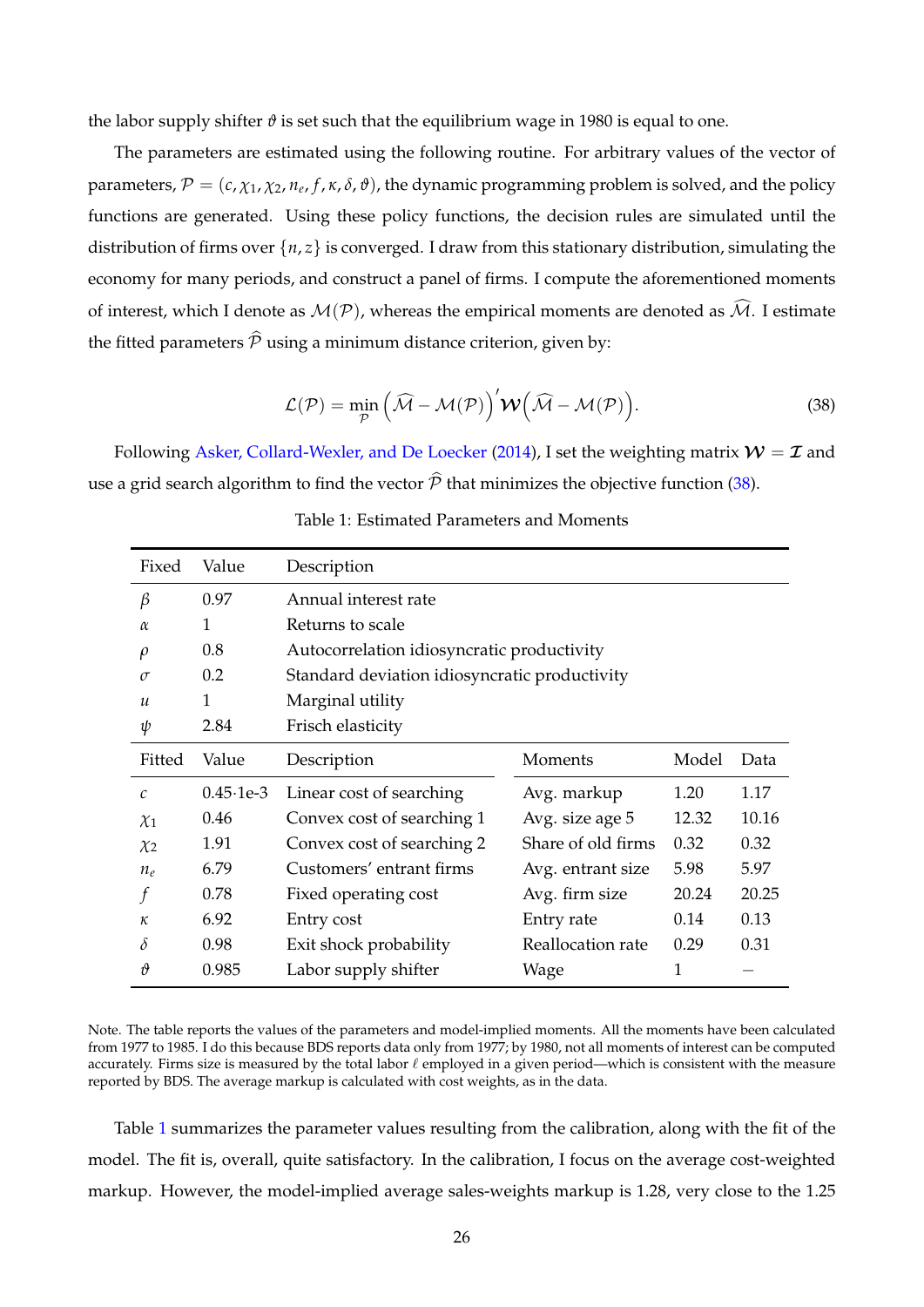value from the data. Finally, the model implies a slope of selling-related activities on sales of 0.15, close to the value of 0.49 documented by [Afrouzi, Dernik, and Kim](#page-65-7)  $(2020)$ .<sup>[36](#page-27-0)</sup> The next section validates the calibration in deeper detail.

#### **4.3 Validation**

To validate the model, I test the overall calibration against two different dimensions of interest. First, I document the model's performance on the cross-section and the life cycle of firms. Second, I test the cross-sectional and life-cycle implications produced by the model for the markups and for the selling ratio—the ratio of non-production to production costs. The reader interested only in the main results can go directly to Section [5.](#page-31-0) Additional steady-state implications of the model are presented in Appendix [B.3.](#page-57-0)

#### **4.3.1 Cross-Sectional and Life-Cycle Implications**

The model is designed to capture some relevant aspects of the cross-sectional differences in the microdata. Part of this cross-sectional heterogeneity is inherently linked with the life cycle of firms. In particular, firms enter small and, conditional on surviving, slowly expand their size when accumulating new customers. This implies that firms of different cohorts have different sizes, with younger firms exhibiting fewer employees—our measure of size, consistent with the BDS data. Moreover, only a few firms survive and keep operating, making the mass of firms belonging to the old cohorts a decreasing share of the total.

Figure [5](#page-28-0) presents the aforementioned facts, both for the model and data. The figure on the left shows the size of each cohort, measured as the average number of employees within each firm of a given age, in the model and the data. It can be seen that the model and data track each other well; this is not surprising, given that average employment for firms of age 0 and age 5 used as a target in the calibration. Nonetheless, the model slightly understates the size of the oldest  $(11+)$  firms. Instead, the figure on the right documents the distribution of firms across cohorts in the data and the model. The model manages to track satisfactory data.

Empirical works on firm-level data have established many regularities about the life cycle of firms. Since the seminal work by [Dunne, Roberts, and Samuelson](#page-66-19) [\(1989\)](#page-66-19), we know that in the US manufacturing sector, establishment growth is unconditionally negatively correlated with age.  $37$ 

$$
s_j = \beta_1 \int_0^{n_j} p_{\kappa} d\kappa + \beta_2 w \ell_j + \varepsilon_j,
$$

<span id="page-27-0"></span><sup>&</sup>lt;sup>36</sup>To obtain the slope of selling-related activities on sales, I follow the recent paper by [Afrouzi, Dernik, and Kim](#page-65-7) [\(2020\)](#page-65-7), and I run the following regression specification:

where, in the model, *s*, the selling-related expenditure, is computed as  $wcn_i/q(\theta) + w\chi_1(n_i/n)^2n^{\chi_2} + wf$ , total sales are  $\int_0^n p_k dx$ , and *w*<sup>*l*</sup> is the labor cost. Hence, the coefficient of interest is given by  $\beta_1$ .

<span id="page-27-1"></span> $37$ This finding was confirmed for a variety of sectors and countries. See [Coad](#page-65-26) [\(2009\)](#page-65-26) for a recent survey of the literature.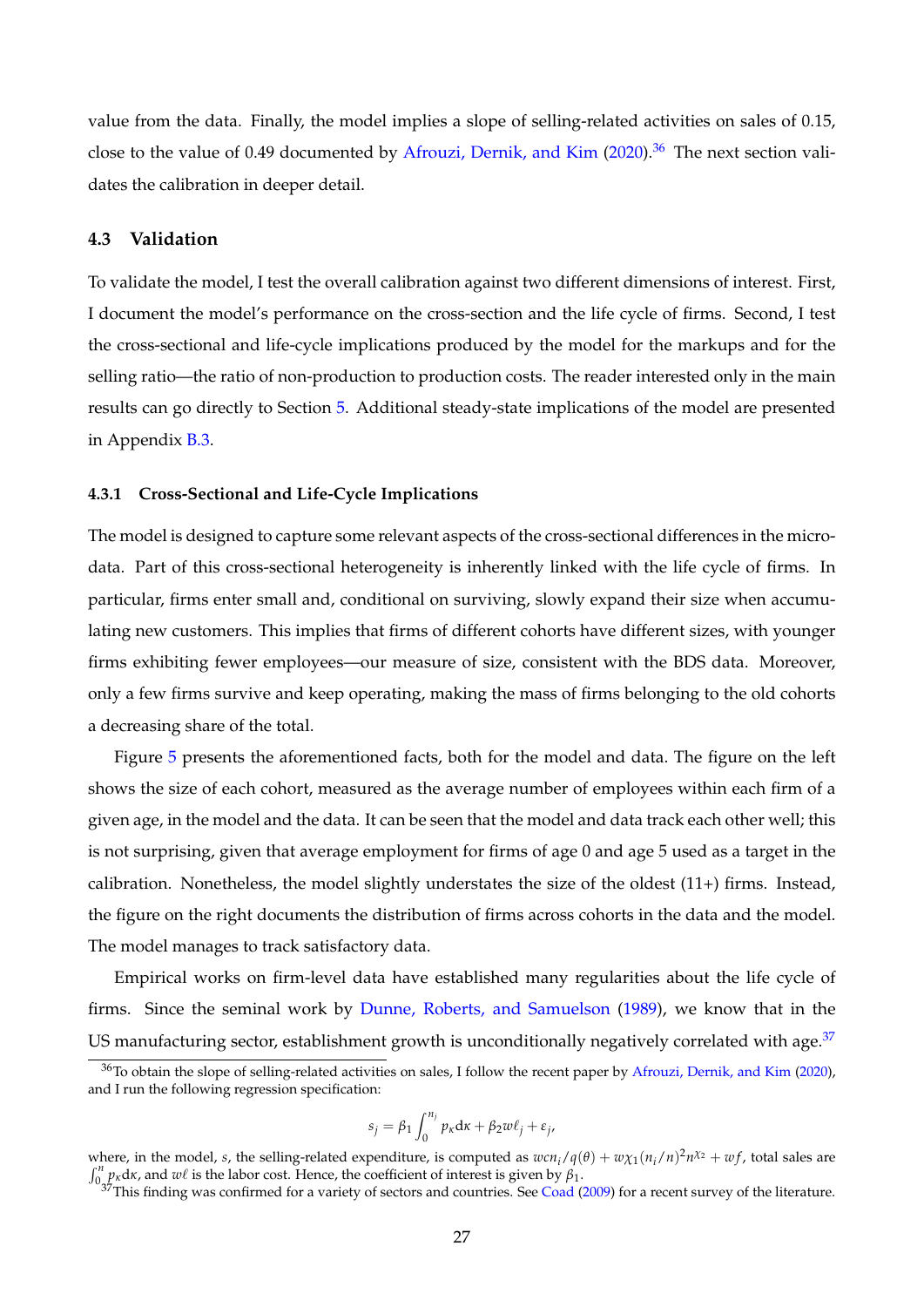

<span id="page-28-0"></span>

Note. The figure on the left shows the size of each cohort, measured as the number of employees within firms. The figure on the right shows the distribution of firms across cohorts. The light blue bars represent BDS data; the light grey bars show the model predictions.Data reported are between 1977-1985.

Moreover, [Cabral and Mata](#page-65-27) [\(2003\)](#page-65-27), using a comprehensive data set of Portuguese manufacturing firms, show that the employment distribution shifts to the right and becomes less right-skewed as cohorts age. Figure [6](#page-28-1) shows the aforementioned life-cycle facts in the model.

<span id="page-28-1"></span>

Figure 6: Model Life Cycle

Note. The figure on the left shows the employment growth rate by age, that is,  $g_{it}^{\ell} \equiv (\ell_{it} - \ell_{it-1}) / \frac{1}{2} (\ell_{it} + \ell_{it-1})$ . The figure on the right shows the employment distribution across cohorts. Both y-axes are in percentage points.

The model aptly captures the life-cycle facts. In the model, firms enter small, with few customers, and grow only slowly, accumulating new customers. Moreover, the accumulation of customers is less costly for young firms; hence, they experience higher growth relative to older firms. The same mechanism explains the results presented in the right figure. In particular, while firms age, they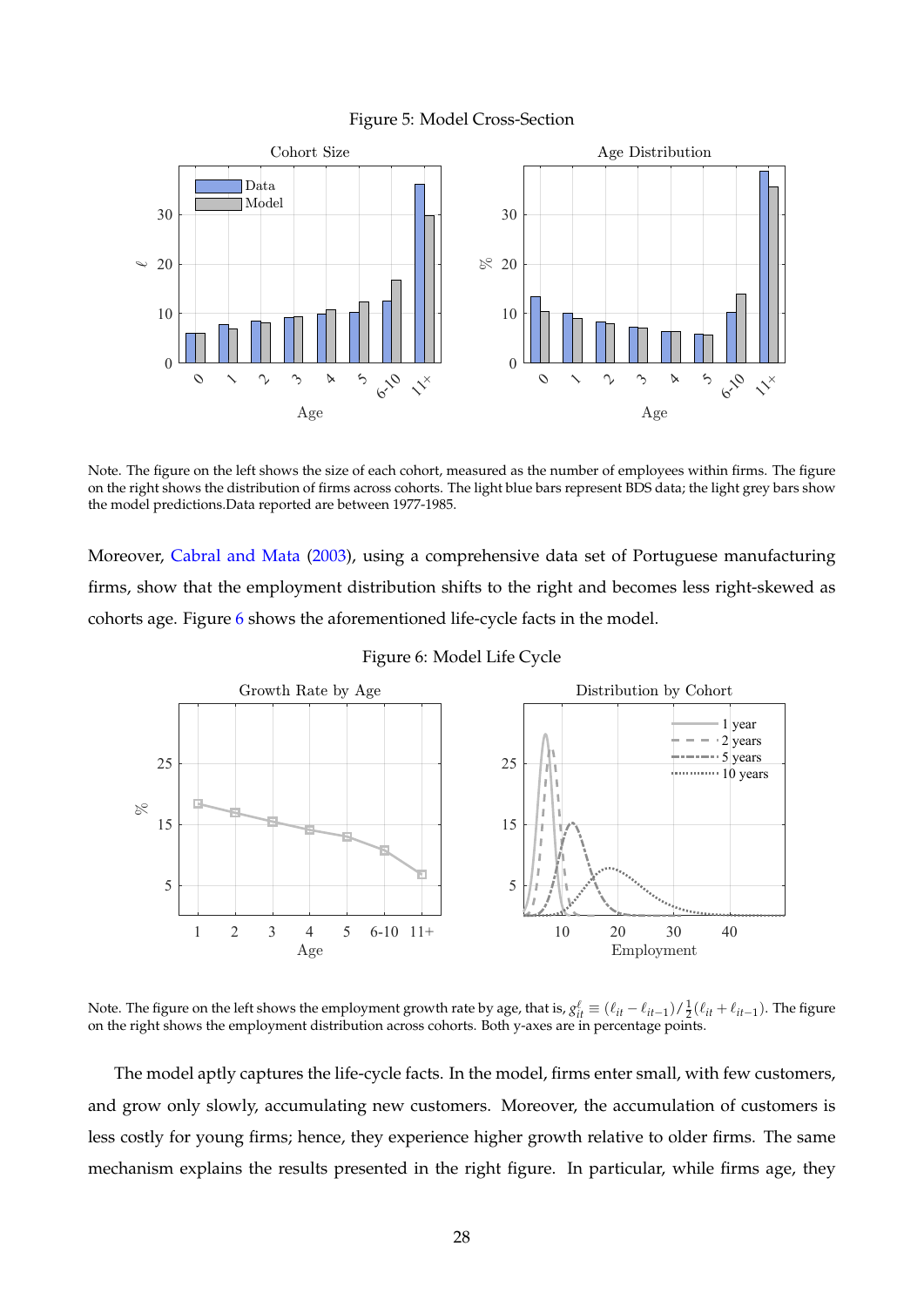expand their size, pushing the distribution of their cohort to the right. Overall, the model fits well with many non-targeted moments of the cross-section and the life cycle of firms.

## <span id="page-29-3"></span>**4.3.2 Implications for Markups and Selling-Related Activities**

The model produces clear predictions about the evolution of markups and selling-related activities over the life cycle of the firms. In particular, young firms charge lower markups and spend more on selling-related activities (relative to production costs) to grow faster. Therefore, in the data, we should expect to observe a growing profile for markups and a declining profile for selling-related activities over production costs as firms age.

To map the model's expenditures to an empirically meaningful empirical counterpart, I define the *selling ratio* in the model as:

$$
\varrho = \frac{f + n_i c / q(\theta) + \chi_1 (n_i/n)^2 n^{\chi_2}}{\ell},\tag{39}
$$

where the numerator is composed of the total non-production costs (which, through the lens of the model, I interpret as selling-related activities), whereas the denominator is composed of the total production costs.[38](#page-29-0)

Moreover, to test the aforementioned predictions of the model in the data, I exploit the following regression specification, given by:

<span id="page-29-4"></span>
$$
\log y_{it} = \alpha + \sum_{a=1}^{10} \gamma_a \mathbb{1}\{\text{age}_{it} = a\} + \phi_{st} + \varepsilon_{it},\tag{40}
$$

where  $y_{it} \in \{ \mu_{it}, \rho_{it} \}$ , the firm-level markup  $\mu_{it}$  is defined in Appendix [A.1.5,](#page-46-1) the selling-ratio  $\rho_{it}$  is the ratio of selling-related expenditure to the cost of goods sold, where selling-related expenditure is defined in Appendix [A.1.4,](#page-45-0) age*it* is the firm's age, and *φst* are sector-year fixed effects. The coefficients *γ<sup>a</sup>* are the parameters of interest that measure the average log *yit* for each age group using within sector-year variation.

Figure [7](#page-30-0) shows the evolution of the average markup and average selling ratio for firms of different ages.<sup>[39](#page-29-1)</sup> The model-implied markups over the life cycle satisfactorily follow the one in the data; if anything, the model-implied one has a slightly flatter profile over the life cycle.<sup>[40](#page-29-2)</sup> The model-implied selling ratio declines over the life cycle of the firm, as we also see in the data. However, in this case,

<span id="page-29-0"></span> $38$ Notice that both the numerator and the denominator should be multiplied by *w*, the wage, which however is not reported, as it is canceled out.

<span id="page-29-1"></span> $39$ I plot the results for the initial part of firms' life cycle; however, the patterns remain similar when the age is more than ten. The selling ratio is plotted only when the age is greater than zero because in the model, entrant firms face a cost composition that is different, as they do not pay the convex cost.

<span id="page-29-2"></span> $40$ Similar empirical findings have also been documented by [Alati](#page-65-28) [\(2021\)](#page-65-28) in Compustat and by [Peters](#page-67-27) [\(2020\)](#page-67-27) in Indonesian data. They both find that markups increase over the firms' life cycle.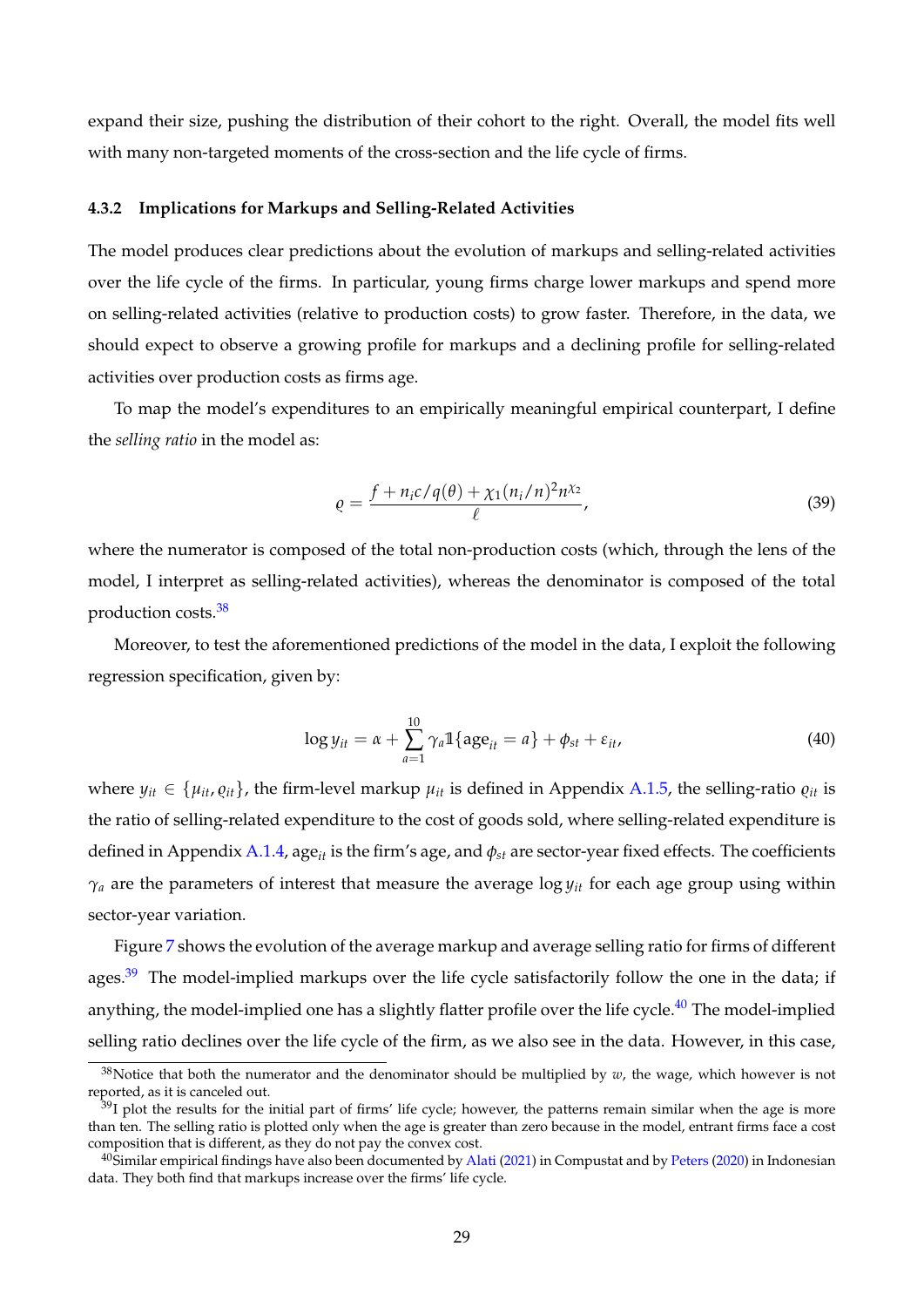<span id="page-30-0"></span>

Figure 7: Life Cycle of Markups and Selling Ratio—Model and Data

Note. The figure on the left shows the average markup across firms of different ages, both in the model (light grey line with squares) and in the data (light blue line with triangles); the figure on the right shows the average selling ratio across firms of different ages, both in the model (light grey line with squares) and in the data (light blue line with triangles). The light blue areas are the 90% confidence interval. All variables are reported relative to the initial year, which is normalized to zero.

the model performs quantitatively less well than in the markups case. In the data, the selling ratio declines less compared to the model.

<span id="page-30-1"></span>

Figure 8: Distributions of Markups and Selling Ratio—Model and Data

Note. The figure on the left shows the markup distribution in the data (light blue) and in the model (light grey). The figure on the right shows the selling ratio distribution in the data (light blue) and in the model (light grey). The distributions in the data are calculated within the period 1977-1985. The distributions of markups are showed within the [0.5, 2.5] range, whereas, the distributions of the selling ratio are shown within the [0, 1] range.

As a final validation exercise, I compare the model-implied distribution of the markups and the selling ratio with their empirical counterparts. Figure [8](#page-30-1) shows the comparison. The figure on the right shows the model-implied distribution of markups (light grey) and its empirical counterpart (light blue); the figure on the left shows the model-implied distribution of the selling ratio (light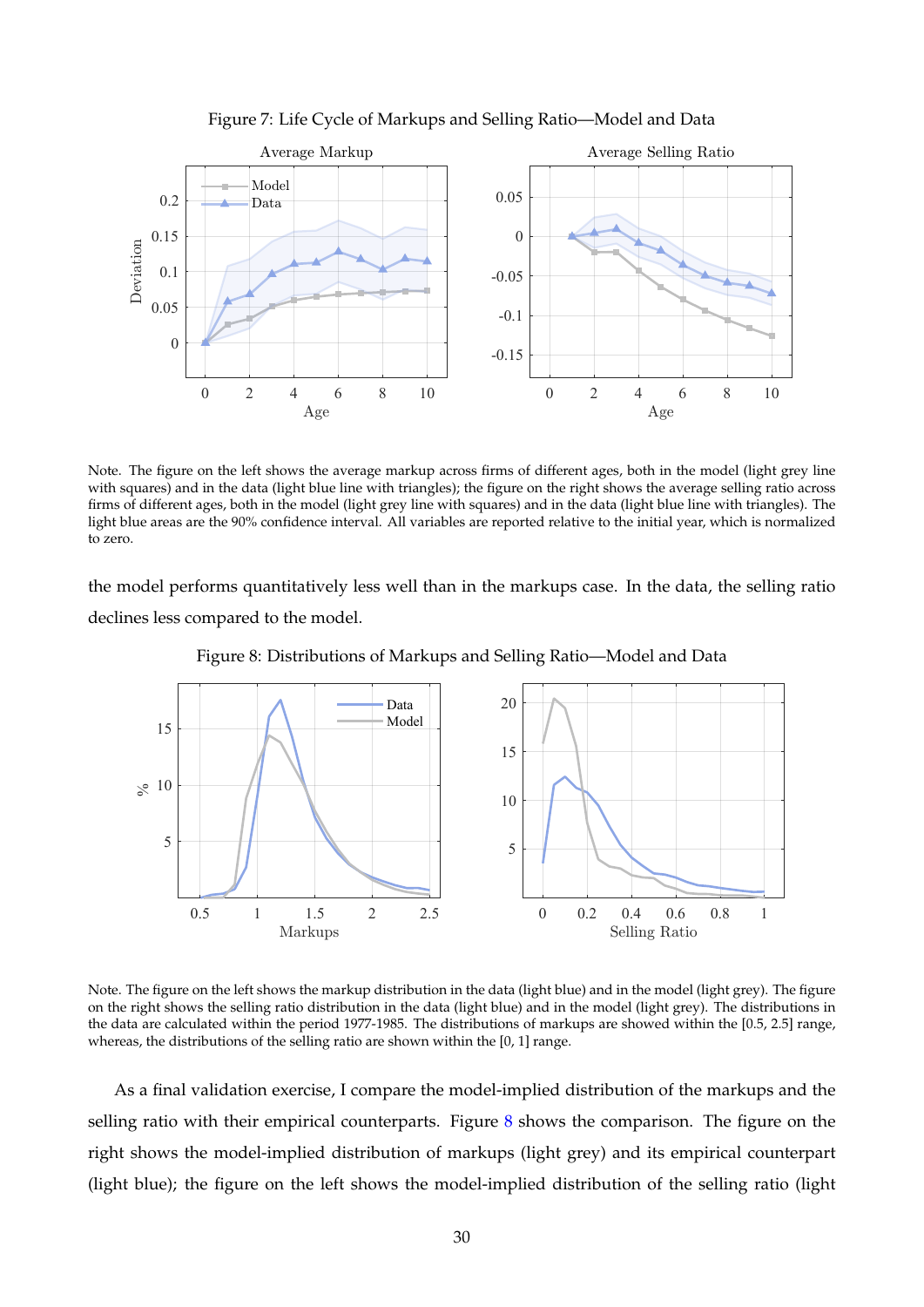grey) and its empirical counterpart (light blue). Overall, the qualitative fit is satisfactory.

The distribution of markups implied by the model is very close to the empirical counterpart. This is a successful outcome of the model, as the only targeted moment of that distribution is its cost-weighted average. Moreover, the model aptly captures the right skewness of the empirical distribution of the selling ratio. However, as none of the moments of this distribution has been used to calibrate the model, there are some quantitative differences: (i) the data show a higher mass near zero; and (ii) the empirical distribution of the selling ratio is less dispersed compared to the one implied by the model. Without further data, is impossible to say where these differences come from; however, in Appendix [B.3.3,](#page-59-0) I show that by using an alternative measure of selling-related expenditure, the overall qualitative features of the empirical distribution of the selling ratio remain unchanged.

# <span id="page-31-0"></span>**5 Rising Returns to Scale and the Macroeconomics**

Having calibrated and validated the model, in this section, I move forward to study the macroeconomic implications of a rise in the returns to scale, as documented in Section [2.3.](#page-10-1) To this end, I will analyze, within the model, the effect of rising returns to scale from 1 to 1.05, keeping all the other parameters fixed. First, to shed light on the main mechanism, I discuss the qualitative implications of such a rise in returns to scale in the model. Second, I present suggestive evidence for the mechanism inbuilt in the model. Third, I use the model to study the quantitative implications of this 5% rise in returns to scale, as documented in section [2.3.](#page-10-1)

#### <span id="page-31-2"></span>**5.1 Inspecting the Mechanism**

In this section, I explore the qualitative implications of a rise in returns to scale from 1 to 1.05, keeping all the other parameters fixed to the 1980 calibration. First, I link the effect that rising returns to scale have on the marginal costs of production at the firm level. Second, I explain how changes in the marginal cost of production affect markups and business dynamism.<sup>[41](#page-31-1)</sup>

Given the production structure of the model, as specified in Section [3,](#page-15-0) the firm-level marginal cost of production is given by:

$$
\mathcal{MC}(z,n;w) \equiv \frac{1}{\alpha} \left(\frac{n}{e^z}\right)^{\frac{1-\alpha}{\alpha}} \frac{w}{e^z},\tag{41}
$$

where  $\alpha$  is the firm-level returns to scale,  $n$  is the mass of customers, that is, the firm-level size,  $e^z$ is the idiosyncratic productivity, and *w* is the wage. Notice that, when *α* = 1—in the presence of

<span id="page-31-1"></span> $41$  Appendix [B.2](#page-56-0) extends the intuitions provided in this section to a more general case in which firms produce also using capital.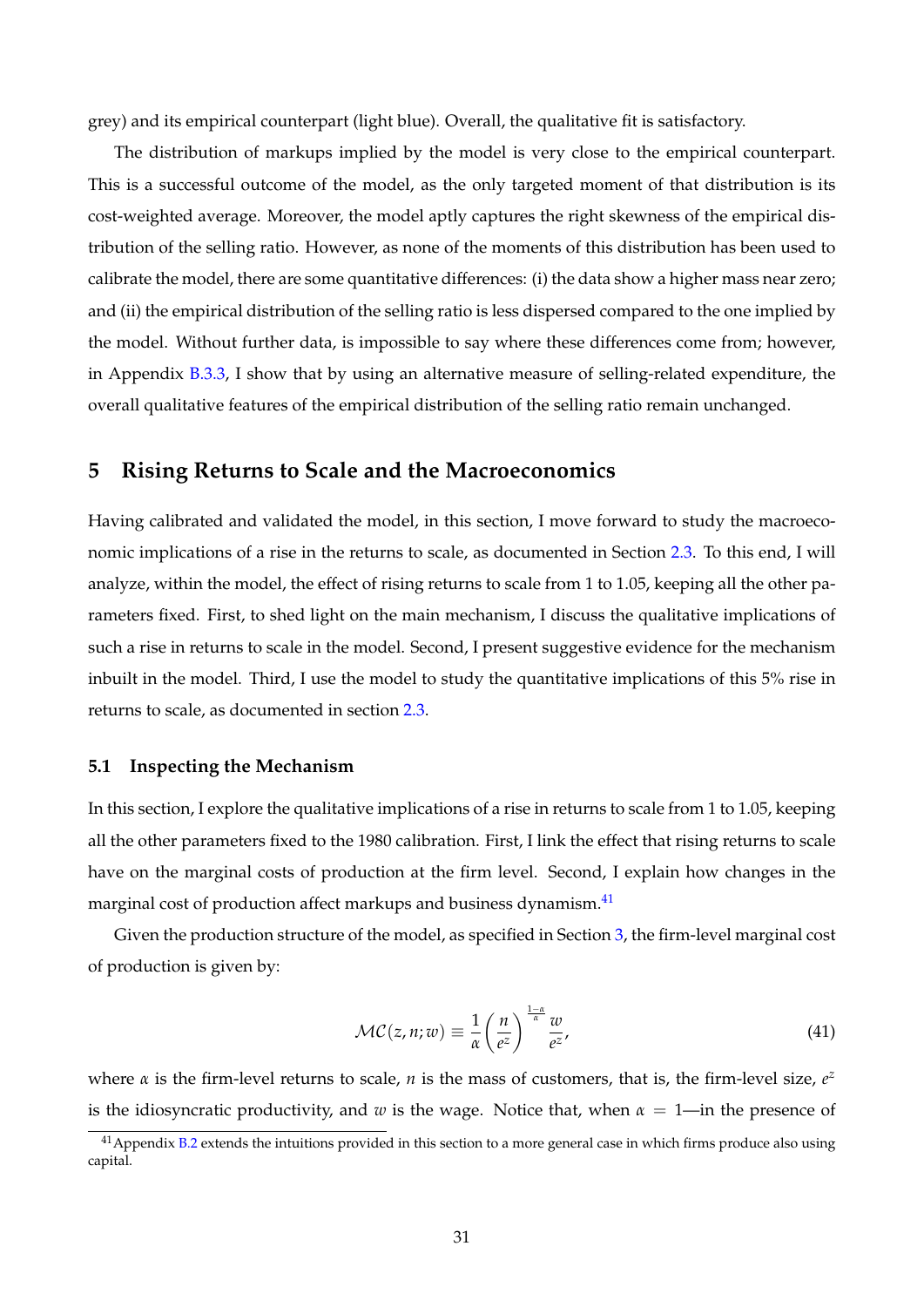constant returns to scale—the marginal cost of production reduces to the more familiar  $w/e^z$ ; hence, it is just the ratio of the wage to the idiosyncratic productivity.

However, when  $\alpha > 1$ , the marginal cost of production not only depends on the firm's size, but also decreases in it—this is under the quantitative-relevant scenario in which  $n/e^{z} \geq 1.42$  $n/e^{z} \geq 1.42$  Therefore, this model, once calibrated to the empirical findings presented in Section [2.3,](#page-10-1) implies that the bigger a firm is, the better it becomes to produce, and hence, the lower its marginal cost of production is. This link can be interpreted as the model microfoundation of a technological change biased toward larger firms. In particular, the negative dependence of firm-level marginal costs of production with size stems from the notions that bigger firms (with bigger economic activities) manage to gather more information about their production processes (and potentially about their customers as well) and use it, owing to new information and communication technologies (ICT), to improve production. This mechanism creates a virtuous circle where bigger firms are better at producing; hence, become even bigger and better at producing, and so on. $43$ 

Figure [9](#page-33-0) on the left shows, for firms with a different number of customers *n*, that is, for firms of different size, how the firm-level marginal cost of production changes as the returns to scale change the analysis is performed under the already stated quantitative-relevant scenario in which  $n/e^z$  is big enough, that is, is weakly greater than 1.

In the model, the firm-level marginal cost of production declines monotonically from the 1980 steady state to 2014 steady state, meaning that an increase in the returns to scale lowers the marginal cost of production for all firms in the latter economy. Moreover, as shown by the graph, the marginal cost of production, after an increase in the returns to scale above one (the green area), declines much more for bigger firms. This is a well-known feature of increasing returns to scale in the production function (which, as shown in Section [2.3,](#page-10-1) is the empirically relevant case), where an increase in the input allows firms to produce more than proportionally, effectively lowering the quantity of input needed to achieve a given level of outputs. Therefore, the increase in returns to scale has a differential effect across firms, favoring bigger firms in the economy.

The decline in the marginal cost of production has three direct implications: (i) it increases the willingness of firms to scale up, and hence, their expenditures devoted to customers acquisition; (ii) it raises the firm-level markups; and (iii) it weakens the selection process in the model.

<span id="page-32-0"></span> $42$ In the model, I do not restrict this ratio to be greater than one, but when I calibrate it to match the firm size distribution, as explained in Section [4.2,](#page-25-1) I indeed find that this is the case. In this sense, this should not be seen as an assumption but as a quantitative result.

<span id="page-32-1"></span><sup>&</sup>lt;sup>43</sup>[Lashkari, Bauer, and Boussard](#page-67-6) [\(2021\)](#page-67-6) document (using rich firm-level data from France) that investment in ICT has allowed French firms to increase their returns to scale in production in recent years.

[Newman](#page-67-5) [\(2014\)](#page-67-5), [Agrawal, Gans, and Goldfarb](#page-65-4) [\(2018\)](#page-65-4), [Begenau, Farboodi, and Veldkamp](#page-65-5) [\(2018\)](#page-65-5), [Goldfarb and Trefler](#page-66-5) [\(2018\)](#page-66-5), and [Carriere-Swallow and Haksar](#page-65-6) [\(2019\)](#page-65-6) provide additional microfoundations for the same concept. All of them emphasize the potential role of data, particularly gathering information from the customer base, which can give rise to increasing returns to scale.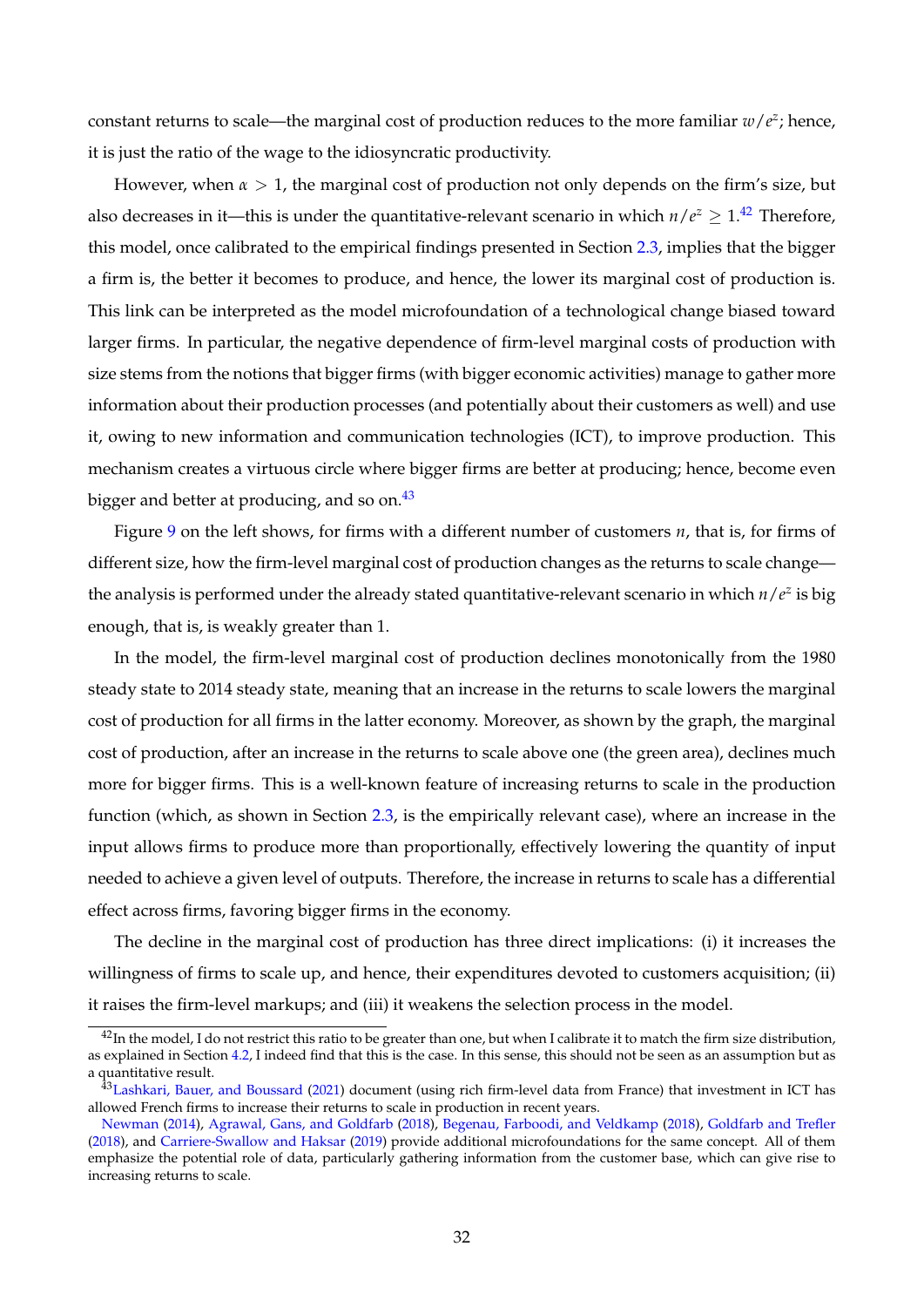

<span id="page-33-0"></span>

Note. The figure on the left shows the relation between the firm-level marginal cost of production and the returns to scale, *α*, for different levels of customers, that is, size. The dark blue line represents the marginal cost of a Big firm (high customer firm), whereas the light blue line represents the marginal cost for a Small firm (low customer firm). The figure on the right shows the exit threshold in the 1980 and 2014 steady state over the firms' state space. The 2014 steady state has the same calibration as the 1980 one but with higher returns to scale, that is,  $\alpha = 1.05$ , The dark light grey line is the 1980 threshold, whereas, the dark grey line is the 2014 threshold.

First, with lower marginal costs of production, firms want to achieve a bigger size; as a consequence, they devote more resources to activities related to accumulating new customers. This implies that, in the 2014 steady state, firms will devote relatively more resources to non-production costs compared to production costs. As a consequence, there will be a shift away from production costs toward non-production costs, as observed in the Compustat data by [De Loecker, Eeckhout, and](#page-65-1) [Unger](#page-65-1) [\(2020\)](#page-65-1).

Second, the decline in the marginal cost of production increases the surplus generated by the customer-firm relation, as firms are effectively better at producing. However, because there is an incomplete pass-through of costs in the model, only a fraction of this increase in the surplus will be passed on customers in the form of lower prices. Firms will retain the remaining fraction in the form of higher markups. Therefore, due to the decline in the marginal cost of production, firms will experience an increase in markups in the 2014 steady state.

Third, the decline in the marginal cost of production weakens, on average, the firms' selection process. This can be seen in Figure [9](#page-33-0) on the right. The figure plots the exit threshold over the firms' state space in the 1980 and 2014 steady state. It can be seen that, in the latter steady state, the exit threshold moves, on average, to the left, implying that less productive firms will be able to operate in the economy. This is because, in the 2014 economy, firms are better at producing, which increases their resilience to adverse productivity shocks.

This decline in selection has two direct implications: (i) it lowers the entry rate of firms in the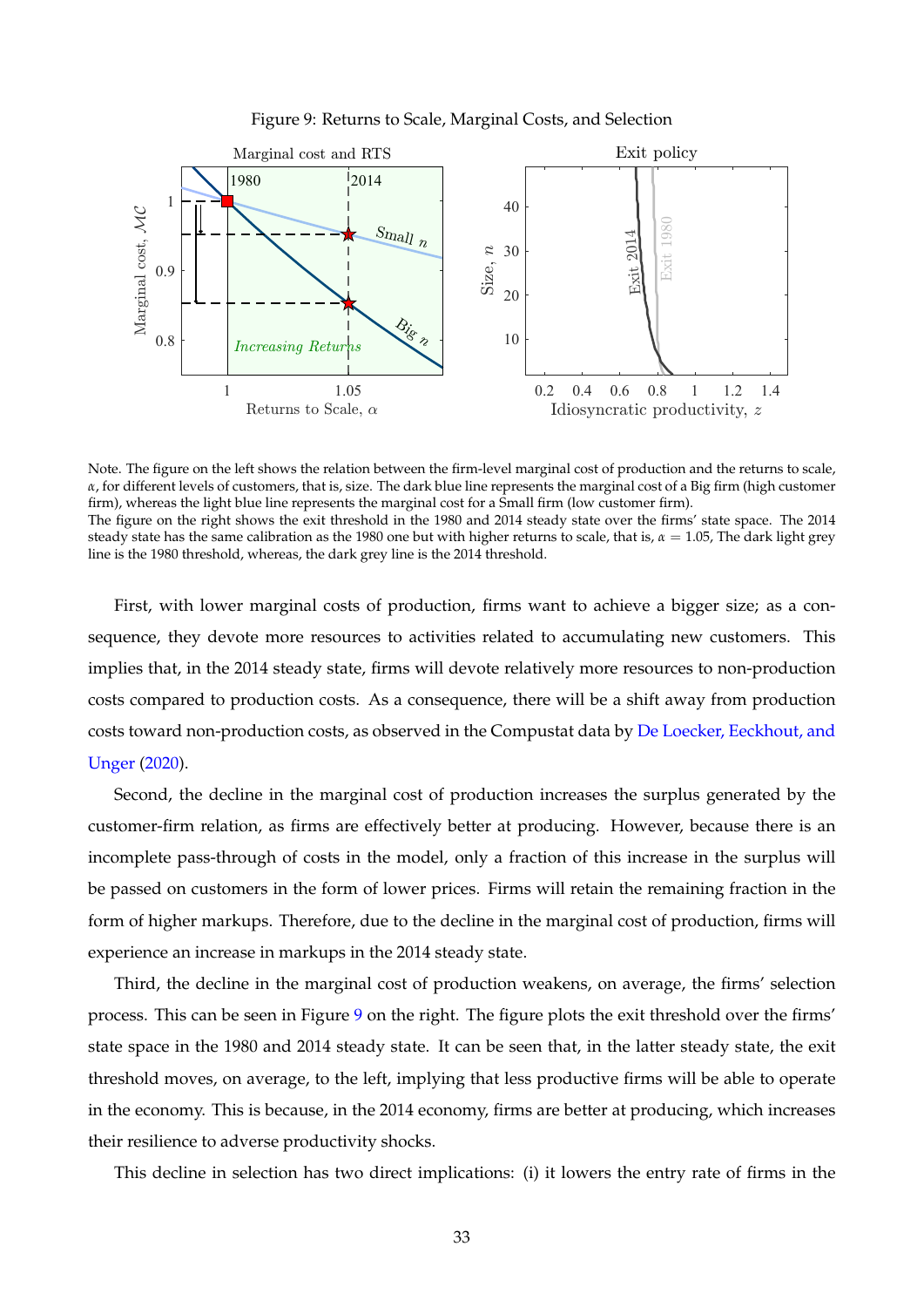economy; and (ii) it decreases the churning of firms, which has as a consequence a decline in the reallocation of labor. First, when the selection declines, the exit rate declines as well. In a stationary equilibrium, where the exit rate must equal the entry rate, this translates into a one-to-one decline in the entry rate. Second, the decline in the entry and exit rate translates into a firms' lower attrition rate. This implies that the reallocation of labor between entrant and exciters declines, and hence, the overall labor reallocation declines. Thus, the aforementioned decline in the selection translates into a decline in business dynamism.

As a final remark, I emphasize that, although selection weakens on average, it increases for the smallest firms in the economy, that is, firms with few customers. This is because small firms have to attract new customers. However, this is more costly in the 2014 steady state because these small firms must compete with the biggest firms that can now exploit their scale economies to compete for customers through very low prices.<sup>[44](#page-34-0)</sup> Therefore, only marginally more productive small firms can do so, and consequently, this increases the selection process for small firms. Moreover, given that small firms are mostly new entrant firms, this acts as an entry barrier, which ulteriorly exacerbates the decline in the entry rate in the new economy.

#### **5.2 Mechanism Validation**

In this section, I test in the data the main qualitative predictions outlined above. The model predicts that a rise in firm-level returns to scale should increase markups and selling-related expenditures and decrease business dynamism. To this extent, I first show in the data that there has been a rise over time in the firm-level selling-related expenditures relative to production costs.<sup>[45](#page-34-1)</sup> Then, exploiting only cross-sectoral variation in the data, I document that, in sectors where returns to scale are higher, selling expenditures and markups are higher, whereas business dynamism is lower.

#### <span id="page-34-3"></span>**5.2.1 The Rise in Selling-Related Expenditures**

The model predicts that a rise in returns to scale increases firm-level expenditure in selling-related activities at the expense of production costs. Therefore, it is natural to look at the evolution of this ratio over time as a first test of the implications outlined above. To this extent, I look at the evolution over time of the average selling ratio, as defined in Appendix [A.1.4.](#page-45-0) $^{46}$  $^{46}$  $^{46}$ 

<span id="page-34-0"></span><sup>&</sup>lt;sup>44</sup>This kind of behavior has recently received a great deal of attention in the antitrust debate; see [Khan](#page-67-0) [\(2016\)](#page-67-0). The model rationalizes this behavior as the outcome of the rise of scale economies that big firms, such as Amazon, can take advantage of to set prices lower those of their smaller competitors.

<span id="page-34-1"></span> $^{45}$ I focus my attention only on the rise over time in firm-level selling-related expenditures relative to production costs because it is relatively less known. The rise in markups and the decline in business dynamism have been extensively documented; see [De Loecker, Eeckhout, and Unger](#page-65-1) [\(2020\)](#page-65-1) and [Decker, Haltiwanger, Jarmin, and Miranda](#page-65-2) [\(2014\)](#page-65-2).

<span id="page-34-2"></span><sup>&</sup>lt;sup>46</sup>The rise in non-production costs over time relative to total costs has already been documented by [De Loecker, Eeckhout,](#page-65-1) [and Unger](#page-65-1) [\(2020\)](#page-65-1). However, I focus on a different measure, that is, the ratio of selling-related costs (these are similar to the non-production costs analyzed in [De Loecker, Eeckhout, and Unger](#page-65-1) [\(2020\)](#page-65-1); see Appendix [A.1.4](#page-45-0) for a more detailed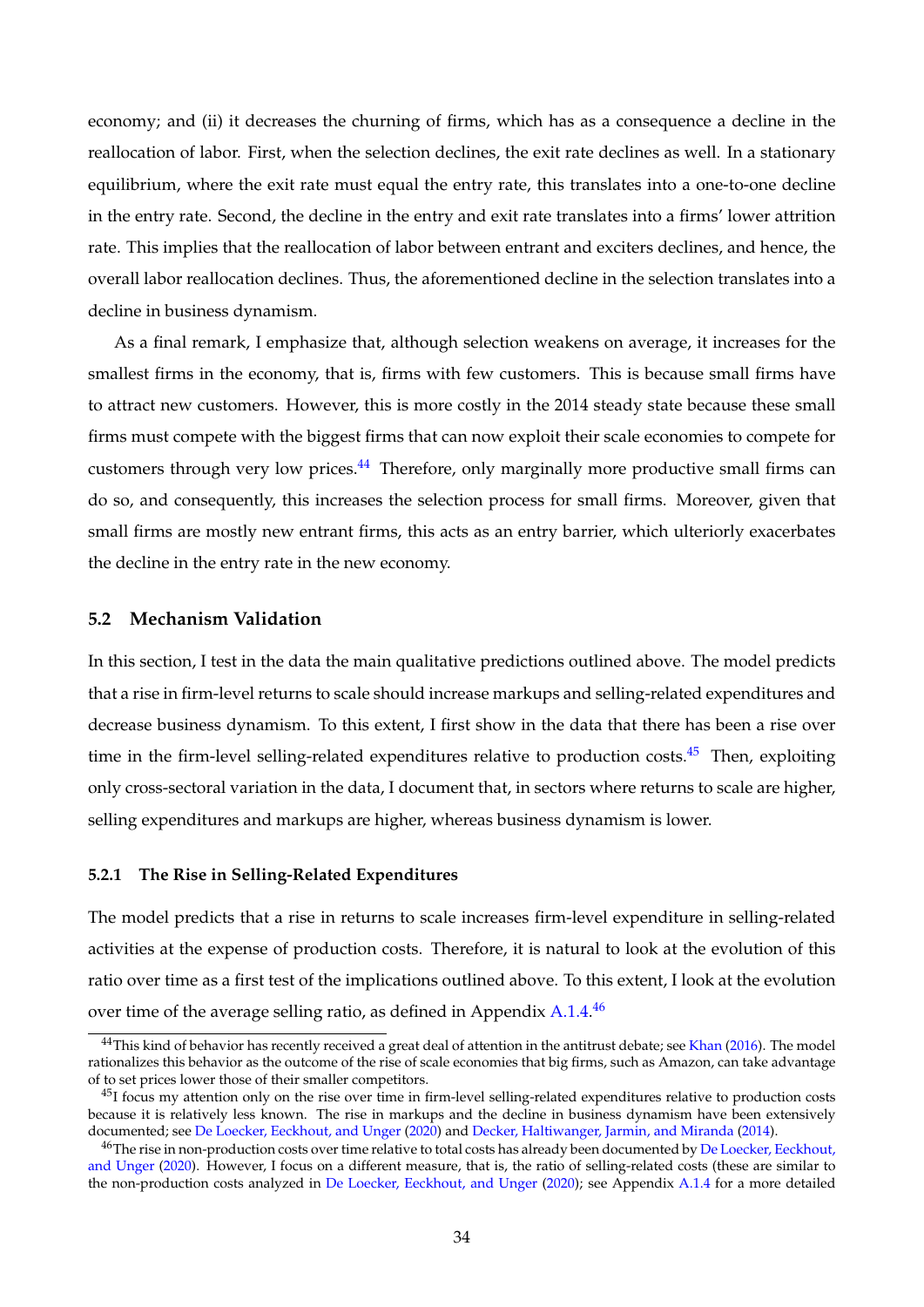

<span id="page-35-0"></span>

Note. The figure plots the evolution of the average selling ratio between 1980 and 2014. The measure is constructed using a simple average.

Figure [10](#page-35-0) shows the evolution of the average selling ratio. At the beginning of the sample, the average selling ratio was approximately 0.4, then rose almost up to 0.7 around 2000, and then went back roughly to 0.65 by the end of the period. Hence, the measure has experienced an increase slightly above 62% over the period of analysis. Therefore, I conclude that, with higher returns to scale over time, we should expect to observe higher firm-level expenditures in selling-related activities, relative to production costs, from the data. In Appendix [A.3,](#page-51-0) I show that using an alternative measure of selling-related activities produces similar results.

I finish emphasizing that this is an aspect peculiar to the theory outlined in this paper. Only a model in which the market power is a long-term investment would produce such an empirical pattern in selling-related activities relative to production costs. Models in which the market power is derived from the love for variety (see, for example, [Dixit and Stiglitz](#page-66-11) [\(1977\)](#page-66-11), [Kimball](#page-67-9) [\(1995\)](#page-67-9), and [Atkeson and Burstein](#page-65-9) [\(2008\)](#page-65-9)) or from search frictions with only pricing strategies and no expenses devoted to the acquisition of new customers (see, for example, [Paciello, Pozzi, and Trachter](#page-67-8) [\(2019\)](#page-67-8) and [Roldan-Blanco and Gilbukh](#page-67-4) [\(2020\)](#page-67-4)), would not be able to produce an endogenous increase in selling-related activities relative to production costs, as in the one documented above.

#### **5.2.2 The Cross-Sectoral Implications of Higher Returns to Scale**

Here, I test in the cross-section of sectors the qualitative predictions of the model outlined above. The model would predict that, in sectors where returns to scale are higher, we should expect to observe lower business dynamism (lower entry and reallocation rates), higher markups, and higher selling-

explanation) to production costs. This has two advantages: (i) it avoids the challenges of computing the costs of holding capital, which requires additional assumptions; and (ii) it focuses directly on the shifts in those particular costs emphasized by the theory in this paper. However, regarding the results, both measures show a clear rise over time.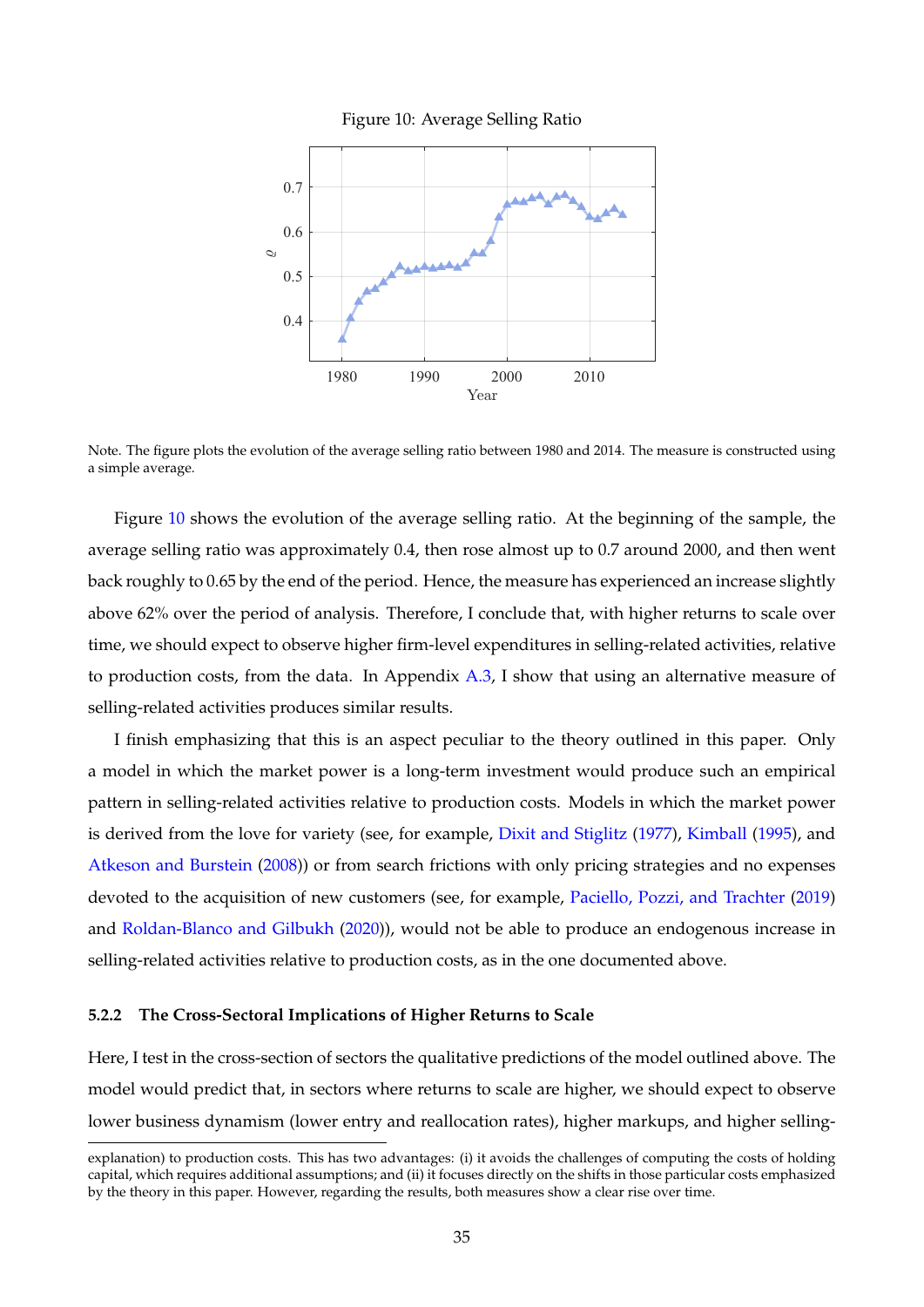expenditures relative to production costs (selling ratio). To do so, I regress all these variables against sector-level returns to scale, as estimated in Sections [2.3.](#page-10-1) The sector-level entry and reallocation rates are from the BDS data; the sector-level cost-weighted markups are computed with the method proposed by [Hall](#page-66-20) [\(1988\)](#page-66-20) and [De Loecker and Warzynski](#page-65-29) [\(2012\)](#page-65-29); and the sector-level selling ratio is computed, as described in Appendix [A.1.4.](#page-45-0)

<span id="page-36-0"></span>

|                  |             | <b>Business Dynamism</b> |               |                   |
|------------------|-------------|--------------------------|---------------|-------------------|
|                  | (1)         | (2)                      | (3)           | $\left( 4\right)$ |
|                  | Entry rate  | Reallocation rate        | Markups (log) | Selling ratio     |
|                  |             |                          |               |                   |
| Returns to scale | $-0.047***$ | $-0.145***$              | $0.354*$      | $0.839***$        |
|                  | (0.010)     | (0.020)                  | (0.213)       | (0.113)           |
|                  |             |                          |               |                   |
| Observations     | 518         | 518                      | 722           | 722               |
| R-squared        | 0.602       | 0.764                    | 0.144         | 0.687             |
| Sector-Time FE   |             |                          |               |                   |

Table 2: Returns to Scale and Cross-Sectoral Correlations

Notes. Fixed effects are at the sector-time level, where the sector is at the 1-digit level. Robust standard errors are in parenthesis. \*\*\* p-value <  $0.01$ , \*\* p-value <  $0.05$ , \* p-value <  $0.1$ .

Table  $2$  shows the results.<sup>[47](#page-36-1)</sup> The coefficients are estimated using only within sector-time variation; this is important because most of these variables have time trends, which could give rise to spurious correlations. The regressions clearly show that in sectors where firms produce with higher returns to scale, business dynamism is lower; that is, entry and reallocation rates are lower.<sup>[48](#page-36-2)</sup> All coefficients are significant. In Appendix  $A.3$ , I show that using alternative measures of selling-related activities produces similar results.

Although these correlations seem to propose a rise in returns to scale as an underlying factor behind some recent firm-level trends, I should caution the reader from any causal interpretation of these relations. However, the presence of these correlations indeed supports the economic forces outlined by the model.

<span id="page-36-1"></span> $^{47}$ It is worth noticing that the coefficient related to business dynamism is estimated over a smaller sample. This is because the BDS data merge some sectors; for example, manufacturing, which normally is classified by NAICS codes 31-32-33, in BDS is a unique sector.

<span id="page-36-2"></span> $^{48}$ In related work, [Gao and Kehrig](#page-66-18) [\(2017\)](#page-66-18) use Census data to show that, where firms produce with higher returns to scale, the average firm size and concentration are higher. This reinforces the correlations documented above, as it confirms in a different dataset similar patterns compared to the analysis emphasized in this section.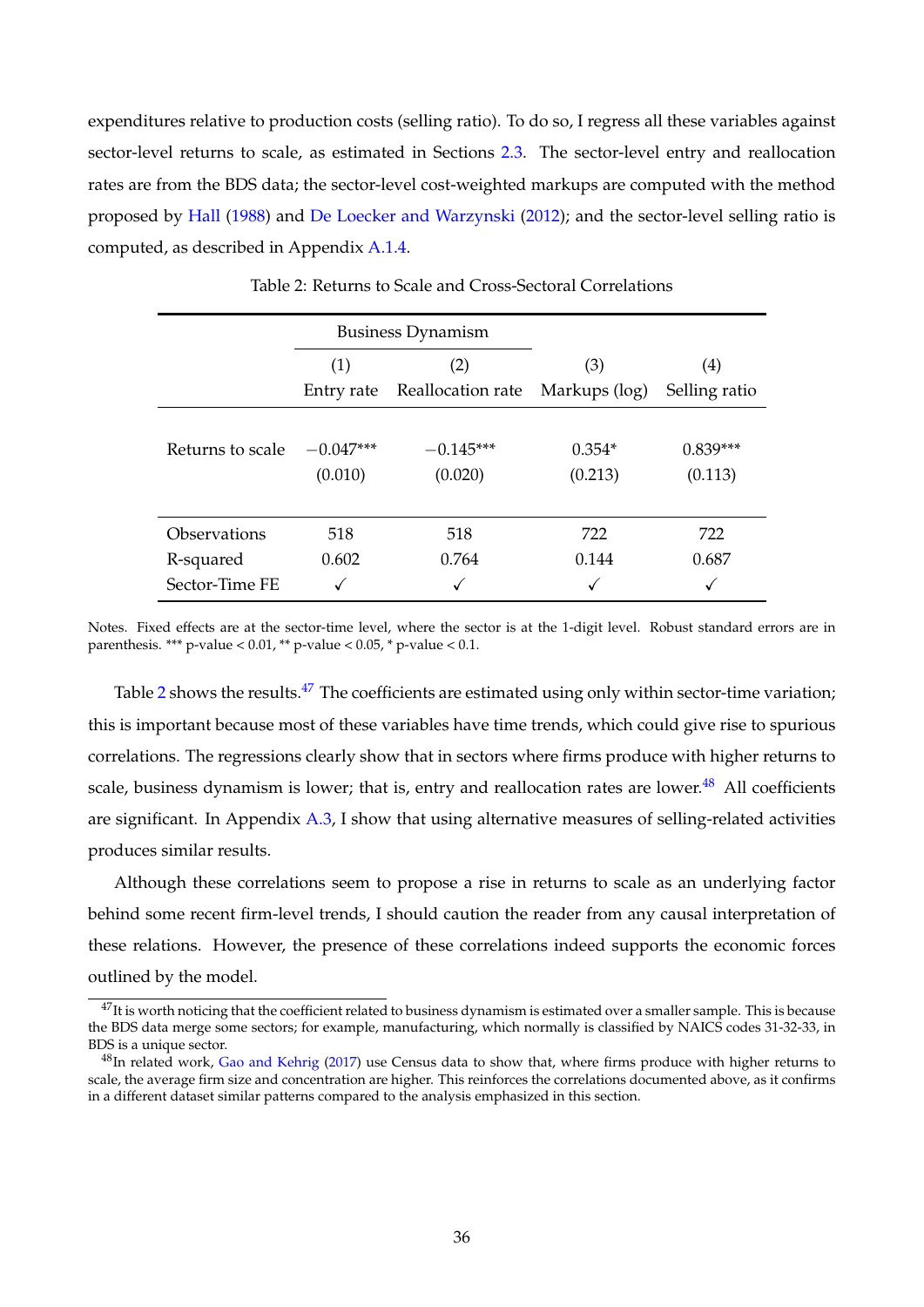# **5.3 Quantitative Implications**

This section explores the main quantitative implications of the rise in returns to scale. First, it analyzes the effect that rising returns to scale have on business dynamism, markups, and other aggregate trends. Second, it studies the implication of this technological change on the distribution of markups. Third, it examines the consequences of the rise in returns to scale for firm-level responsiveness of employment growth to productivity shocks. Appendix [B.4](#page-61-0) shows additional quantitative results.

#### **5.3.1 Rising Returns to Scale and Aggregate Trends**

Here, I study the quantitative implication of a 5% rise in returns to scale (from 1 to 1.05, as documented in Section [2.3\)](#page-10-1) for the decline in business dynamism, the rise in markups, and the evolution of other trends, such as the rise in concentration and the rise in firm-level selling-related activities. To this end, I compare two steady states, the 1980 one, calibrated as documented in Section [4.2,](#page-25-1) and the 2014 one, where I only let the returns to scale *α* rise from 1 to 1.05, keeping all the other parameters fixed.

<span id="page-37-0"></span>

|                             |           |           |        | Change     |           |            |
|-----------------------------|-----------|-----------|--------|------------|-----------|------------|
|                             | 1980 S.S. | 2014 S.S. | Model  | <b>BDS</b> | Compustat | Model/Data |
| <b>Business Dynamism</b>    |           |           |        |            |           |            |
| Entry rate                  | 0.139     | 0.104     | $-25%$ | $-40%$     |           | 62%        |
| Reallocation rate           | 0.294     | 0.237     | $-19%$ | $-27%$     |           | 70%        |
| Share of old firms          | 0.322     | 0.467     | $+45%$ | $+50%$     |           | 90%        |
| Employment                  |           |           |        |            |           |            |
| share of young firms        | 0.204     | 0.094     | $-69%$ | $-56%$     |           | 96%        |
| <b>Markups</b>              |           |           |        |            |           |            |
| Avg. markup (cost-weighted) | 1.202     | 1.229     | $+2\%$ |            | $+7%$     | 29%        |
| <b>Others</b>               |           |           |        |            |           |            |
| Avg. selling ratio          | 0.4       | 0.65      | $+9%$  |            | $+62%$    | 14%        |
| Concentration (HHI)         | 7.003e-06 | 7.440e-06 | $+6%$  |            | $+33%$    | 18%        |

Table 3: Effect of Rising Returns to Scale

Notes. All variables are calculated coherently with their definitions, as used in the data. The average markup is calculated using cost weights, whereas the average selling ratio is calculated using a simple average across firms. Concentration is calculated as described in [Grullon, Larkin, and Michaely](#page-66-21) [\(2019\)](#page-66-21). The data sources are BDS and Compustat. To calculate the empirical moments from the 1980s I use the time window 1977-1985, whereas for the empirical moments from the 2014, I use simple the values in that year. The last column shows the fraction of the overall empirical variation explained by the model.

Table [3](#page-37-0) shows the quantitative implications of the rise in returns to scale for the aggregate trends.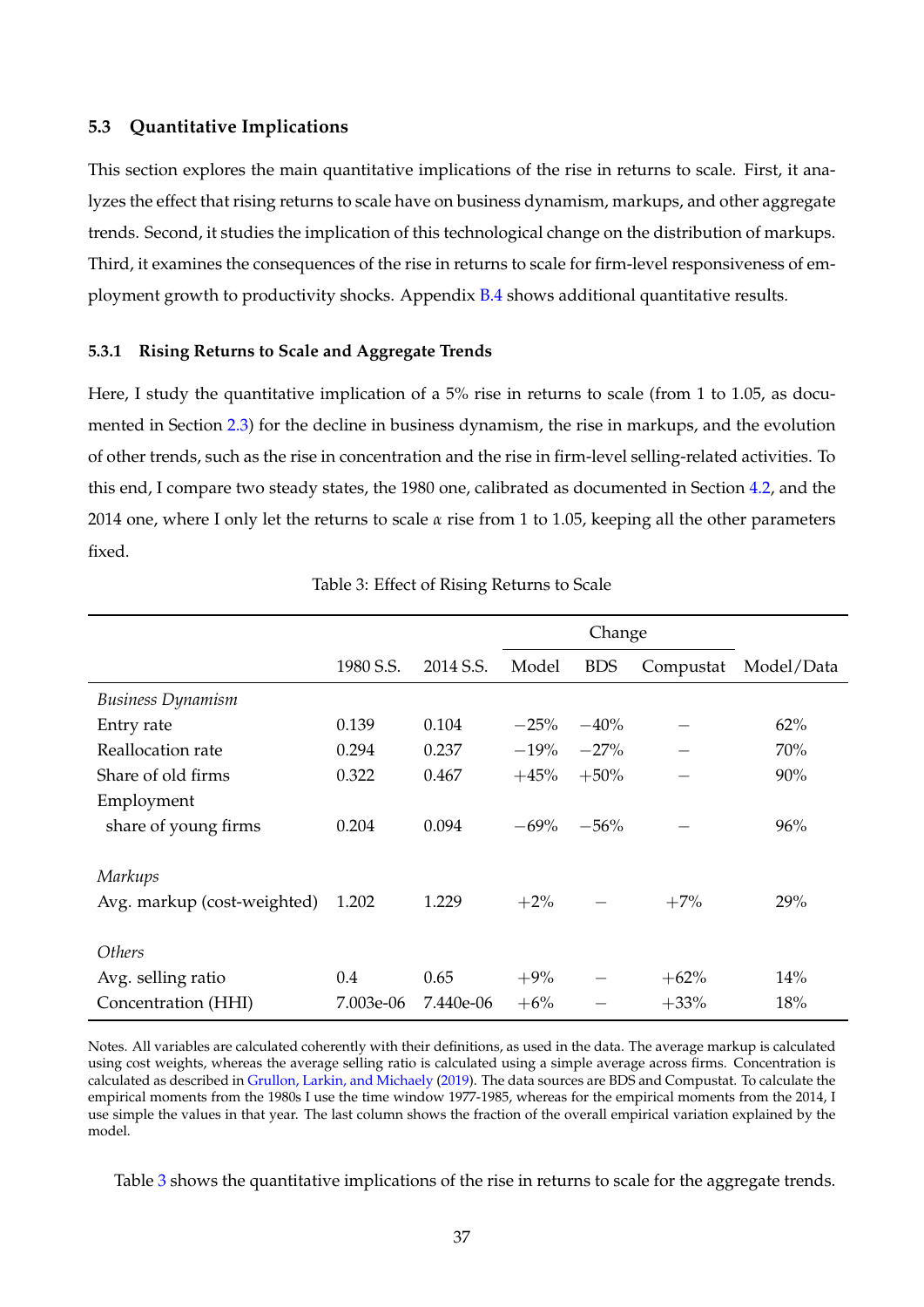The model can explain an important share of the decline in business dynamism, as it explains 62% of the decline in the entry rate and 70% of the decline in the reallocation rate. Moreover, because the rise in returns to scale inherently favors the bigger and oldest firms in the economy, the model can explain 90% of the rise in the share of the old firms (firms with 11+ years) and 96% of the decline in the employment share of young firms (firms with less than 5 years).

Moreover, the model is able to explain 29% of the rise in the average cost-weighted markup.<sup>[49](#page-38-0)</sup> I focus on the evolution of the cost-weighted measure, which is the welfare-relevant aggregate measure, as documented by [Grassi](#page-66-22) [\(2017\)](#page-66-22) and [Edmond, Midrigan, and Xu](#page-66-23) [\(2018\)](#page-66-23). However, in the next session, I look at the evolution over time of the markup distribution to analyze the features of the rise in the sales-weighted measures that are related to the reallocation of economic activity toward bigger firms. Although the model explains a non-negligible fraction of the rise in the aggregate markups, it cannot explain most of it. This shows that the rise in returns to scale does not seem to be the only force behind the rise in the data, suggesting that there may be additional mechanisms at work in the US economy that can account for the unexplained rise.

Finally, the model is also consistent with the rise in selling-related expenditures and product market concentrations, as observed in the data. In particular, the model can explain 14% of the rise in the benchmark measure of selling-related expenditures and 45% of the increase in the alternative advertisement-based measure, as documented in Appendix [A.3.](#page-51-0) Although the model explains only a fraction of this rise, we can still define this as a success, given that this endogenous rise is a distinctive feature of this model, where firms actively invest in their market power (see Section [5.2.1](#page-34-3) for a more detailed explanation of this point). The model also explains 18% of the rise in concentration, which shows that the model captures the reallocation of economic activity toward bigger firms that have been documented empirically by [Kehrig and Vincent](#page-67-10) [\(2021\)](#page-67-10), [Autor, Dorn, Katz, Patterson, and](#page-65-10) [Van Reenen](#page-65-10) [\(2020\)](#page-65-10), and [De Loecker, Eeckhout, and Unger](#page-65-1) [\(2020\)](#page-65-1).

#### **5.3.2 Evolution of the Markup Distribution**

Analyzing the rise in markups, [De Loecker, Eeckhout, and Unger](#page-65-1) [\(2020\)](#page-65-1) show that there has been a substantial change in their distribution overall. In particular, they notice that much of the rise in the average markup is due to reallocation of the economic activity toward the right tail of the distribution—in their words, there has been a fattening of the right tail of the markup distribution.

In this section, I look at this prediction in the model. Hence, I compare the model-implied dis-

<span id="page-38-0"></span> $49$ I document a 7% increase in the cost-weighted markup; [De Loecker, Eeckhout, and Unger](#page-65-1) [\(2020\)](#page-65-1) report a rise of approximately 10%. This difference is mainly due to the way I clean Compustat. In particular, I drop all firms that are not incorporated in the US and all utilities and financial firms. Notice that these choices do not change the qualitative behavior of markups compared to the paper above. However, they lower their rise. Therefore, readers should keep this caveat in mind when interpreting the numbers.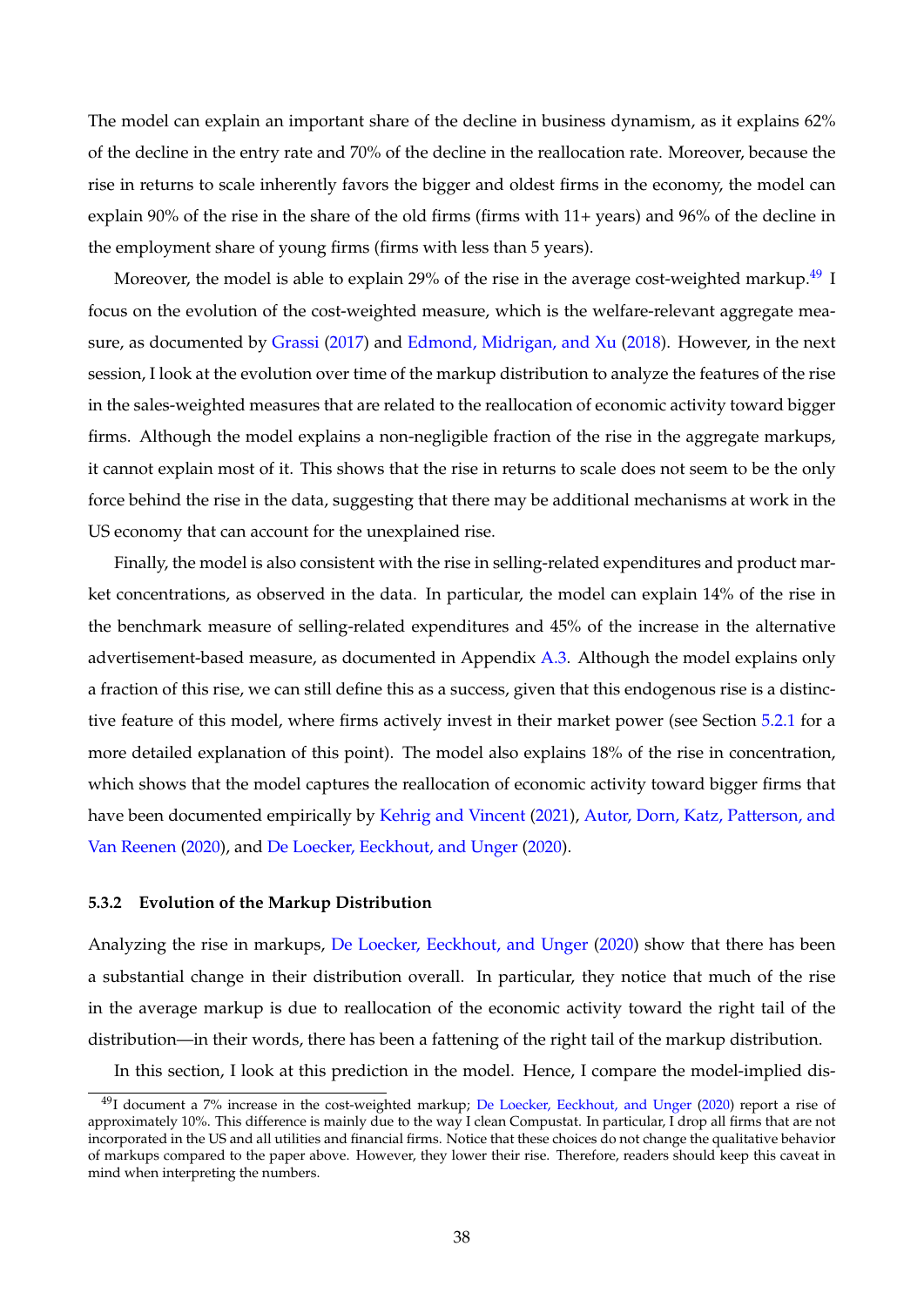tribution of markups in both steady states, that is, in the 1980s and 2014, with the one in the data as documented by [De Loecker, Eeckhout, and Unger](#page-65-1) [\(2020\)](#page-65-1).

<span id="page-39-0"></span>

Figure 11: Distributions of Markups—Model and Data

Note. The figure on the left shows the empirical markup distribution in 1977-1985 (light blue) and in 2005-2014 (light grey). The figure on the right shows the model-implied markup distribution in the 1980 calibration (light blue) and in the 2014 calibration (light grey). Both distributions are shown within the [0.5, 2.5] range.

Figure [11](#page-39-0) presents the results. The figure on the left shows the empirical distribution of markups in the 1980s, light blue, and in 2014, light grey. The figure on the right shows the model-implied distribution of markups in the 1980s (light blue) and in 2014 (light grey). It can be seen that the model qualitatively captures the overall change in the distribution of markups. Specifically, in the 2014 steady state, the model exhibits a considerable fattening of the right tail, compared to the 1980s steady state, as the one portrayed in the data and emphasized in [De Loecker, Eeckhout, and Unger](#page-65-1) [\(2020\)](#page-65-1).

This, in the model, happens because the rise in returns to scale reallocates the economic activity toward bigger firms, which are also the ones the higher markups. This reallocation toward bigger firms translates into a fatter right tail of the markup distribution. Therefore, the model produces the rise in the average markup jointly with the distributional changes emphasized by the empirical works of [Kehrig and Vincent](#page-67-10) [\(2021\)](#page-67-10), [Autor, Dorn, Katz, Patterson, and Van Reenen](#page-65-10) [\(2020\)](#page-65-10), and [De Loecker,](#page-65-1) [Eeckhout, and Unger](#page-65-1) [\(2020\)](#page-65-1).<sup>[50](#page-39-1)</sup>

<span id="page-39-1"></span><sup>&</sup>lt;sup>50</sup>[Edmond, Midrigan, and Xu](#page-66-23) [\(2018\)](#page-66-23) demonstrated with an exact decomposition that this rise in the variance of the markups distribution is the main reason why the sales-weighted average markup rose by more compared to the costweighted one. The model captures this qualitatively, as it produces a rise in sales-weighted markup of 3%, which is approximately 17% of what I observe in my calculations, compared to a 2% rise in the cost-weighted markup.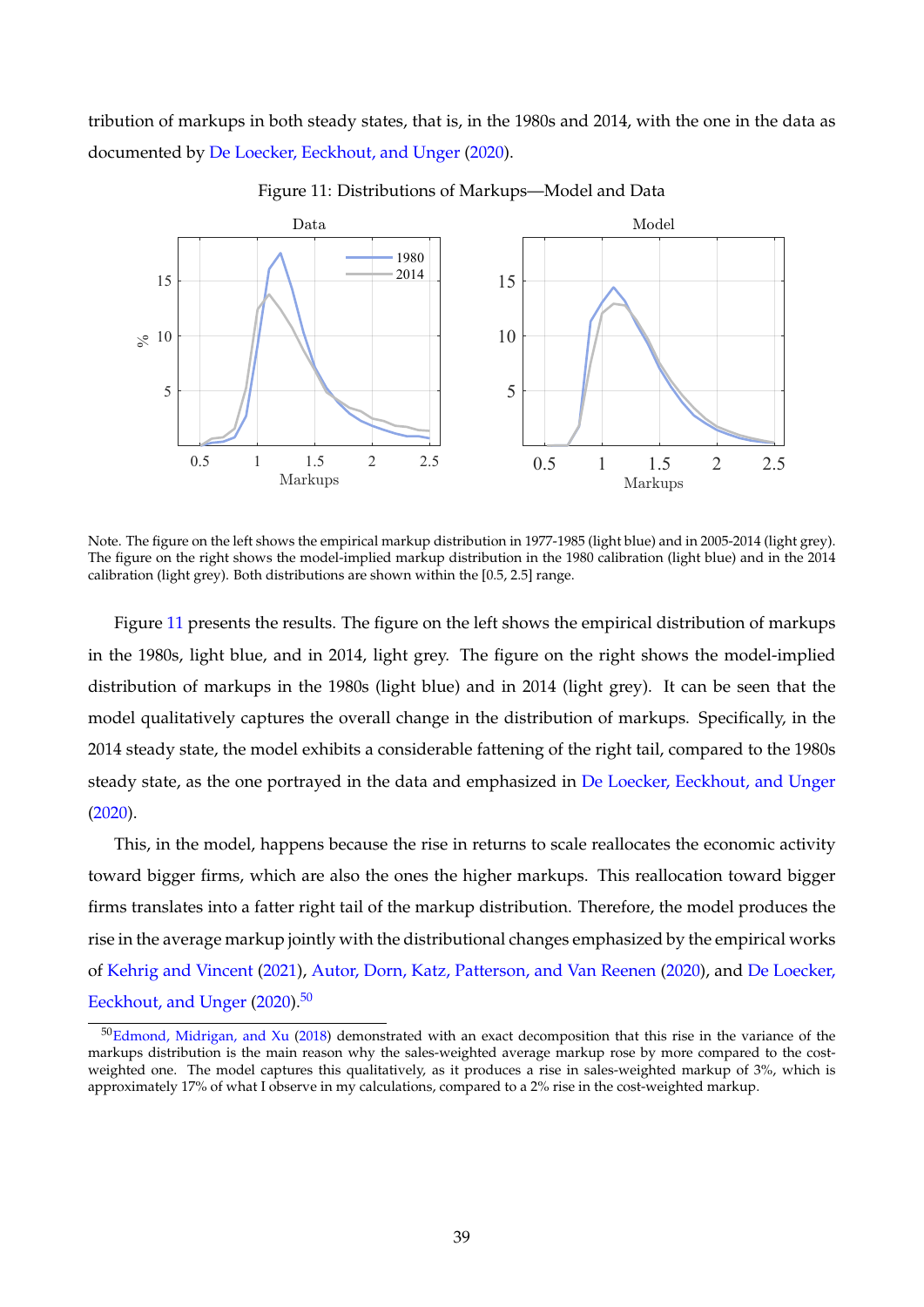# **5.3.3 Declining Responsiveness**

In this section, I look into additional facts highlighted by the empirical literature related to the decline in business in the US. In particular, [Decker, Haltiwanger, Jarmin, and Miranda](#page-66-13) [\(2020\)](#page-66-13) show that an important component of the decline in business dynamism is the fact that firms in recent decades have responded less to productivity shocks, that is, conditional to a productivity shock, they expand (or contract) less.

To analyze this feature in the model and in the Compustat data, I proceed in two steps: (i) I replicate the spirit of their empirical investigation, both in the model and in the data; and (ii) I propose an exact decomposition to shed light on the forces behind this decline in responsiveness.

Therefore, in the data, I implement the following regression:

$$
g_{it+1}^{\ell} = \alpha + \beta a_{it} \otimes \mathcal{F}(t) + X_{it}' \gamma + \phi_{st} + \varepsilon_{it}, \qquad (42)
$$

where  $g_{it+1}^{\ell} \equiv 2 \times (\ell_{it} - \ell_{it-1})/(\ell_{it} + \ell_{it-1})$  is the growth rate of employment,  $a_{it}$  is the empirical measure of total factor productivity revenue (TFPR), that is, the residual from the production function in Section [2.3,](#page-10-1)  $\mathcal{F}(t)$  is a flexible function of time,  $X_{it}$  is a vector of controls, and  $\phi_{st}$  are sector-time fixed effects. The symbol ⊗ represents the full interaction between the two variables. Therefore, the coefficient of interest will be the *β* associated with the interaction between  $a_{it}$  and  $\mathcal{F}(t)$ , which captures the evolution over time of the marginal effect of changes in productivity. $51$ 

Results are presented in Table [4.](#page-41-0) The first three columns show the decline in firm-level responsiveness in the data with three different specifications: (i) a linear trend; (ii) a dummy capturing responsiveness after 2000; and (iii) a set of dummies that captures the responsiveness in each decade having as a benchmark the first decade. Both the first (parametric) and last two (semi-parametric) regressions show a statistically significant decline in firm-level responsiveness over time. In particular, the first specification shows a decline in responsiveness, between 1980 and 2014, of 0.035, whereas the last specification shows a decline of 0.011.

The last column shows the evolution of responsiveness in the model. In the model, firm-level responsiveness also declines between the two steady states. In particular, we can see that this decline of 0.027 lies in the empirical range reported above.

Finally, to understand which forces lie behind the above decline in the model, I define firm-level

$$
g_{it+1}^{\ell} = \alpha + \beta a_{it} + X_{it}' \gamma + \phi_{st} + \varepsilon_{it},
$$
\n(43)

<span id="page-40-0"></span><sup>&</sup>lt;sup>51</sup>In the model, as I only have a simulated panel for the two distinct steady states, I have to run a different regression. In particular, I run the following regression in both steady states:

where I do not allow for time-dependent functions. However, the regression follows the same spirit and allows for a very similar interpretation. Therefore, to analyze the decline in responsiveness, within the model, I look at the difference of the estimated coefficients in the two steady states, that is,  $\beta^{2014} - \beta^{1980}$ .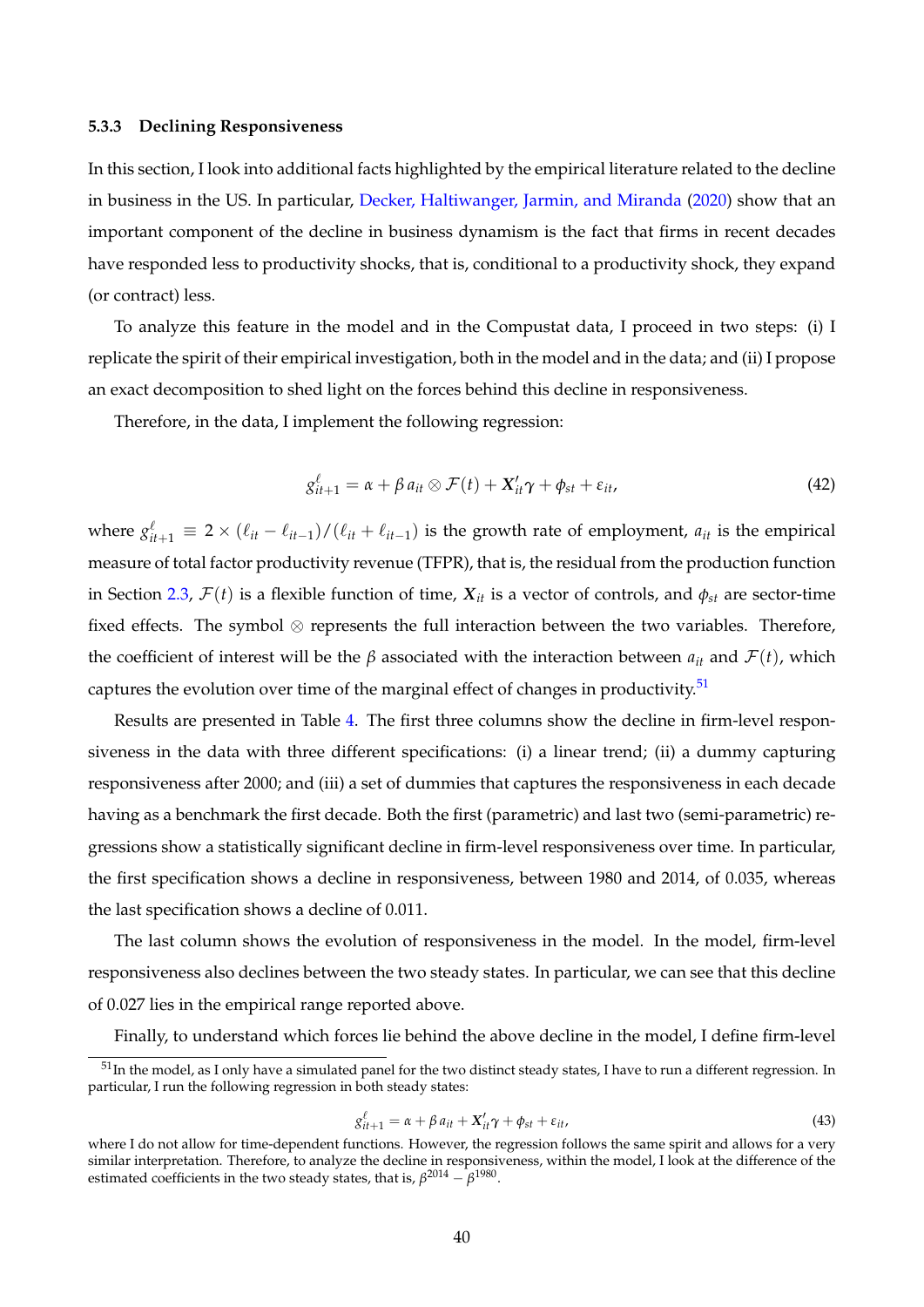<span id="page-41-0"></span>

|                                                  | (1)         | (2)        | (3)                 | (4)      |
|--------------------------------------------------|-------------|------------|---------------------|----------|
|                                                  | Compustat   |            | Compustat Compustat | Model    |
| $\hat{\beta}^{2014} - \hat{\beta}^{1980}$        |             |            |                     | $-0.027$ |
|                                                  |             |            |                     |          |
| $a_{it} \times Year$                             | $-0.001***$ |            |                     |          |
|                                                  | (0.000)     |            |                     |          |
| $a_{it} \times \mathcal{I}_{t>2000}$             |             | $-0.006**$ |                     |          |
|                                                  |             | (0.002)    |                     |          |
| $a_{it} \times \mathcal{I}_{t \in [1990, 2000)}$ |             |            | $-0.007**$          |          |
|                                                  |             |            | (0.003)             |          |
| $a_{it} \times \mathcal{I}_{t \in [2000, 2010)}$ |             |            | $-0.009***$         |          |
|                                                  |             |            | (0.003)             |          |
| $a_{it} \times \mathcal{I}_{t \in [2010, 2015)}$ |             |            | $-0.011***$         |          |
|                                                  |             |            | (0.004)             |          |
| Controls                                         |             |            |                     |          |
| Sector-Time FE                                   |             |            |                     |          |
| Observations                                     | 143,771     | 143,771    | 143,771             |          |
| R-squared                                        | 0.037       | 0.038      | 0.038               |          |

Table 4: Declining Firm-Level Responsiveness

responsiveness as:

<span id="page-41-2"></span>
$$
\frac{\Delta \log \ell_{it}}{\Delta z_{it}} = \frac{1}{\alpha} \times \left[ \frac{\Delta \log y_{it}}{\Delta z_{it}} - 1 \right],\tag{44}
$$

where *α* is the returns to scale, and ∆ log *yit*/∆*zit* is the output growth associated with productivity growth. $52$  Equation [\(44\)](#page-41-2) shows that the rise in returns to scale translates directly into a decline in firm-level responsiveness.<sup>[53](#page-41-3)</sup> Moreover, the rise in returns to scale can also affect responsiveness indirectly through its effect on the output growth associated with productivity growth. Taking stocks, in the model, the direct effect of rising returns to scale dominates, and hence, firm-level responsiveness declines after the aforementioned technological change, making the model consistent with the

Note. The table reports the change in firm-level responsiveness to productivity shocks. The controls are size, the interaction of employment with the time function, and past productivity. In column (1), I allow for a simple linear trend. In columns (2) and (3), I instead allow for a more flexible set of dummies, where  $\mathcal{I}_{t \in \mathcal{T}}$  equals 1 when  $t \in \mathcal{T}$ .

<span id="page-41-1"></span><sup>&</sup>lt;sup>52</sup>This definition of firm-level responsiveness is slightly different from the one implied by the regressions above. However, notice that controlling in the regressions for past productivity allows for a similar interpretation of firm-level responsiveness: the growth in employment associated with productivity growth. In light of this and consistent with [Decker,](#page-66-13) [Haltiwanger, Jarmin, and Miranda](#page-66-13) [\(2020\)](#page-66-13), I stick with the above regression analysis as the benchmark measure of firmlevel responsiveness. However, equation [\(44\)](#page-41-2) is still useful in understanding which mechanism is behind the decline in the model.

<span id="page-41-3"></span> $^{53}$ The difference in the brackets is always positive. In particular, it can be shown that  $\Delta \log y_{it}/\Delta z_{it} = 1 + \alpha \Delta \log \ell_{it}/\Delta z_{it}$ , where  $\Delta \log \ell_{it}/\Delta z_{it} > 0$ .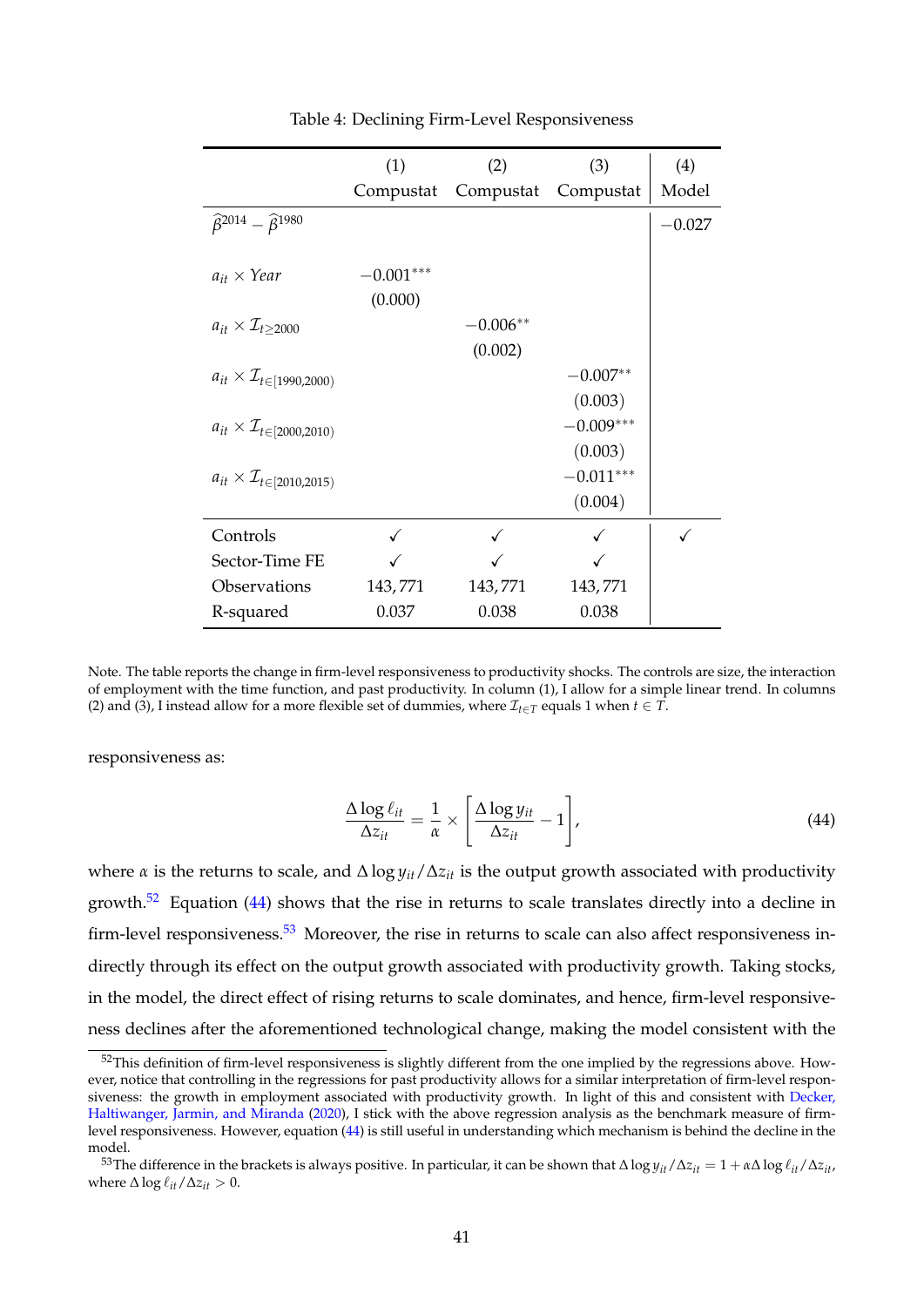findings documented by [Decker, Haltiwanger, Jarmin, and Miranda](#page-66-13) [\(2020\)](#page-66-13).

# <span id="page-42-0"></span>**6 Conclusion**

In this paper, I documented empirically that US firms have undergone a technological change biased toward higher returns to scale. In particular, leveraging the Compustat data and state-of-the-art production function estimators, I document that firm-level returns to scale experienced a 5% increase, going from 1 in 1980 to 1.05 in 2014. Moreover, I find that this rise is happening within all sectors suggesting a technological interpretation—and is not the outcome of a reallocation of economic activity toward high returns to scale sectors.

To understand the implications of this technological change for some of the main trends in the US economy, I propose a novel heterogeneous firms model grounded in search frictions in the product market. Search frictions make the model consistent with several features of the microdata: (i) they microfound endogenous heterogeneous markups; (ii) entail firms' active expenditures to attract customers, and (iii) imply that firms grow through the accumulation of new customers, which empirically accounts for 70% of their life-cycle growth. In the model, because of the central role of prices for attracting and retaining customers, changes in returns to scale, affecting firm-level marginal costs, influence the firm-level ability to price, grow, and charge markups.

I calibrate the model with firm-level data and use it to quantify the effect of the 5% rise in returns to scale. In the model, such a technological change can explain between 62-70% of the decline in business dynamism, 29% of the increase in the average cost-weighted markup, and between 14-45% of the rise in expenditures devoted to customer acquisition. The model captures all these, while being consistent with additional micro-facts, such as the aging of US firms, the reallocation of economic activity toward high-markup firms, and the decline in firm-level responsiveness to productivity shocks.

Several potential directions are left unexplored. It would be interesting to study the implications of the increase in returns to scale for the increase in merger and acquisition activities, as witnessed in recent decades. Moreover, it would be valuable to introduce in the model horizontal product differentiation as an additional source of market power. I leave these questions to future research.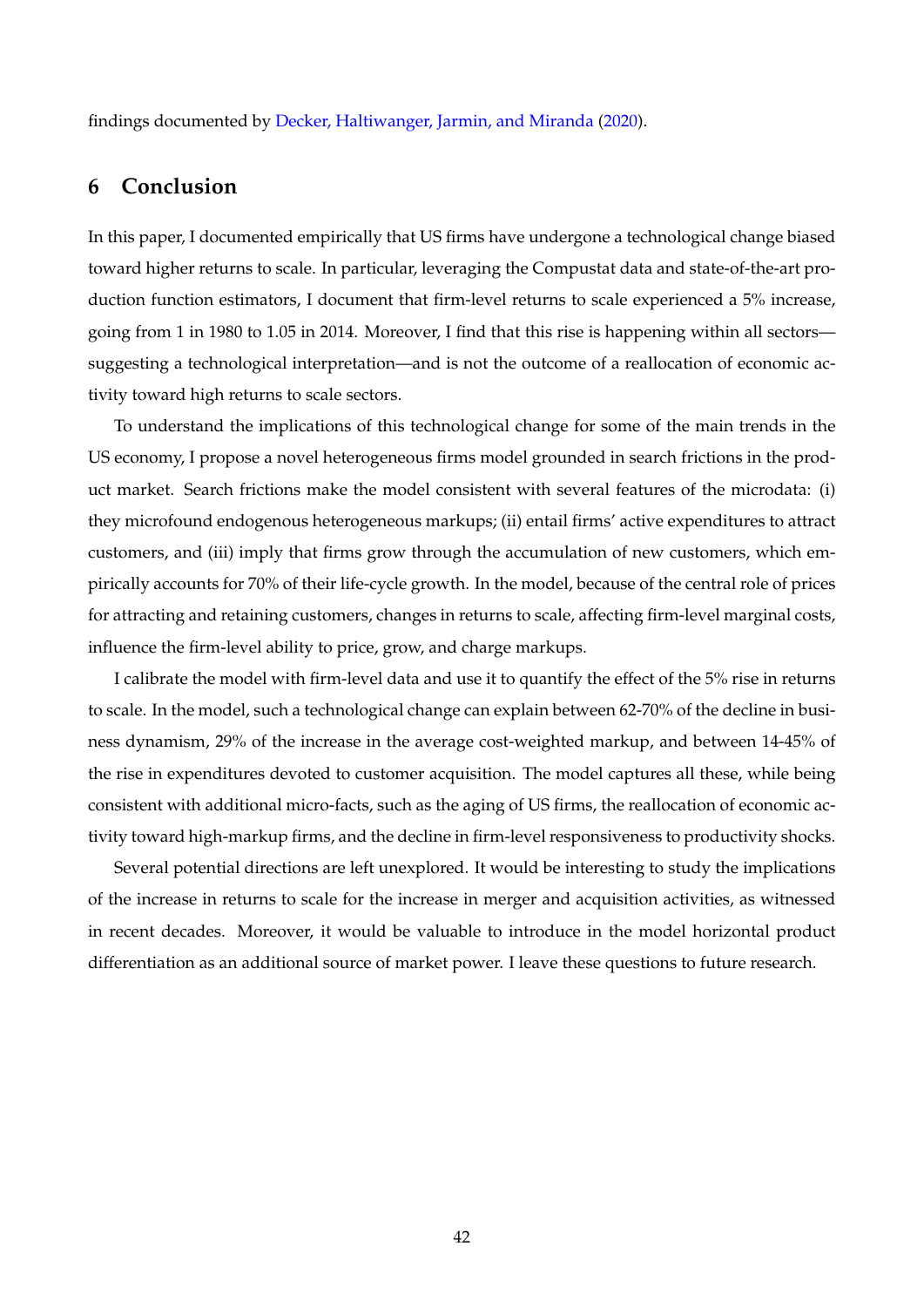# **A Empirical Analysis Appendix**

# <span id="page-43-0"></span>**A.1 Data**

This section presents the construction of the main sample and main variables, providing summary statistics for the final sample. Then, it shows how to construct the user cost of capital and explains which variable is used in the production function estimation as labor (variable) input. Finally, it shows the construction of the measures of selling-related activities and markups.

#### **A.1.1 Main Sample, Variables, and Summary Statistics**

I use Compustat from 1977 to 2014. I drop all firms whose Foreign Incorporation Code (FIC) is not equal to USA. Then, I linearly interpolate when there is one missing between two available data points SALE, COGS, XSGA, EMP, PPEGT, PPENT, XRD, XLR, XPR, XRENT, RECD, DP for data quality. I exclude utilities (SIC codes between 4900-4999) because they are heavily price regulated, and I also exclude financial firms (SIC codes between 6000-6999) because their balance sheets are dramatically different from other firms.

To construct the firm-level total stock of capital, I use the perpetual inventory method (PIM). In particular, with PIM, capital is defined as:

$$
k_{it} = (1 - \delta)k_{it-1} + x_{it}, \tag{45}
$$

where  $x_{it} - \delta k_{it-1}$  = PPENT<sub>*i*,*t*</sub> − PPENT<sub>*i*t−1</sub> is the net investment, and the initial capital stock,  $k_{i0}$ , is initialized using the first available entry of PPEGT.<sup>[54](#page-43-1)</sup>

For data quality, I interpret as mistakes zero or negative in SALE, *k*, EMP, or XSGA, and I drop those observations; moreover, if SALE, *k*, EMP are missing, I drop these observations too; however, if XSGA is missing, I set it to zero. Finally, if XRD, XLR, XPR, XRENT, RECD, or DP are negative or missing, I treat them as zeros. To obtain a real measure of the main variables, I deflate them with the GDP deflator; I deflate investment and capital stock by the investment good deflator.<sup>[55](#page-43-2)</sup> The table below presents a few basic summary statistics for a few leading variables used in the analysis.

#### **A.1.2 User Cost of Capital**

As mentioned in the main body of the paper, one of the challenges of using the cost shares approach is that it requires a measure of the user cost of capital. To this end, I define the user cost of capital as:

<span id="page-43-1"></span><sup>&</sup>lt;sup>54</sup>Given that a measure of real capital is needed for the analysis, I deflate the measure of net investment with the appropriate deflator.

<span id="page-43-2"></span><sup>55</sup> Deflators are taken from the NIPA tables.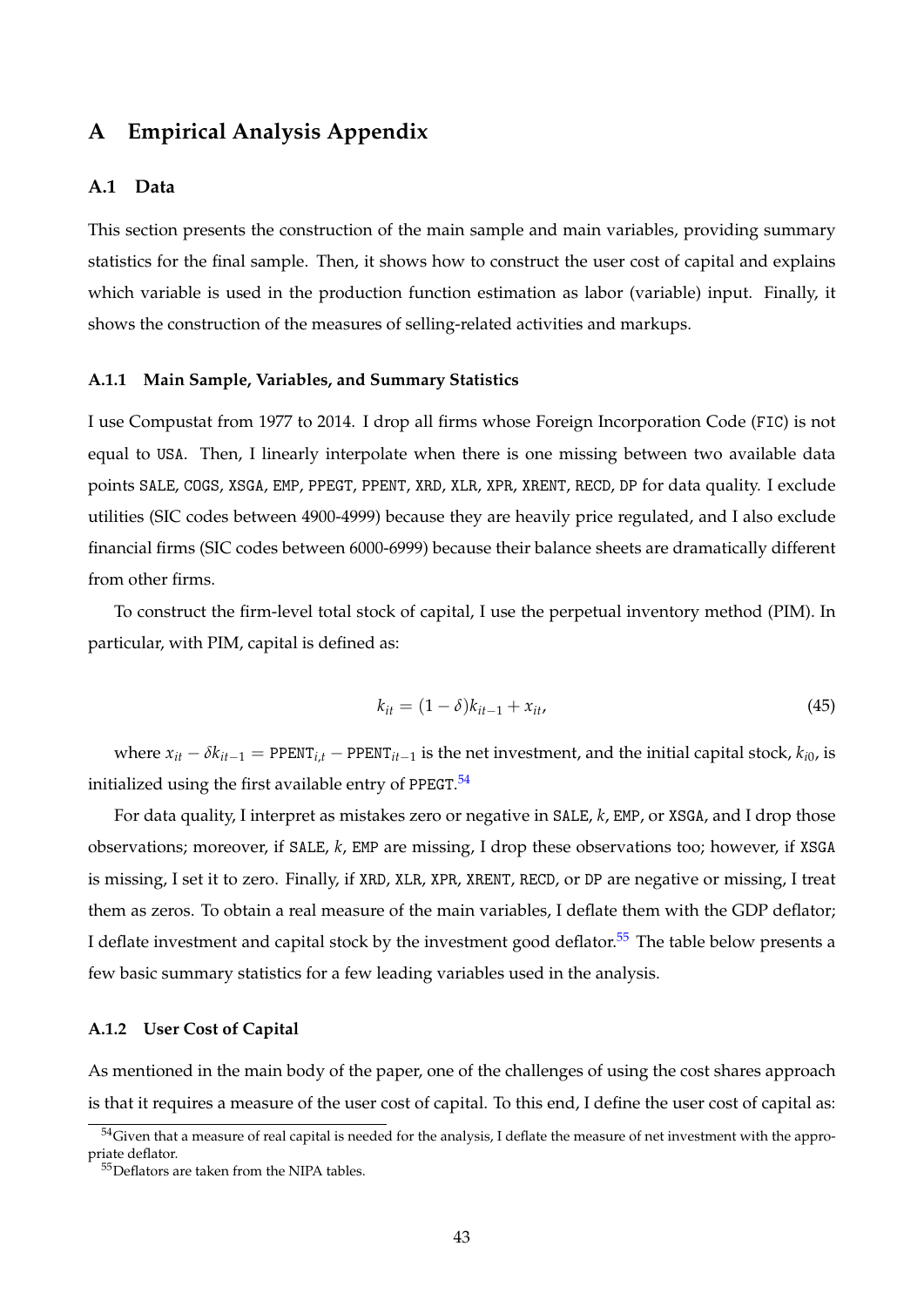|                             | Sales     | Cost of    | Employment | Capital Stock | Capital Stock | Age     |
|-----------------------------|-----------|------------|------------|---------------|---------------|---------|
|                             |           | Goods Sold |            | (Book Value)  | (PIM)         |         |
| Mean                        | 1,873,553 | 1,296,868  | 7.056      | 1,005,617     | 728,260       | 13      |
| 25 <sup>th</sup> Percentile | 22,553    | 13,896     | 115        | 5,756         | 3,552         | 5       |
| Median                      | 139,060   | 84,909     | 638        | 36,079        | 24,323        | 11      |
| 75 <sup>th</sup> Percentile | 751.619   | 483,007    | 3,500      | 241,352       | 169,204       | 19      |
| No. Obs.                    | 168,496   | 168,496    | 168,496    | 167,884       | 168,496       | 168,496 |

Table A.1: Summary Statistics (1977-2014)

Note. Summary statistics of cleaned Compustat dataset between 1977 and 2014. All variables but Age are in thousands US\$. Sales and Costs of Goods Sold are deflated with the GDP deflator using the base year 2012, whereas both capital stocks are deflated using the investment deflator with the base year 2012.

$$
r_t = i_t - \mathbb{E}_t \pi_{t+1} + \delta,\tag{46}
$$

where  $i_t$  is equal to the nominal interest rate,  $\mathbb{E}_t\pi_{t+1}$  is expected inflation at time  $t$ , and  $\delta$  is the depreciation rate of capital. I take the annual Moody's Seasoned Aaa Corporate Bond Yield as an empirical proxy for the nominal interest rate, the annual growth rate of the Investment Nonresidencial Price Deflator to calculate the expected inflation, and the depreciation rate is calibrated to  $\delta = 0.1$ , as in the rest of the paper.<sup>[56,](#page-44-1)[57,](#page-44-2)[58](#page-44-3)</sup>

#### <span id="page-44-0"></span>**A.1.3 Variable Input in Production**

Recent work based on Compustat, particularly since [De Loecker, Eeckhout, and Unger](#page-65-1) [\(2020\)](#page-65-1), has used the item Cost of Goods Sold (COGS) as the preferred measure of variable input in production. This choice was motivated by the need for a bundle of variable input expenditures to calculate firmlevel markups. However, despite being an unavoidable choice, using it as a measure of variable input imposes an additional assumption in the estimation, as it assumes that labor and materials are perfectly substitutable.

However, as the primary goal of this paper is to estimate the returns to scale, and hence output elasticities, and not the markups, I favor a direct measure of the firm-level variable input. In particular, I use as a benchmark measure the variable EMP, which represents the number of employees in a given firm, and show robustness exercises using COGS. Therefore, to be consistent with this approach, when I calculate cost shares, I need to construct a measure of labor cost,  $w_{it} \ell_{it}$ . To do so, I use the labor cost expenditure (XLR) reported by a subsample of firms. For the firms that report it, I calculate

<span id="page-44-1"></span><sup>56</sup>Moody's Seasoned Aaa Corporate Bond Yield: <https://fred.stlouisfed.org/series/AAA>

<span id="page-44-3"></span><span id="page-44-2"></span><sup>57</sup>Investment Price Deflator: <https://fred.stlouisfed.org/series/A008RD3Q086SBEA>

 $58$ I estimate an AR(1) process on the annual growth rate of the Investment Nonresidential Price deflator and define the contemporaneous expected inflation as  $\mathbb{E}_t \pi_{t+1} = \mu + \rho \pi_t$ .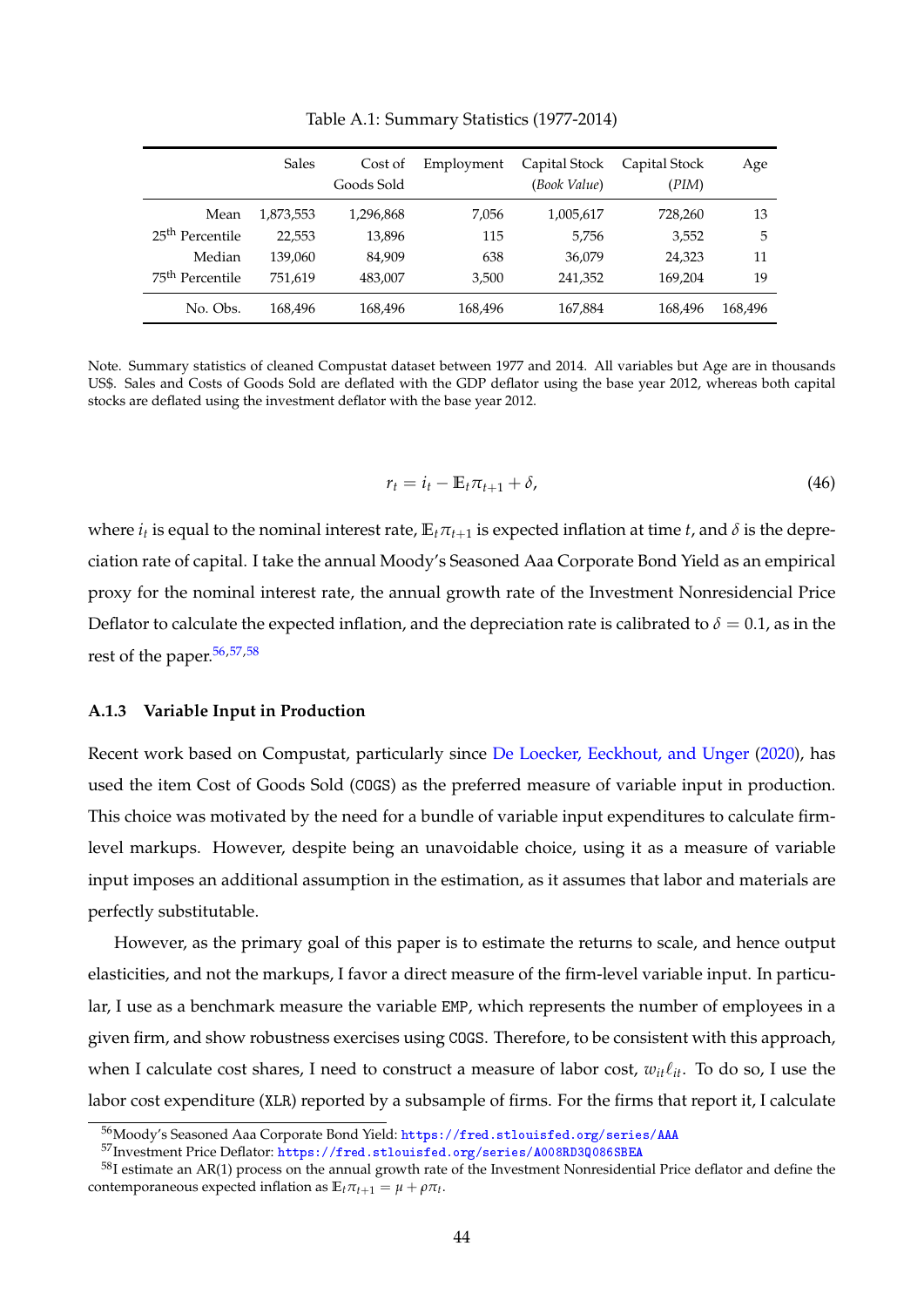the labor cost per worker defined as  $w_{it} \equiv \text{XLR}/\text{EMP}$ , and then I calculate its within-sector median and use it to impute the labor cost for the firms that do not report it as  $w_{it}\ell_{it} = \hat{w}_{st} \cdot \text{EMP}_{it}$ .

#### <span id="page-45-0"></span>**A.1.4 Selling-Related Expenditure**

In this section, I present the two main approaches used to compute firm-level selling-related activities. Unfortunately, in Compustat, there is no perfect way to compute firm-level selling-related activities; therefore, while presenting the two approaches, I will emphasize their virtues and their weaknesses.

**Benchmark measure.** To measure firm-level selling-related expenditures, I use Selling General and Administrative (XSGA). This item in Compustat has been the focus of many recent studies such as: [Gourio and Rudanko](#page-66-3) [\(2014\)](#page-66-3), [Ptok, Jindal, and Reinartz](#page-67-28) [\(2018\)](#page-67-28), [Afrouzi, Dernik, and Kim](#page-65-7) [\(2020\)](#page-65-7), and [Morlacco and Zeke](#page-67-29) [\(2021\)](#page-67-29).<sup>[59](#page-45-1)</sup> However, despite the acknowledged ability of Selling General and Administrative to capture firm-level selling-related expenditure, it is well known that this item reports many expenditures that are not directly related to selling efforts, such as bad debt expenses, expendi-ture in pensions and retirement, rents, and expenditure in research and development.<sup>[60](#page-45-2)</sup> Therefore, to partially overcome the aforementioned limitations, my adjusted measure of *selling-related expenditure* is defined as:

$$
S_{it} = XSGA_{it} - XRENT_{it} - XPR_{it} - RECD_{it} - XRD_{it}, \qquad (47)
$$

where XSGA is an expenditure in Selling General and Administrative, XRENT is an expenditure in Rents, XPR is an expenditure in Pensions and Retirement, RECD is an expenditure due to Bad Debts, and XRD is an expenditure in Research and Development.

**Alternative measure.** As an alternative measure to the above measure, I use the Compustat variable XAD, which reports the firm-level expenditure in advertisements. This is the only available item in Compustat that measures only (and somehow cleanly) selling-related costs; however, this measure suffers from two main drawbacks: (i) it reports the cost of advertising media (radio, television, newspapers, periodicals) and promotional expenses but excludes selling and marketing expenses, and (ii) half of the observations are missing.

<span id="page-45-1"></span><sup>&</sup>lt;sup>59</sup>In particular, [Ptok, Jindal, and Reinartz](#page-67-28) [\(2018\)](#page-67-28) document that Selling General and Administrative is particularly good at capturing firm-level sales force spending.

<span id="page-45-2"></span> $60$ For a more exhaustive discussion on how research and development are accounted for in Compustat, see [Peters and](#page-67-30) [Taylor](#page-67-30) [\(2017\)](#page-67-30). For an extensive list of items reported in Selling General and Administrative, see [Afrouzi, Dernik, and Kim](#page-65-7)  $(2020)$ . In my list, I reported to the best of my knowledge only the items reported in Compustat that are accounted for in Selling General and Administrative.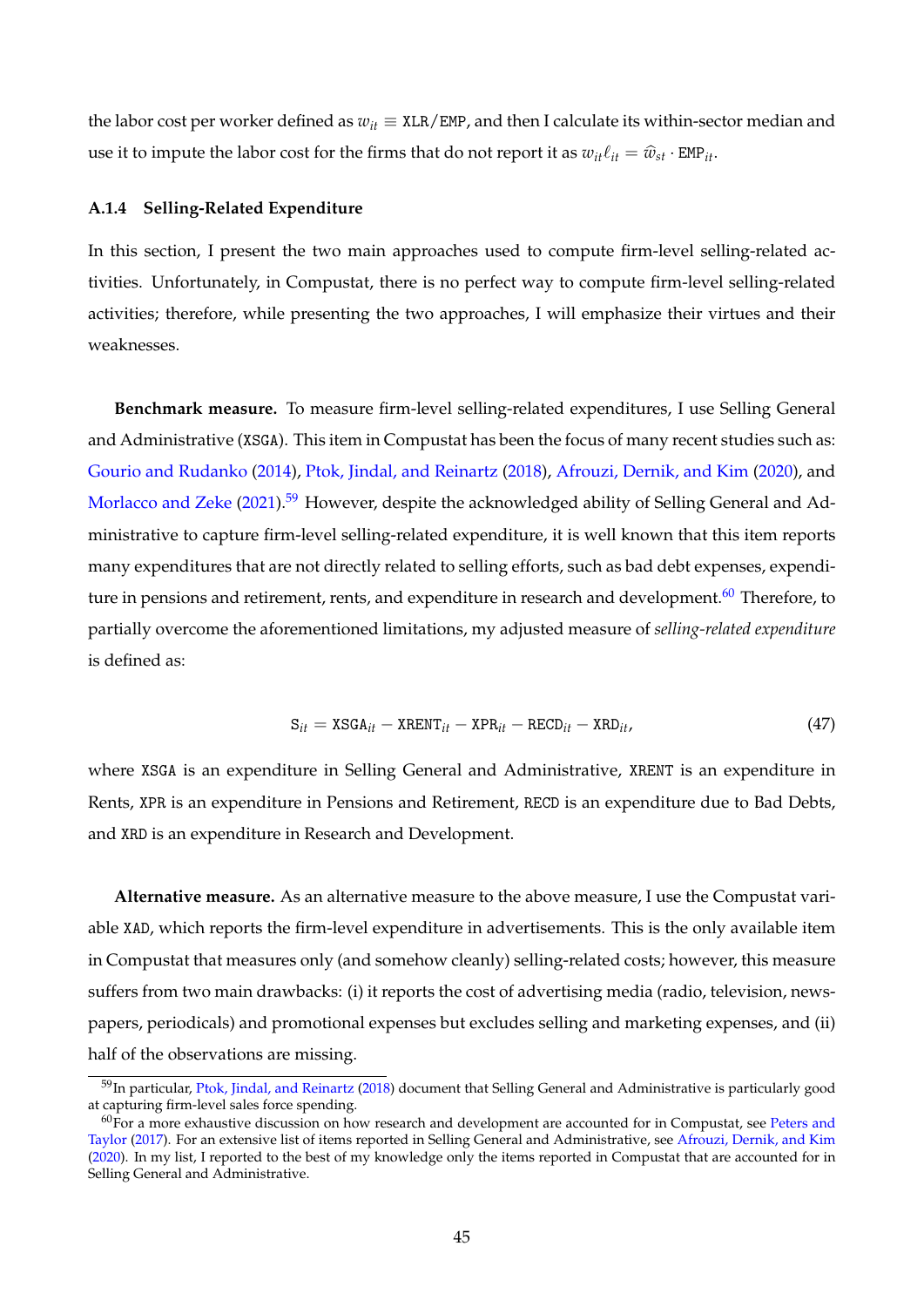## <span id="page-46-1"></span>**A.1.5 Firm-Level Markups**

Throughout the paper, markups are constructed following [Hall](#page-66-20) [\(1988\)](#page-66-20) and [De Loecker and Warzynski](#page-65-29) [\(2012\)](#page-65-29); hence, the firm-level markup is given by:

$$
\mu_{it} = \hat{\beta}_{st}^{cogs} \cdot \frac{\text{SALE}_{it}}{\text{COGS}_{it}},\tag{48}
$$

where the  $\hat{\beta}_{st}^{cogs}$  is the output elasticity to COGS. To ease the comparability between this paper and the seminal work by [De Loecker, Eeckhout, and Unger](#page-65-1) [\(2020\)](#page-65-1), I use their measure of this elasticity. However, the results are robust to using the alternative measure of  $\widehat{\beta}_{st}^{cogs}$  presented in Appendix [A.2.](#page-46-0)

# <span id="page-46-0"></span>**A.2 Additional Robustness Production Function**

Here, I document the robustness of the results in Section [2.3.](#page-10-1) To this end, first, I present the alternative specification that I will use. Second, I present the results from these specifications, both for the average returns to scale and for the within-between sectors decomposition.

**Alternative Control Function: Investment.** Here, I document the robustness of the rise in returns to scale to alternative control functions such as investment. This particular control function has been pioneered by [Olley and Pakes](#page-67-24) [\(1996\)](#page-67-24) and discussed extensively by [Ackerberg, Caves, and Frazer](#page-65-3)  $(2015)$ .<sup>[61](#page-46-2)</sup> To apply the methodology presented in Section [2.2.1](#page-7-1) to the case in which investment is used as a control function, equation  $(4)$  has to be modified as:

$$
q_{it} = \mathcal{P}(k_{it}, \ell_{it}, x_{it}, \mathbf{d}_{it}) + \varepsilon_{it},
$$
\n(49)

where  $x_{it}$  is now the firm's investment. Given this new augmented equation, the rest of the procedure is the same as the one outlined in Section [2.2.1.](#page-7-1)

**Alternative Variable Input: Cost of Goods Sold.** Here, I adopt an alternative specification of the production function, as used in the recent paper by [De Loecker, Eeckhout, and Unger](#page-65-1) [\(2020\)](#page-65-1). To this end, I use COGS instead of EMP as the variable input. This is a necessary shortcut to estimate firm-level markups in Compustat. However, it imposes an alternative set of assumptions as the true estimated production function is:

<span id="page-46-2"></span> $61A$  known drawback of using this alternative measure as a control function for the estimation is the presence of many zeros in investment (see, [Levinsohn and Petrin](#page-67-25) [\(2003\)](#page-67-25)). However, in Compustat, this is a minor issue, as the number of observations that are zero is particularly small relative to most of the dataset—this is due to the fact that Compustat is a firm-level dataset containing mostly big firms.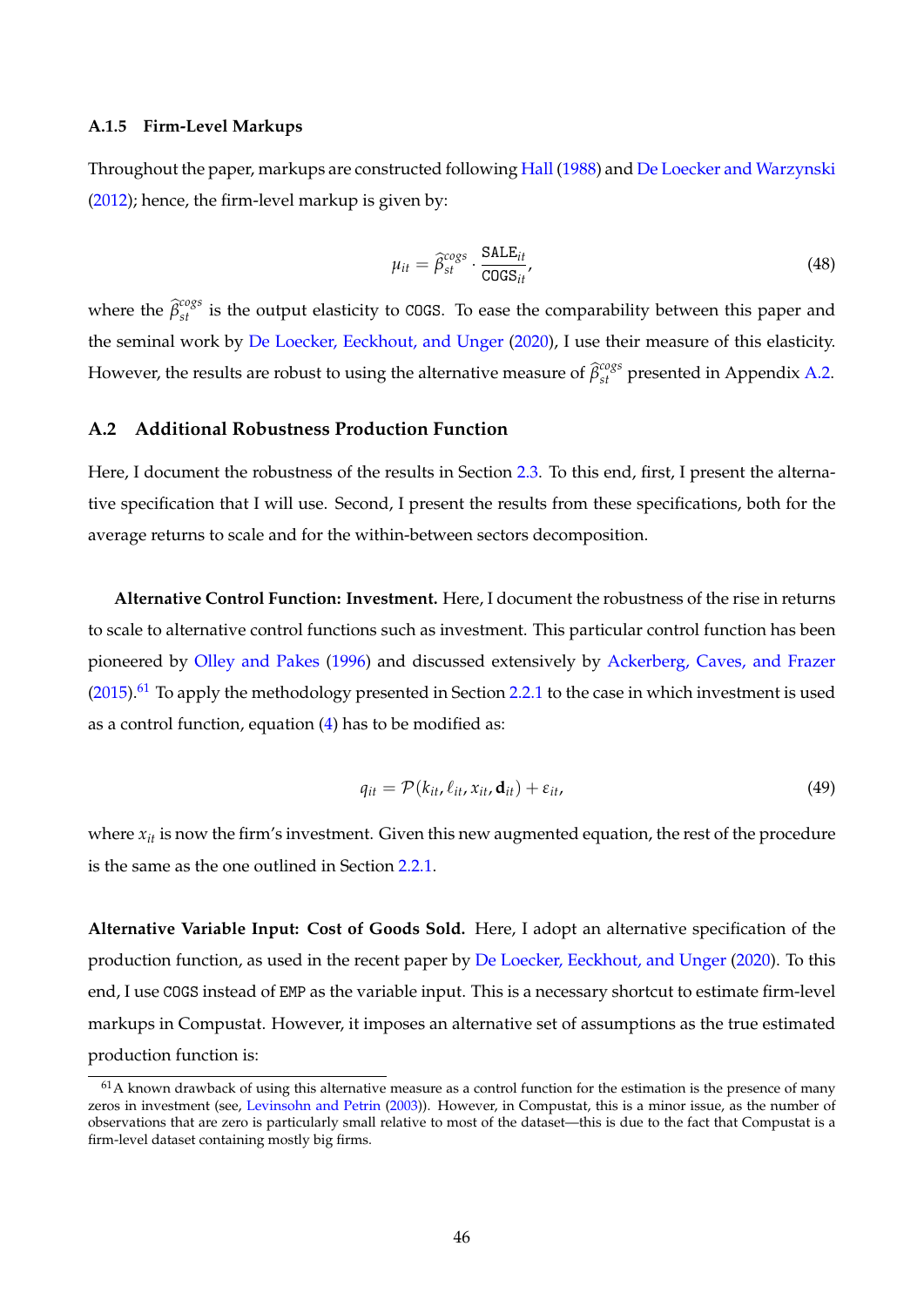<span id="page-47-0"></span>
$$
q_{it} = \beta^k k_{it} + \beta^{cogs} (\ell_{it} + m_{it}) + \omega_{it} + \varepsilon_{it}, \qquad (50)
$$

where  $m_{it}$  is the firm's materials. Equation [\(50\)](#page-47-0) implicitly entails two additional assumptions: (i) first, now the production function is defined as the gross output, and hence, is partially subject to the identification criticisms laid out in [Gandhi, Navarro, and Rivers](#page-66-17) [\(2020\)](#page-66-17); and (ii) second and last, given that COGS is the sum of all production costs (particularly labor and materials), its adoption as an input in production implicitly assumes that labor and material are perfect substitutes within the production process.

**Additional Dynamic Input: Intangible Capital.** Recently, there has been a particular emphasis on the role played by the rise of intangible capital at the firm level. $62$  Therefore, this could generate some concerns as that the rise in returns to scale could potentially be partially driven by the rise in unmeasured intangible capital as input in production. To address this concern, I estimate a new production function, augmented by intangible capital, given by:

$$
q_{it} = \beta^k k_{it} + \beta^i \iota_{it} + \beta^\ell \ell_{it} + \omega_{it} + \varepsilon_{it}, \tag{51}
$$

where  $i_{it}$  is the intangible capital in production. This new specification entails an additional challenge: namely, the firm-level measurement of intangible capital. To this end, I take advantage of the balance sheet intangible capital and capitalize firm-level knowledge capital, as done in [Chiavari and](#page-65-14) [Goraya](#page-65-14) [\(2021\)](#page-65-14). The balance sheet intangible capital is given by:

$$
t_{it}^{balance sheet} = \text{INTAN}_{it} + \text{AM}_{it} - \text{GDWL}_{it}, \tag{52}
$$

where INTAN is the net balance sheet intangible capital, AM is the ammortization of the balance sheet intangible capital, and GDWL is goodwill. Knowledge capital is given by:

$$
t_{it}^{knowledge} = (1 - 0.30)t_{it-1}^{knowledge} + \text{XRD}_{it}, \tag{53}
$$

where the depreciation rate is set to 30%, close to the empirical estimates by [Ewens, Peters, and](#page-66-24) [Wang](#page-66-24) [\(2019\)](#page-66-24), XRD is the firm-level expenditure in research and development, and *ı knowledge*  $\frac{k n \omega}{i0}$  is set equal to zero. Finally, the total firm-level intangible capital is given by:

$$
t_{it} = t_{it}^{balance sheet} + t_{it}^{knowledge}.
$$
\n(54)

<span id="page-47-1"></span> $62$ In particular, [Chiavari and Goraya](#page-65-14) [\(2021\)](#page-65-14) show that intangible capital is rising dramatically as an input in production.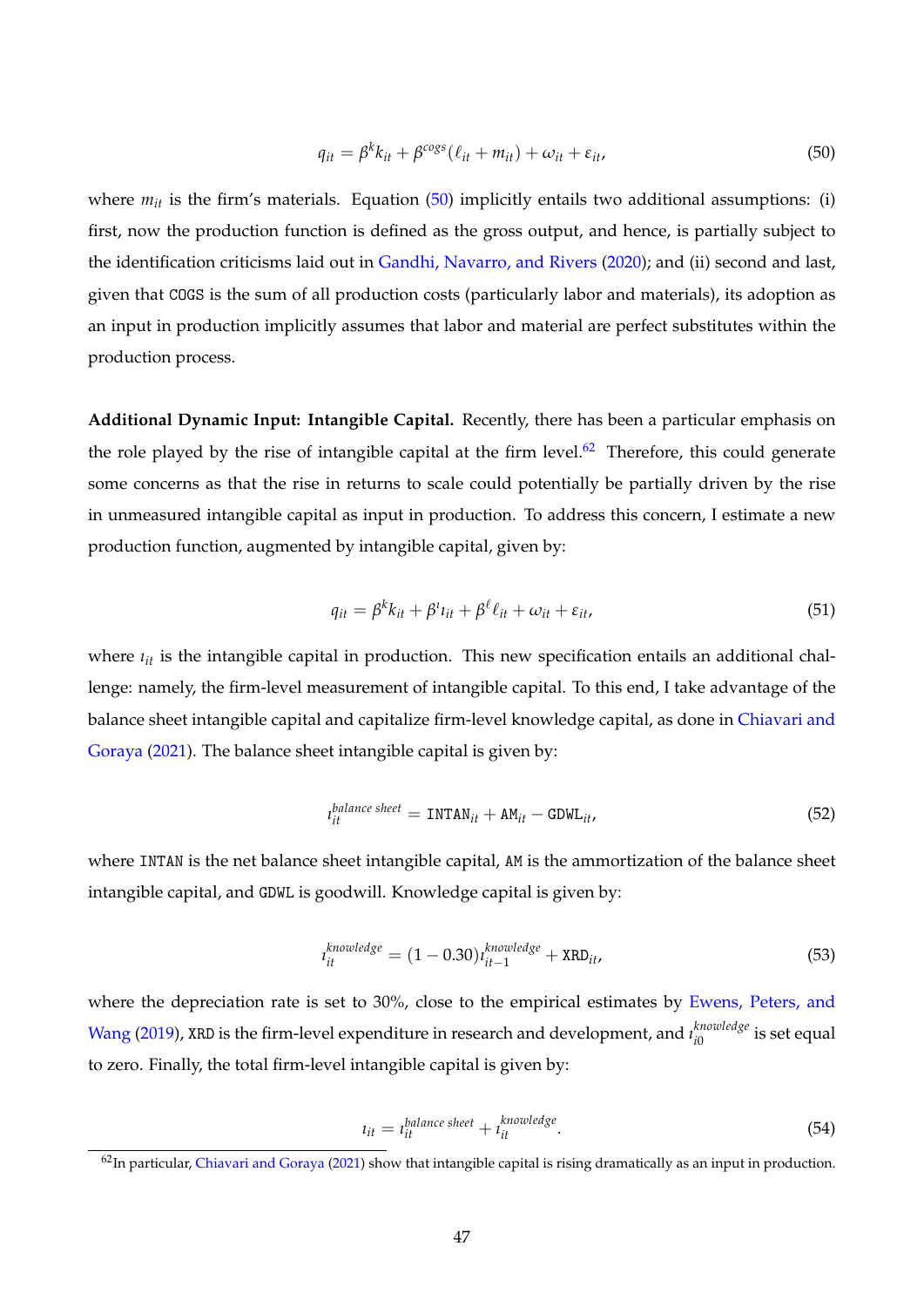**Alternative Production Function: Translog.** Finally, I explore the robustness of the rise in returns to scale to an alternative production function specification. In particular, in this section, I adopt the following translog specification given by:

<span id="page-48-0"></span>
$$
q_{it} = \theta_1^k k_{it} + \theta_1^\ell \ell_{it} + \theta_2^k k_{it}^2 + \theta_2^\ell \ell_{it}^2 + \theta_3^k k_{it} \ell_{it} + \omega_{it} + \varepsilon_{it}.
$$
\n
$$
\tag{55}
$$

To estimate the translog production function, I follow the methodology outlined in Section [2.2.1.](#page-7-1) However, the output elasticities are now given by:

$$
\beta^k = \text{median}\left\{\theta_1^k + 2\theta_2^k k_{it} + \theta_3^{k\ell} \ell_{it}\right\},\tag{56}
$$

$$
\beta^{\ell} = \text{median}\left\{\theta_1^{\ell} + 2\theta_2^{\ell} \ell_{it} + \theta_3^{k\ell} k_{it}\right\}.
$$
\n(57)

Therefore, the returns to scale implied by the production technology from equation [\(55\)](#page-48-0) is given by  $\alpha = \beta^k + \beta^\ell$ .

**Results from Alternative Specifications.** The results from the above specifications are presented in Figures [A.1](#page-49-0) and [A.2.](#page-50-0) Figure [A.1](#page-49-0) shows the evolution of the sales-weighted average returns to scale in production from 1980 to 2014 for the different alternative specifications. The first graph shows the robustness exercise when we use investment as a proxy variable. The second graph shows the robustness exercise when we augment the production function with intangible capital as an additional dynamic input. The third graph shows the robustness exercise when we use the cost of goods sold (COGS) as the variable input. Finally, the fourth graph shows the robustness exercise when we adopt a translog specification for the production function.

Figure [A.2](#page-50-0) plots the counterfactual evolution of the within and between components implied by the decomposition from equation  $(14)$ ; that is, it shows the evolution of the average returns to scale only if the ∆within component is at play and the evolution of the average returns to scale only if the ∆between component is at play. The first graph shows the robustness exercise when we use investment as a proxy variable. The second graph shows the robustness exercise when we augment the production function with intangible capital as an additional dynamic input. The third graph shows the robustness exercise when we use the cost of goods sold (COGS) as the variable input. The fourth graph shows the robustness exercise when we adopt a translog specification for the production function.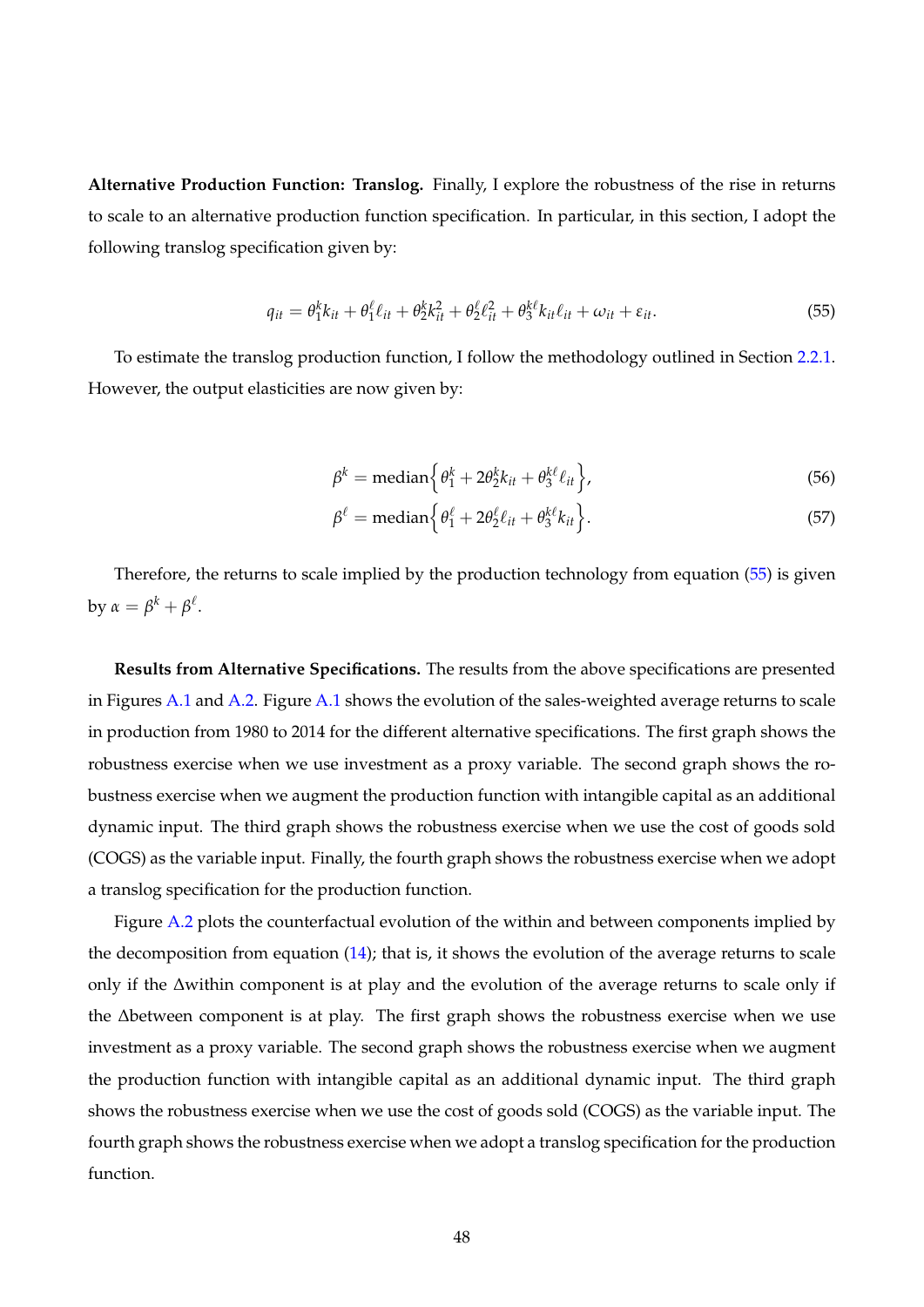<span id="page-49-0"></span>

Figure A.1: Alternative Specifications − Robustness 1

Note. The figures above show the evolutions of the average returns to scale for all four robustness specifications. The first figure shows the evolution of the average returns to scale when we use investment as a proxy variable. The second figure shows the evolution of the average returns to scale when we augment the production function with intangible capital as an additional dynamic input. The third figure shows the evolution of the average returns when we use the cost of goods sold (COGS) as the variable input. The fourth figure shows the evolution of the average returns to scale when we adopt a translog specification for the production function.

Overall, these robustness exercises show qualitative patterns that are similar to the benchmark specification presented in Section [2.3.](#page-10-1) In the 1980s, the average returns to scale are very close to 1 in all specifications, and by 2014, reaches a value between 1.02-1.06. This implies a rise in line with the benchmark specification. Therefore, regardless of the preferred specification, returns to scale in recent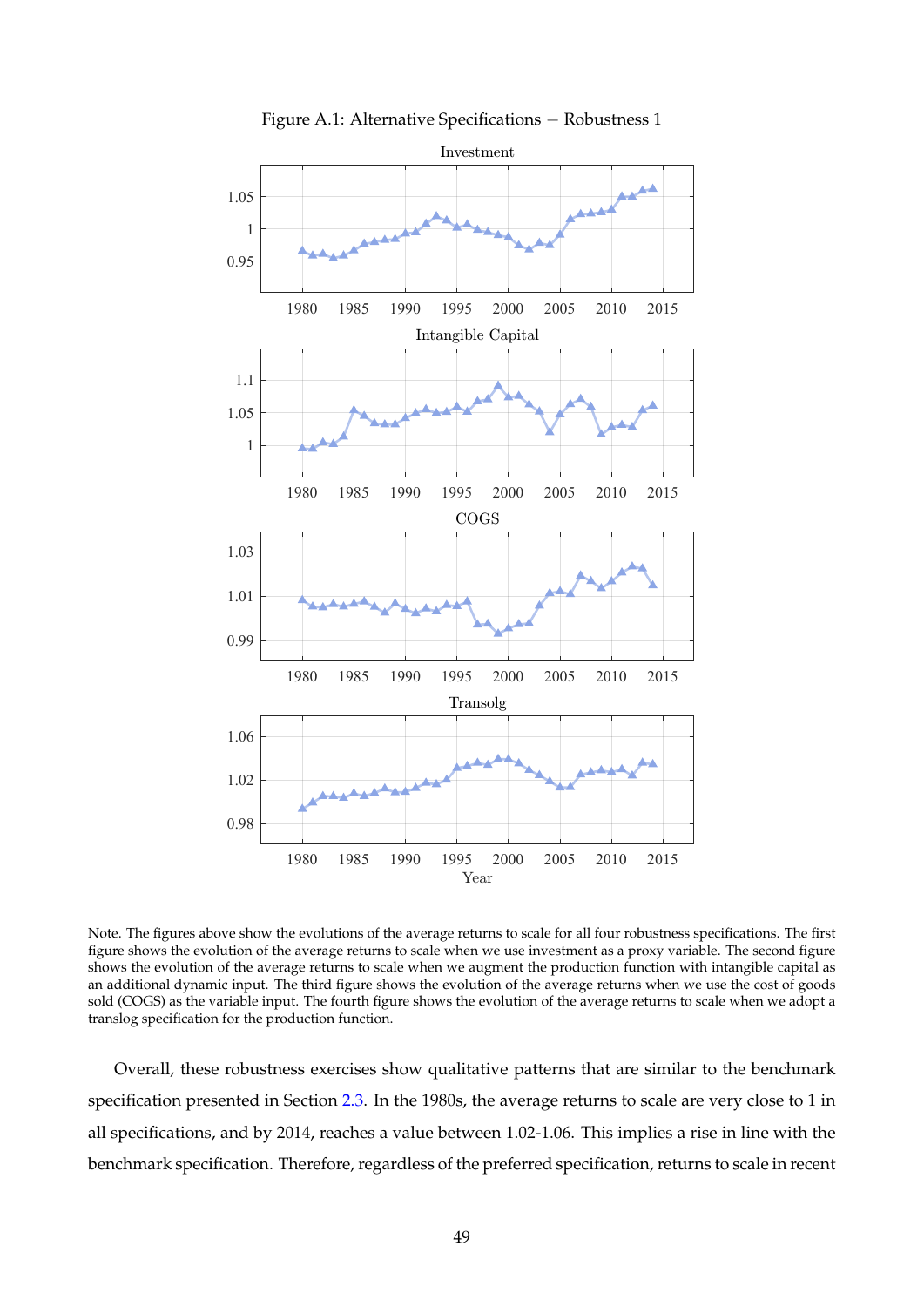<span id="page-50-0"></span>

Figure A.2: Alternative Specifications − Robustness 2

Note. The figures above show the results of the decomposition [\(14\)](#page-13-0) for all four robustness specifications. The first figure shows the evolution of the average returns to scale, the within component, and the between component when we use investment as a proxy variable. The second figure shows the evolution of the average returns to scale, the within component, and the between component when we augment the production function with intangible capital as an additional dynamic input. The third figure shows the evolution of the average returns, the within component, and the between component when we use the cost of goods sold (COGS) as the variable input. The fourth figure shows the evolution of the average returns to scale, the within component, and the between component when we adopt a translog specification for the production function.

years exhibit an increasing trend. Moreover, when we look at the outcome of the decomposition for all the alternative specifications, we can see that, in all cases, the total increase in the average returns to scale is due to the within component. This reinforces the view that returns to scale are increasing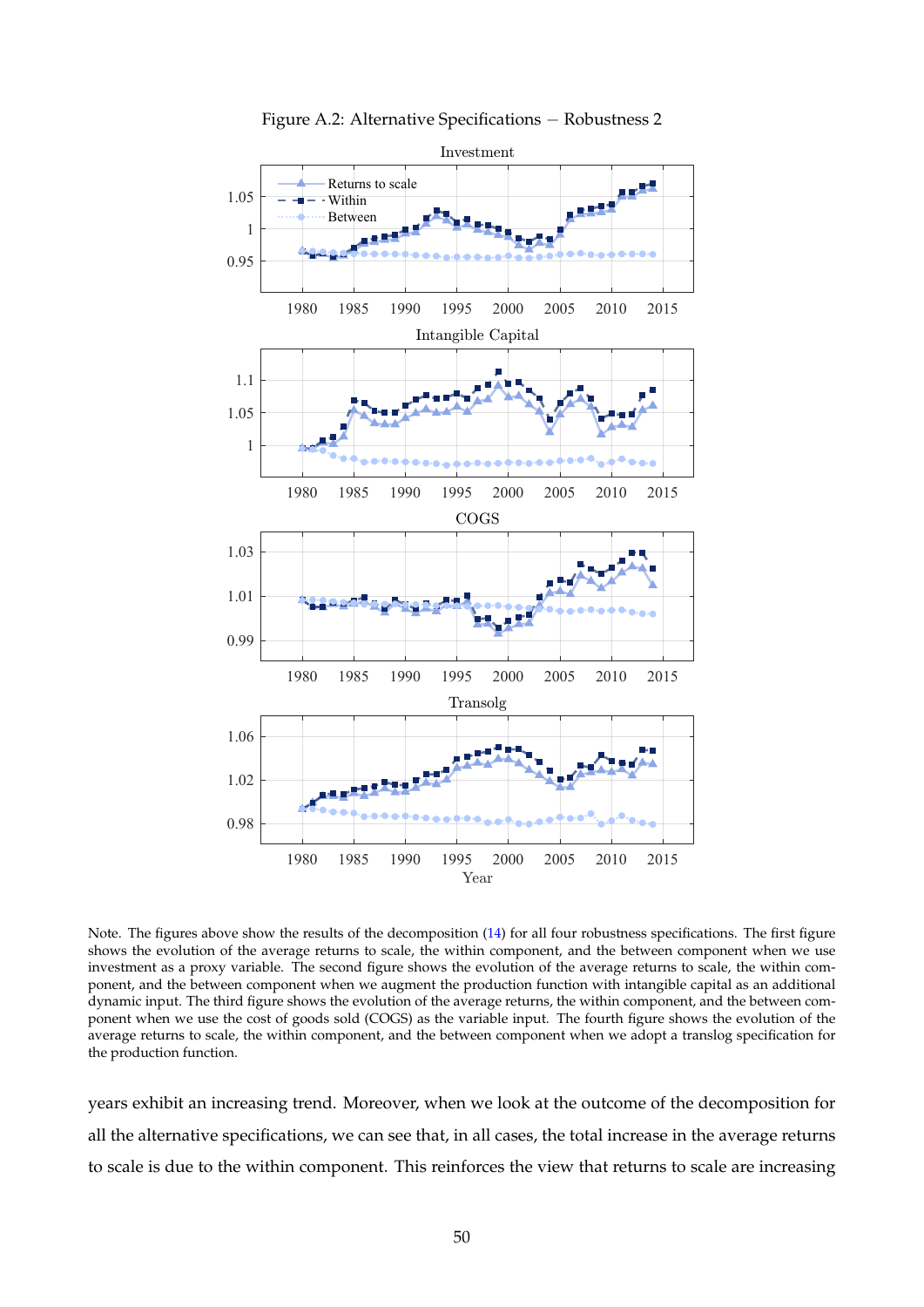within all sectors of the US economy, regardless of the specification at hand. Taking stocks, we can see from these additional exercises that the main results are a solid feature of the data, suggesting a technological change that is shaping firms' production processes in all sectors of the US economy.

#### <span id="page-51-0"></span>**A.3 Selling-Related Activity Robustness**

In this section, I explore the extent of the robustness of the results concerning the selling-related expenditure measure. In particular, I check whether using an alternative measure based on the firmlevel advertisement expenditure, as reported in Appendix [A.1.4,](#page-45-0) has any effect on the results and the conclusions from the main text. To do so, first, I look at the evolution of this alternative measure over time. Second, I look at the cross-sectoral correlation between this measure and the sector-level measure of returns to scale.

#### **A.3.1 Trend**

One main prediction of the theory is that the rise in returns to scale implies that the firms spend more on selling-related activities relative to production costs. Therefore, even using the alternative measure of selling-related expenditure, we should observe a rise over time— although we should expect to observe different levels, as explained in Appendix [A.1.4.](#page-45-0) With this alternative specification, the selling ratio becomes:

<span id="page-51-1"></span>
$$
\varrho_{i,t} = \frac{\text{XAD}_{i,t}}{\text{COGS}_{i,t}}.\tag{58}
$$

Figure [A.3](#page-52-0) shows the evolution of the selling ratio, as defined in equation [\(58\)](#page-51-1), between 1980 and 2014. This alternative measure of the selling ratio shows a qualitative pattern that is reasonably similar to the benchmark specification. In particular, it increases since 2000 and then declines slightly until the end of the sample, but, overall, it shows an increase over time, as predicted by the theory.

However, the quantitative behavior is very different compared to the benchmark measure. This is not surprising, as this alternative measure (as explained in Appendix [A.1.4\)](#page-45-0) reports only the costs related to advertising media (radio, television, newspapers, periodicals) and promotional expenses, but it excludes selling and marketing expenses. Therefore, despite being highly related to the firm's selling activities, it underrepresents the true costs incurred by the firm to attract and retain customers. Overall, the main takeaway, regardless of the preferred measure to calculate the selling ratio, is that in the US, over the last thirty years, there has been a sizeable increase in selling-related activities relative to production costs.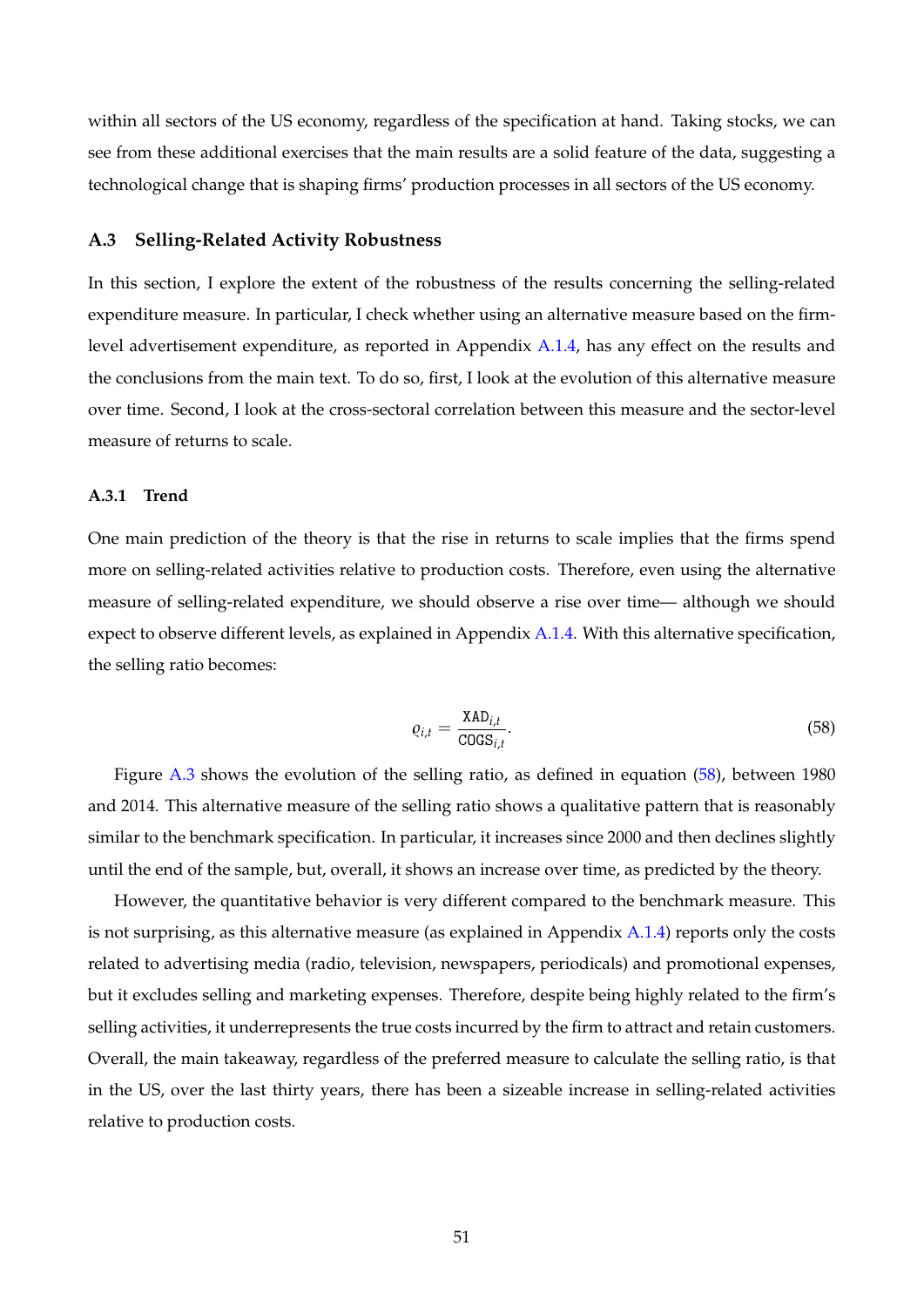

<span id="page-52-0"></span>

Note. The figure shows the evolution of the unweighted average selling ratio, as defined in equation [\(58\)](#page-51-1), between 1980 and 2014.

# **A.3.2 Cross-Sectoral Correlation**

<span id="page-52-1"></span>Here, I show that using this alternative measure of firm-level selling-related expenditure yields a similar sign in the correlation between returns to scale and the measure itself.

|                                             | Selling ratio $-$ alternative |
|---------------------------------------------|-------------------------------|
| Returns to scale                            | $0.086***$<br>(0.025)         |
| Observations<br>R-squared<br>Sector-Time FE | 722<br>0.361                  |

Table A.2: Effect of Rising Returns to Scale

Notes. Fixed effects are at the sector-time level, where the sector is at the 1-digit level. Robust standard errors are in parenthesis. \*\*\* p-value <  $0.01$ , \*\* p-value <  $0.05$ , \* p-value <  $0.1$ .

Table [A.2](#page-52-1) shows the cross-sectional correlation between sector-level returns to scale and the selling ratio. The presence of sector-time-level fixed effects is necessary to ensure that the variation that informs the coefficient estimate does not come from common time trends. The table shows a clear positive correlation between the two variables. Therefore, I can conclude that, regardless of the preferred measure to calculate the selling ratio, the sectors in which firms operate with higher returns to scale are correlated with a higher average selling ratio, as predicted by the theory.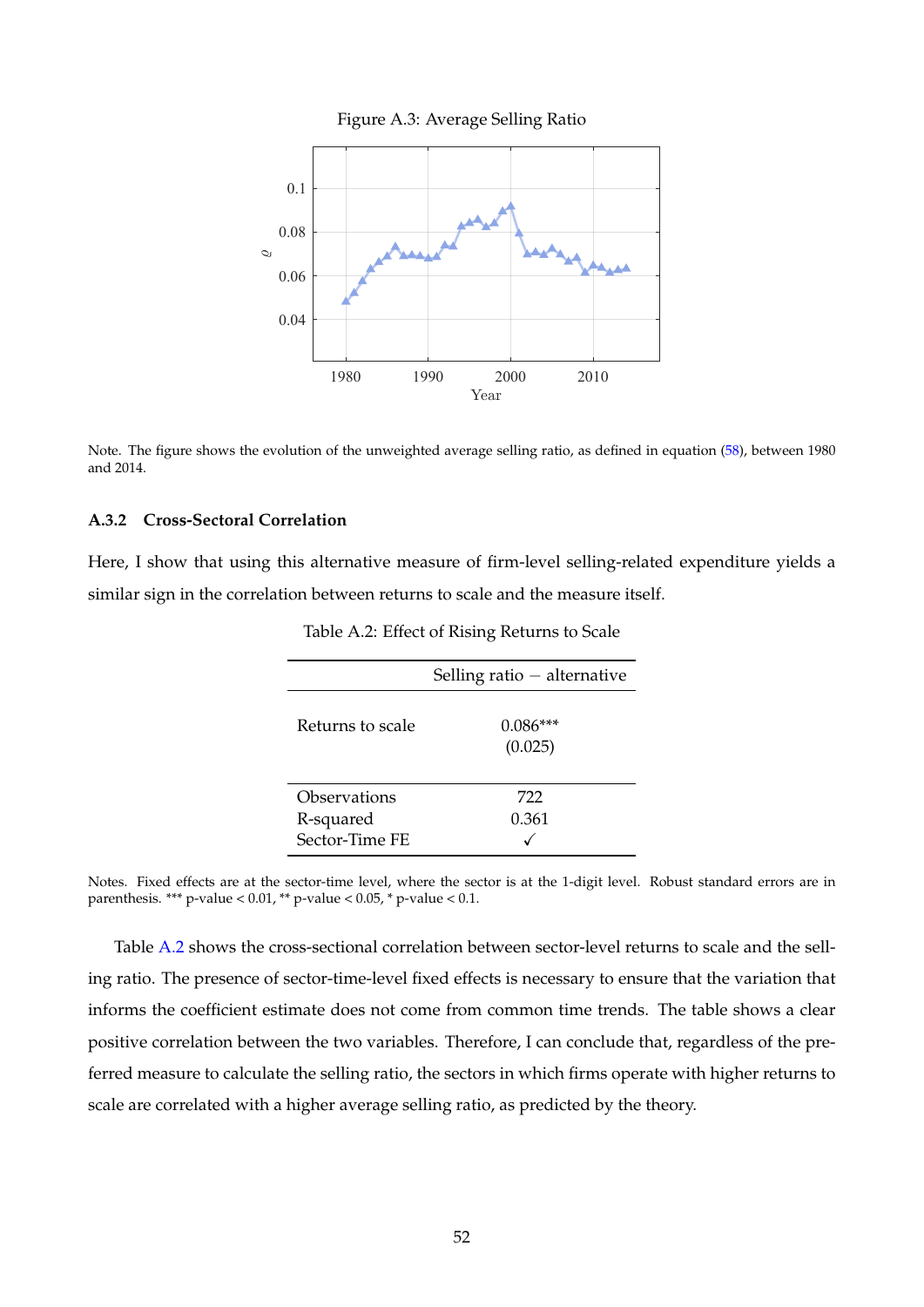# **B Model Appendix**

# <span id="page-53-0"></span>**B.1 Model Details**

In this section, I go through additional details of the model, emphasizing important concepts related to its solution method. Most of the discussion follows the logic developed in [Schaal](#page-67-14) [\(2017\)](#page-67-14). First, I present a less general contractual environment relative to the one presented in Section [3.3.](#page-17-3) In this environment, I can solve the model without taking care of the distribution of promised utilities which is an infinite-dimensional object. This allows the characterization of the real allocation in the economy with standard recursive methods. Second, I comment on how the prices from Section [3.6](#page-21-3) implement the same allocation as the one characterized under the less realistic contractual environment.

# <span id="page-53-1"></span>**B.1.1 Alternative Contractual Environment**

Here, I assume that contracts are complete, state-contingent, and that there is full commitment on both the customer and firm side. Relative to Section [3.3,](#page-17-3) the contracts are complete, and customers also have commitment; this is a very convenient formulation of the contractual environment, despite its lack of realism.

Therefore, in this case, the contract specifies  $\{p_{t+j}, \tau_{t+j}, x_{t+j}, d_{t+j}\}_{j=0}^{\infty}$ , where  $p$  is the price,  $x$  is the submarket where the customer searches while being matched, *τ* is a separation probability, and *d* is an exit dummy. Each element at time  $t + j$  is contingent on the entire history of shocks  $(z^{t+j})$ . The fact that the contract specifies *x* (the submarket in which a firm's customer must search) is a feature of completeness.

#### **B.1.2 Joint Surplus**

The additional assumptions embedded in the alternative contractual environment allow the simplification of the problem of the firm. The completeness of contracts, the commitment assumption, and the transferability of utility guarantee that the optimal policies always maximize the joint surplus of a firm and its customers. The model can thus be solved in two stages: a first stage in which I maximize the surplus, and a second stage in which I design the contracts that implement the allocation. The following Bellman equation gives the joint surplus maximization problem for a firm and its current customers: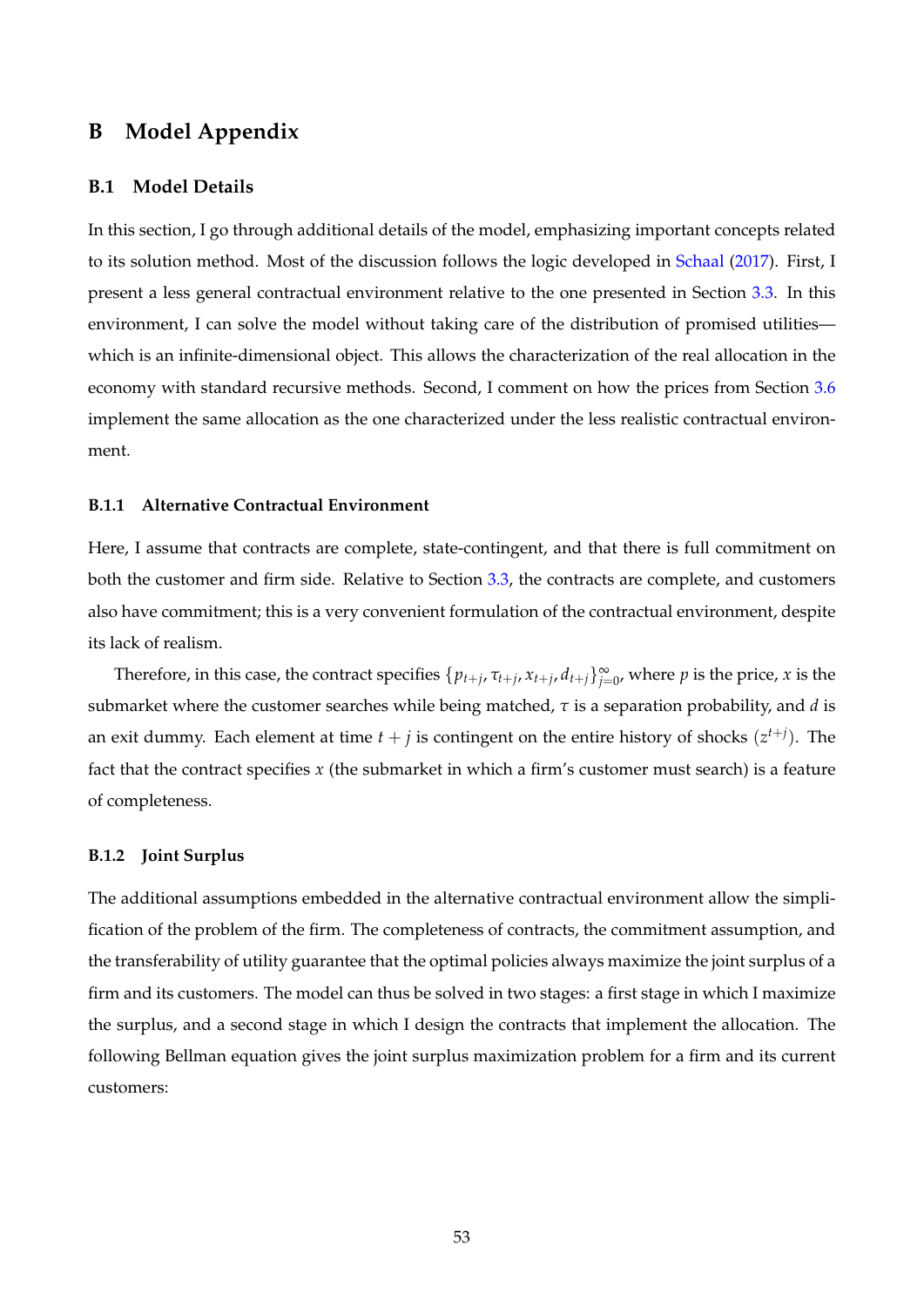<span id="page-54-0"></span>
$$
\mathcal{S}(z,n) = \max_{\ell, d, n'_i, x'_i, \tau, x'} nu - w\ell - wf
$$
  
+ 
$$
\beta \mathbb{E}\left\{ (\delta + (1-\delta)d)n\mathcal{U}' + (1-\delta)(1-d) \left[ \tau n\mathcal{U}' \right. \\ + (1-\tau)m(\theta(x'))nx' - \left( \frac{wc}{q(\theta(x'_i))} + x'_i \right) n'_i - w\mathcal{K}(n'_i;n) + \mathcal{S}(z',n') \right] \right\},
$$
\n(59)

subject to:

$$
n' = (1 - \tau)(1 - m(\theta(x')))n + n'_i,
$$
\n(60)

$$
y = e^z F(\ell), \tag{61}
$$

$$
y = n.\tag{62}
$$

The surplus maximization problem characterizes the optimal allocation of physical resources within a firm: the optimal amount of separations, firm-to-firm transitions, the number of new customers, and the decision of whether to exit or not. Because the utility is transferable, transfers between the firms and their customers leave the surplus unchanged. Elements of the contracts describing the way profits are split, such as prices and continuation utilities, disappear in the surplus maximization problem. In particular, the distribution of promised utilities,  $\{\mathcal{C}(j)\}_{j\in[0,n]}$ , is not part of the state space, and only the size of the customer base at the production stage *n* matters.

The first element in the surplus maximization problem is the total utility of the customers followed by the wages and operating cost wf paid by the firm. In the next period, conditional on surviving the exit shock  $\delta$ , the firm chooses whether to exit or not, a decision captured by the exit dummy *d*. If a firm chooses to exit, all the customers become unmatched while the firm's value is set to zero, yielding a total utility of  $nU'$ . If it chooses not to exit, the firm may then proceed with lits separations. The total mass of separations is *τn*, which provides a total expected utility of *τnU* to the customer-firm group. After searching, some customers move to other firms with value  $x'$  and contribute the amount  $(1 - \tau)m(\theta(x'))nx'$  to the total surplus. Simultaneously, the firm proceeds with its customer acquisitions. For each new customer acquisition in the product market segment  $x'_i$ , the firm incurs a cost of  $wc/q(\theta(x'_i))$  and must offer on average a lifetime utility-price  $x'_i$  to its new customer, which appears as a cost to the current customer-firm group, and pays, to adjust its customer base, the convex cost  $w\mathcal{K}(n'_i;n)$ .

# **B.1.3 Free Entry**

Under this different contractual environment, the free entry condition stated in [\(30\)](#page-22-1) can be restated in terms of joint surplus maximization. I redefine the problem faced by an entering firm of type *z* as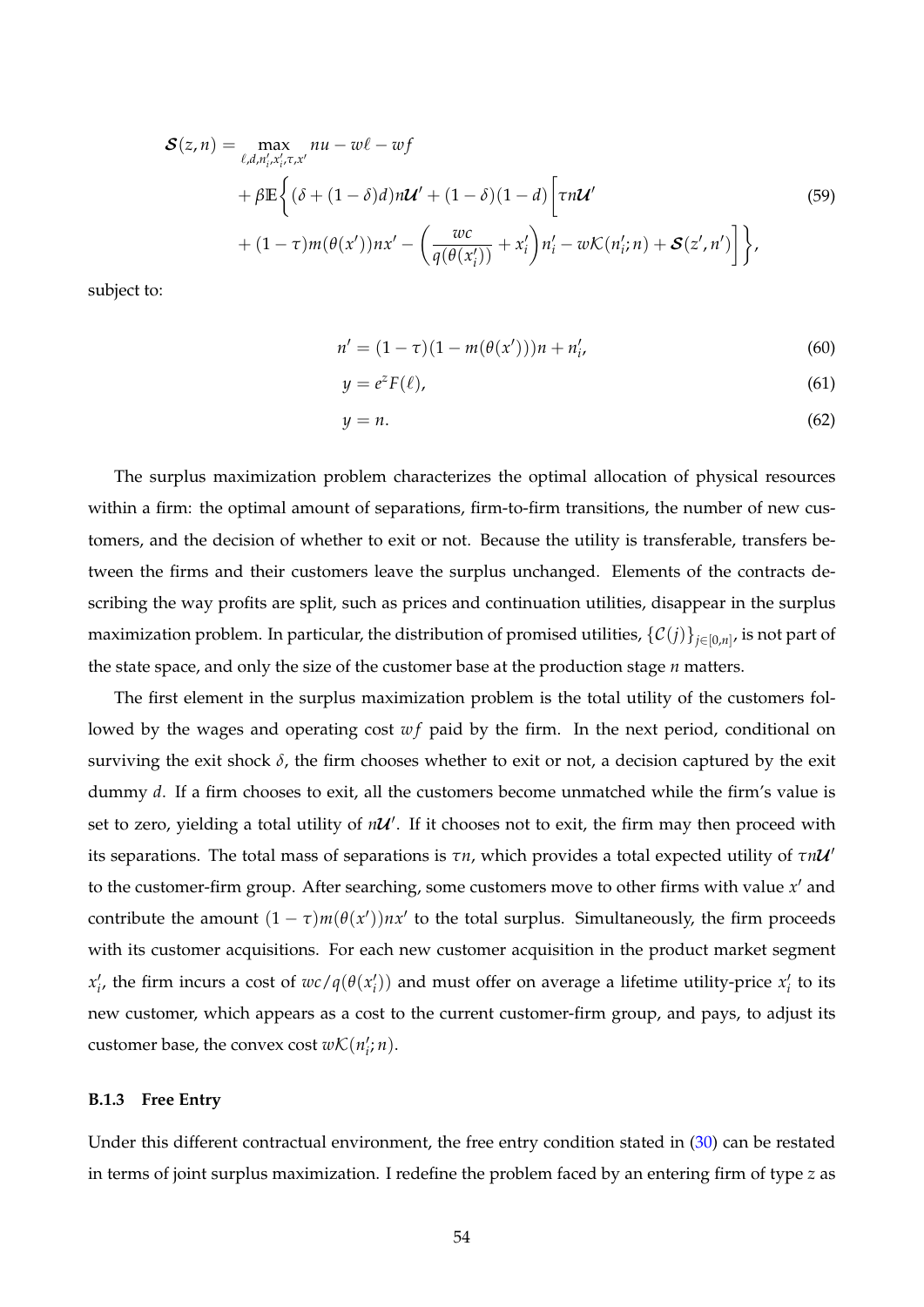follows:

$$
\mathcal{V}_e(z) = (1-\delta) \max_{x_e} \left[ \mathcal{S}(z, n_e) - n_e \left( x_e + \frac{wc}{q(\theta(x_e))} \right) \right]^+.
$$
 (63)

Having drawn the idiosyncratic productivity *z*, the potential entrant first decides whether to exit, a decision captured by the notation  $\{\cdot\}^+$  and summarized in the dummy  $d_e$ . If it stays, the firms acquire a measure of customers,  $n_e \in \mathbf{R}^+$ , and choose a market  $x_e$  in which to search, to maximize the joint surplus minus the total advertisement cost  $n_ewc/q(\theta(x_e))$  and the total utility  $n_ex_e$  that the firm must deliver to its new customers.

An important feature of this economy is that the submarket in which customers are acquired, *x<sup>e</sup>* , solely appears through the term  $wc$  /  $q(\theta(x_e))+x_e$ , which is an acquisition cost per customer common to both entering and incumbent firms. The first term,  $wc/q(\theta(x_e))$ , captures the total advertisement cost of acquiring exactly one customer. The second term, *x<sup>e</sup>* , is the utility price that firms offer to their new customers. Firms choose submarkets that minimize the advertisement cost per customer. Define the minimal advertisement cost as:

$$
cost = \min_{x} \left[ x + \frac{wc}{q(\theta(x))} \right]. \tag{64}
$$

The optimal entry further requires that only the submarkets that minimize this advertisement cost be open in equilibrium, which I summarize in the following complementarity slackness condition:

$$
\forall x, \quad \theta(x) \left[ x + \frac{wc}{q(\theta(x))} - \text{cost} \right] = 0. \tag{65}
$$

This condition means that submarkets wether minimize the advertisement cost, cost  $= x +$  $c/q(\theta(x))$ , or remain unvisited,  $\theta(x) = 0$ . In equilibrium, active submarkets will have the same hiring cost, and firms will be indifferent between them. Therefore, the equilibrium market tightness on every active market is:

$$
\theta(x) = q^{-1} \left( \frac{wc}{\cos t - x} \right). \tag{66}
$$

Notice that because *q* is a decreasing function, the equilibrium market tightness decreases with the level of utility promised to the customers, as these offers succeed in attracting more customers, while firms refrain from posting such expensive contracts. The probability of finding a firm for customers thus declines with the attractiveness of the offer.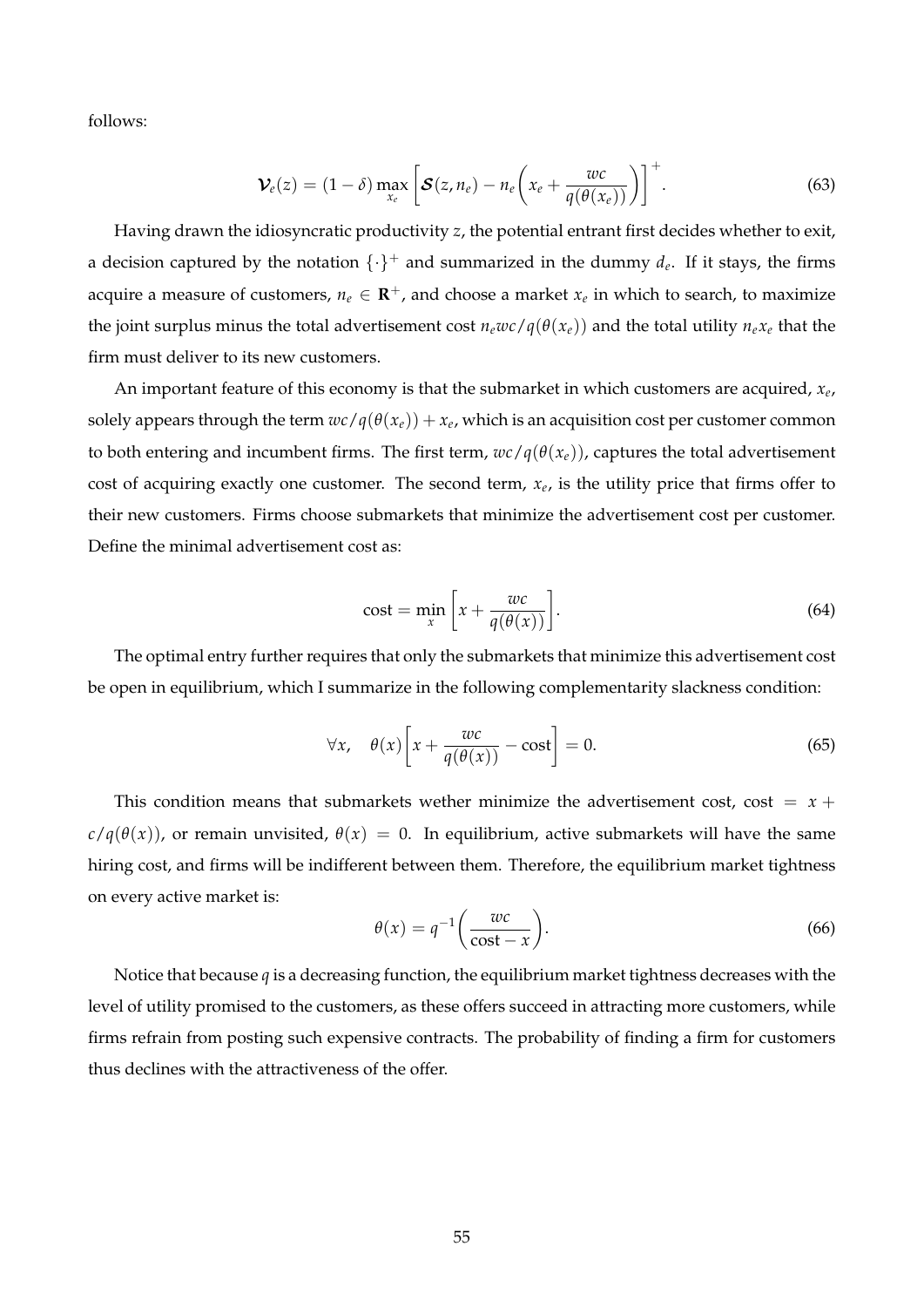# **B.1.4 Prices and the Main Model**

Once the real allocation of the economy is solved under the contractual environment specified in Section [B.1.1,](#page-53-1) building on the results in [Schaal](#page-67-14) [\(2017\)](#page-67-14), one can solve equations [\(28\)](#page-21-2) and (**??**) to construct the prices (equation  $(29)$ ) that implement the exact same allocation from  $(59)$ .

# <span id="page-56-0"></span>**B.2 Capital, Marginal Costs, and Labor Share**

Here, I discuss a potentially useful extension that allows the meaningful disjoint analysis of both the labor share and markups in the model. To do so, I augment the model with physical capital. For the sake of exposition, I assume that firms do not own their own capital but borrow it in every period. The firm's problem would then be:

$$
\mathcal{V}(z, n, \{\mathcal{C}(j)\}_{j \in [0,n]}; w)
$$
\n
$$
= \max_{n'_{i}(z';w), x'_{i}(z';w), \{\omega(j)\}_{j \in [0,n]} } \int_{0}^{n} p(j) \mathrm{d}j - w\ell - (r + \delta^{k})k - wf
$$
\n
$$
+ (1 - \delta)\beta \mathbb{E} \left\{ -n'_{i} \frac{c}{q(\theta(x'_{i}))} - w\mathcal{K}(n'_{i}; n) + \mathcal{V}(z', n', \{\hat{\mathcal{C}}(z';w, j)\}_{j \in [0,n']}; w) \right\}^{+},
$$
\n(67)

subject to:

$$
n'(z';w) = \int_0^n (1 - \tau(z';w, j))(1 - m(\theta(x'(z';w, j))))\mathrm{d}j + n'_i(z';w),\tag{68}
$$

$$
\hat{\mathcal{C}}(z'; w, j) = \begin{cases} \mathcal{C}(z'; w, j) & \text{for } j' \in [0, n'(z'; w) - n'_i(z'; w)] \text{ and } j' = \Phi(z'; w, j), \\ x_i(z', w) & \text{for } j' \in [n'(z'; w) - n'_i(z'; w), n'(z'; w)], \end{cases}
$$
(69)

$$
y = e^{z} k^{\alpha \omega} \ell^{(1-\alpha)\omega},\tag{70}
$$

<span id="page-56-1"></span>
$$
y = n,\tag{71}
$$

 ${\rm where} \ \Phi(z';w,j) = \int_0^j (1-\tau)(1-m(\theta(x'(z';w,k)))) {\rm d}k.$ 

The firm now borrows the capital at a rental rate given by  $r+\delta^k$ , where  $r$  is the interest rate, and  $\delta^k$ is the depreciation of physical capital. Therefore, the production function [\(70\)](#page-56-1) takes both capital and labor as inputs. Moreover, now the production functions directly distinguish the output elasticity to labor from the returns to scale, which are given by *ω*. Therefore, the marginal product in this *augmented* economy is given by:

$$
\mathcal{MC} = \left(\frac{1}{\omega}\right) \left(\frac{1}{\alpha}\right)^{\alpha} \left(\frac{1}{e^z}\right)^{\frac{1}{\omega}} n^{\frac{1-\omega}{\omega}} (r + \delta^k)^{\alpha} w^{1-\alpha}.
$$
 (72)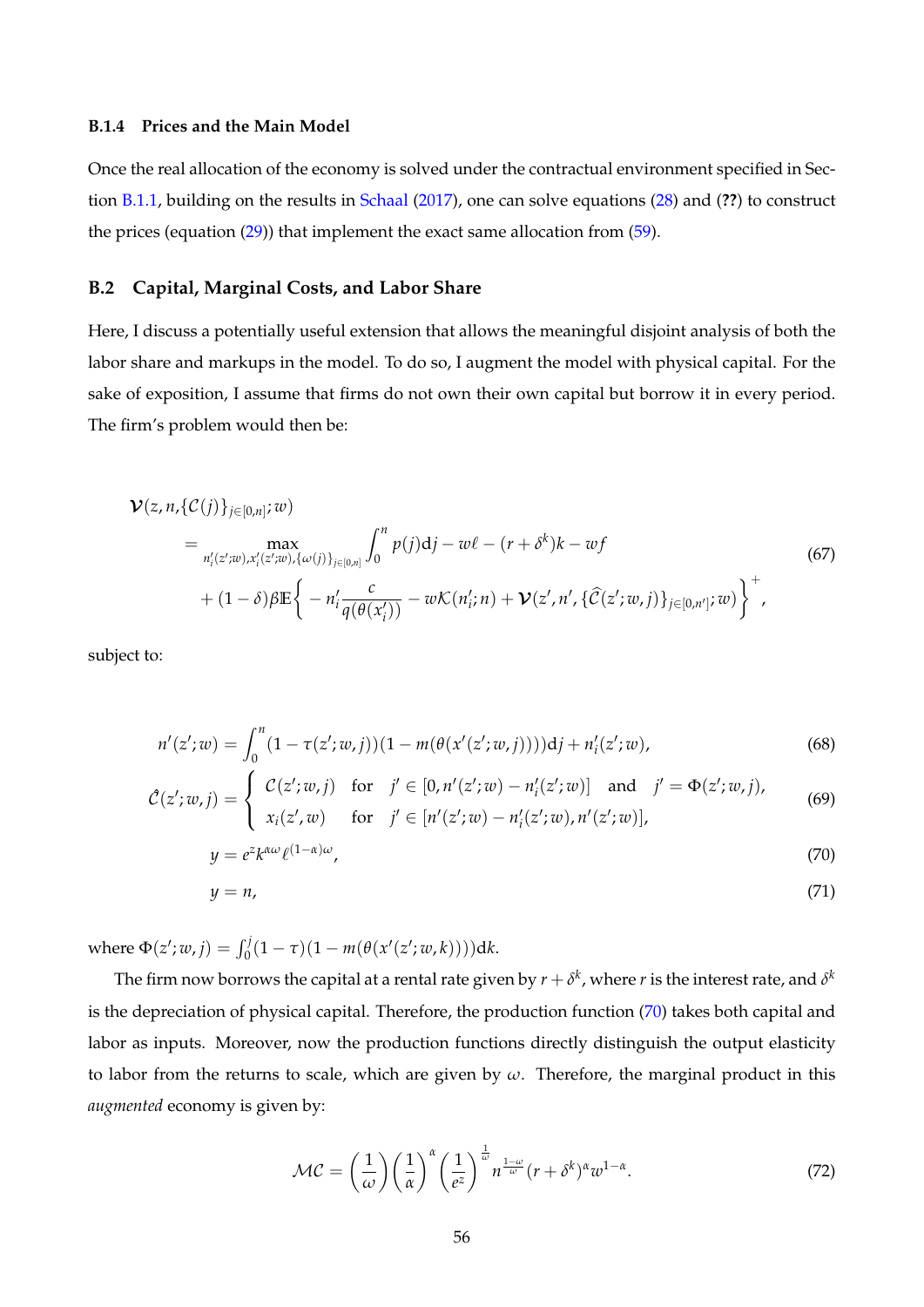As can be seen from the equation, the marginal cost is still decreasing in the returns to scale; that is, it declines in *ω*. Therefore, the main mechanism described in the main text is preserved in this case as well. Moreover, because the output elasticity to labor is now governed by a different parameter relative to the one that governs the returns to scale, one can accommodate both an increase in returns to scale and a decline in the labor share. This is indeed consistent with the empirical evidence presented in Section [2.3](#page-10-1) and in [Chiavari and Goraya](#page-65-14) [\(2021\)](#page-65-14). Taking stocks, this model extension should be able to obtain both an increase in markups—as in the main text—and a quantitative-relevant decline in the labor share.

# <span id="page-57-0"></span>**B.3 Additional Validation Exercises**

#### **B.3.1 Customer Base Policy at the Firm-Level**

<span id="page-57-1"></span>Firms, in the model, can use various margins—acquisitions, separations, or exit—to adjust employment. I examine here how the decision of firms to use these margins varies as a function of their individual characteristics (*z*, *n*) at the beginning of a period.



Figure B.4: Firms' Action Threshold in the Space (*n*, *z*)

Note. The optimal policies depicted in this figure correspond to the baseline calibration. The areas corresponding to the different margins of adjustment are distinct and do not overlap. Notice that customer acquisitions and separations never occur at the same time because it is more costly for firms to acquire new customers than to retain the current ones.

Figure [B.4](#page-57-1) displays the optimal policy of firms as it appears in the baseline calibration. As expected, customer acquisitions take place in small productive firms, whose marginal value of adding customers is high, while separations occur in unproductive firms. Interestingly, because search fric-tions show up in the surplus [\(59\)](#page-54-0) as a linear advertisement cost, cost =  $wc/q(\theta(x_i)) + x_i$ , a wedge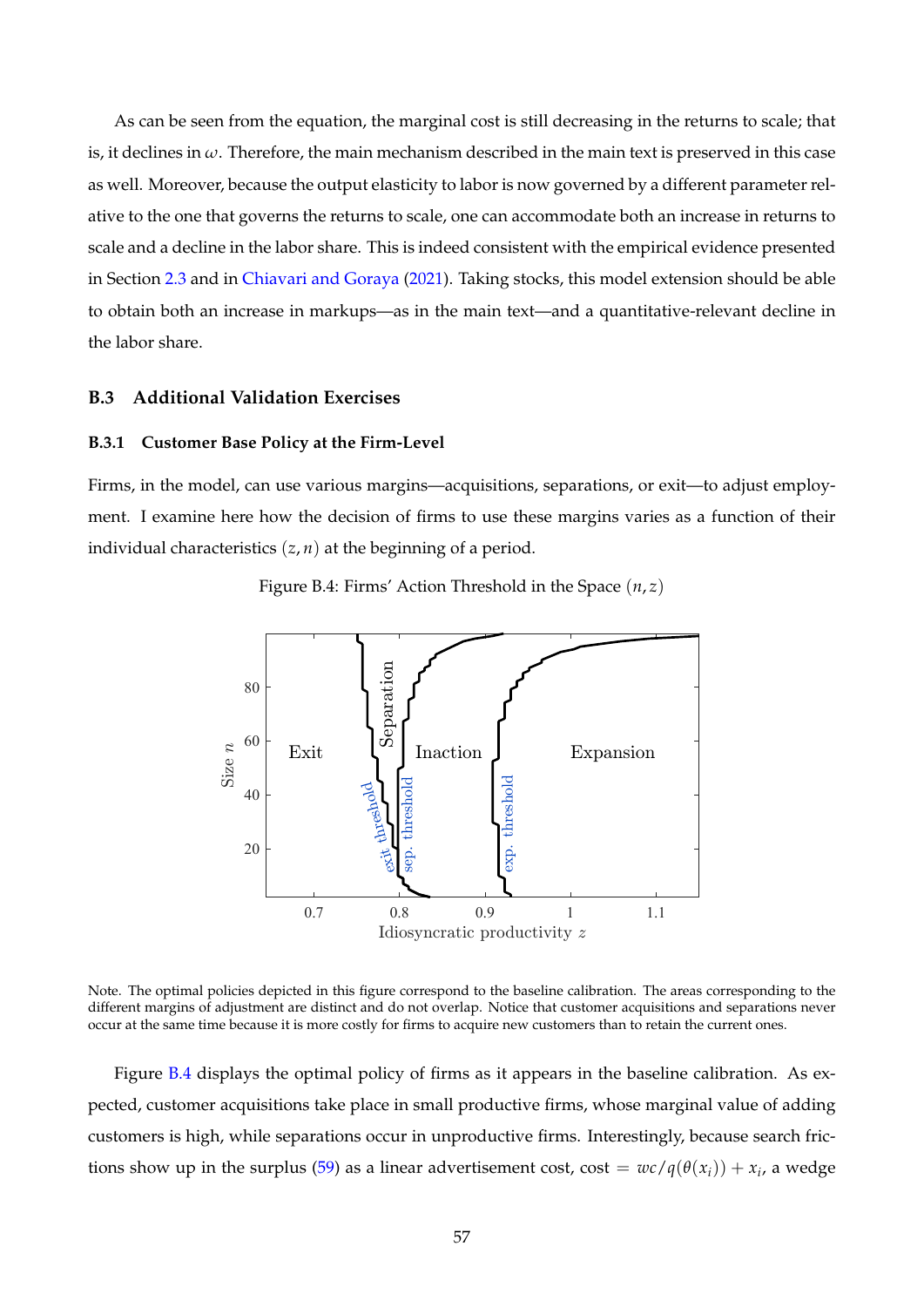appears in the adjustment cost faced by firms at  $n' = n$ . More specifically, separating from a customer earns a value of  $U$  to the customer-firm group, while acquiring new customers incurs the above cost, strictly greater than the value of being an unattached customer in equilibrium. Arising from this kink in adjustment costs, a band of inaction emerges between two thresholds: an expansion threshold, and a separation threshold. Whenever a firm falls in the expansion region, its optimal strategy consists of acquiring new customers until it slowly reaches the expansion threshold—a point at which the marginal value of adding a customer equals the overall cost of acquiring extra customers. Similarly, whenever a firm finds itself in the separation region, its optimal decision is to separate from its customers until it slowly reaches the separation threshold. There, the marginal value of a customer equals the marginal value of separation. The presence of an inaction region implies the existence of a nonnegligible mass of firms that do not adjust their customer base within a period. Exit takes place in unproductive firms. Indeed, due to the presence of a fixed operating cost  $wf$ , the decision to exit mostly affects low productivity and low customer firms, as their current production and expected future surplus fall short of the total operating costs.

#### **B.3.2 Additional Life Cycle and Cross-Section Implications**

<span id="page-58-0"></span>Another implication of the model is that firms with higher productivity and customers are less likely to exit the market; therefore, older firms are also less likely to exit. This feature of the model can be seen from Figure [B.4,](#page-57-1) which shows the exit threshold implied by the baseline calibration. Clearly, the exit region, conditional on having low productivity, is wider when firms have fewer customers than when they have many.





Note. The figure shows the exit rate by age group.

Figure [B.5](#page-58-0) shows the exit rate for different age groups. As expected, the model produces a neg-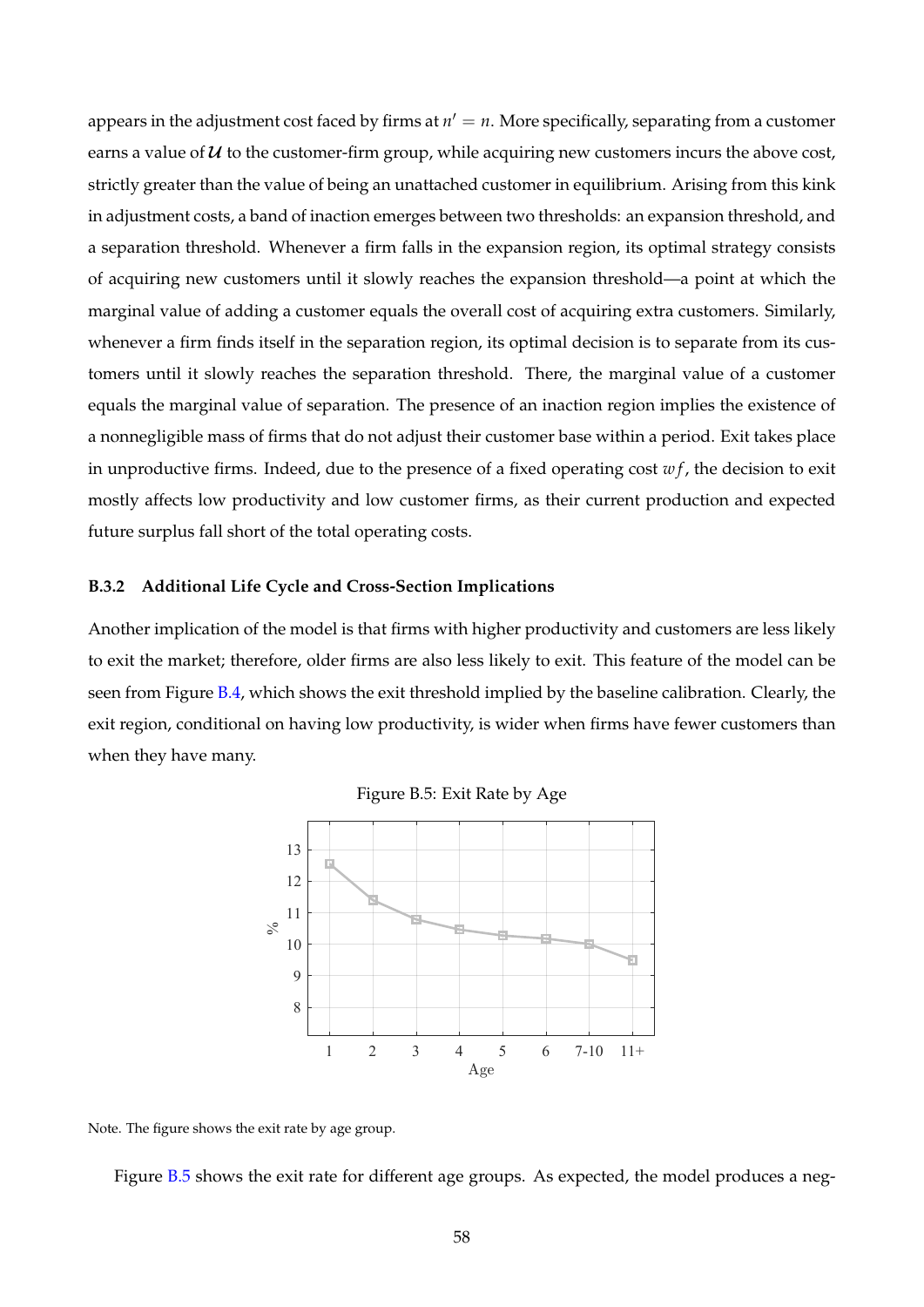ative correlation between the exit rate and age, meaning that, on average, older firms are less likely to exit the market than younger ones. In the model, this happens because the bigger a firm is, the higher the demand it faces, and hence, the higher its ability to pay its fixed costs. This is an important prediction of the model, as this negative correlation is an empirical finding documented in many empirical papers, such as [Haltiwanger, Jarmin, and Miranda](#page-66-25) [\(2013\)](#page-66-25).

#### <span id="page-59-0"></span>**B.3.3 Robustness on Selling Ratio Implications**

In this section, I test the robustness of the patterns documented in Section [4.3.2](#page-29-3) regarding the selling ratio. This is particularly important, as already explained in Appendix [A.1.4,](#page-45-0) because Compustat does not offer any ideal measure of selling-related expenditure at the firm level. Therefore, I review the life cycle and distributional patterns of the selling ratio using the alternative measure of selling expenditure defined in Section [A.1.4.](#page-45-0)

<span id="page-59-1"></span>

Figure B.6: Selling Ratio Robustness

Note. The figure on the left shows the estimated age profile of the selling ratio from equation [\(40\)](#page-29-4) together with the 90% confidence interval. The figure on the right shows the distribution of the selling ratio. The time frame is 1977-1985.

Figure [B.6](#page-59-1) shows the results of this robustness exercise. Overall, the main patterns highlighted with the benchmark measure are robust to alternative definitions of selling expenditures. The lifecycle profile of the selling ratio is very similar, aside from the obvious level difference, to the one obtained with the benchmark measure. In the data, firms have a high selling ratio when they are young, which declines with their age.

Moreover, the selling ratio distribution with the alternative measure is very similar to the one obtained with the benchmark measure. In particular, both distributions are right-skewed with a long right tail. Both graphs show that the model predictions regarding firm-level selling expenditures (relative to production costs) are a robust feature of the microdata, regardless of the measure adopted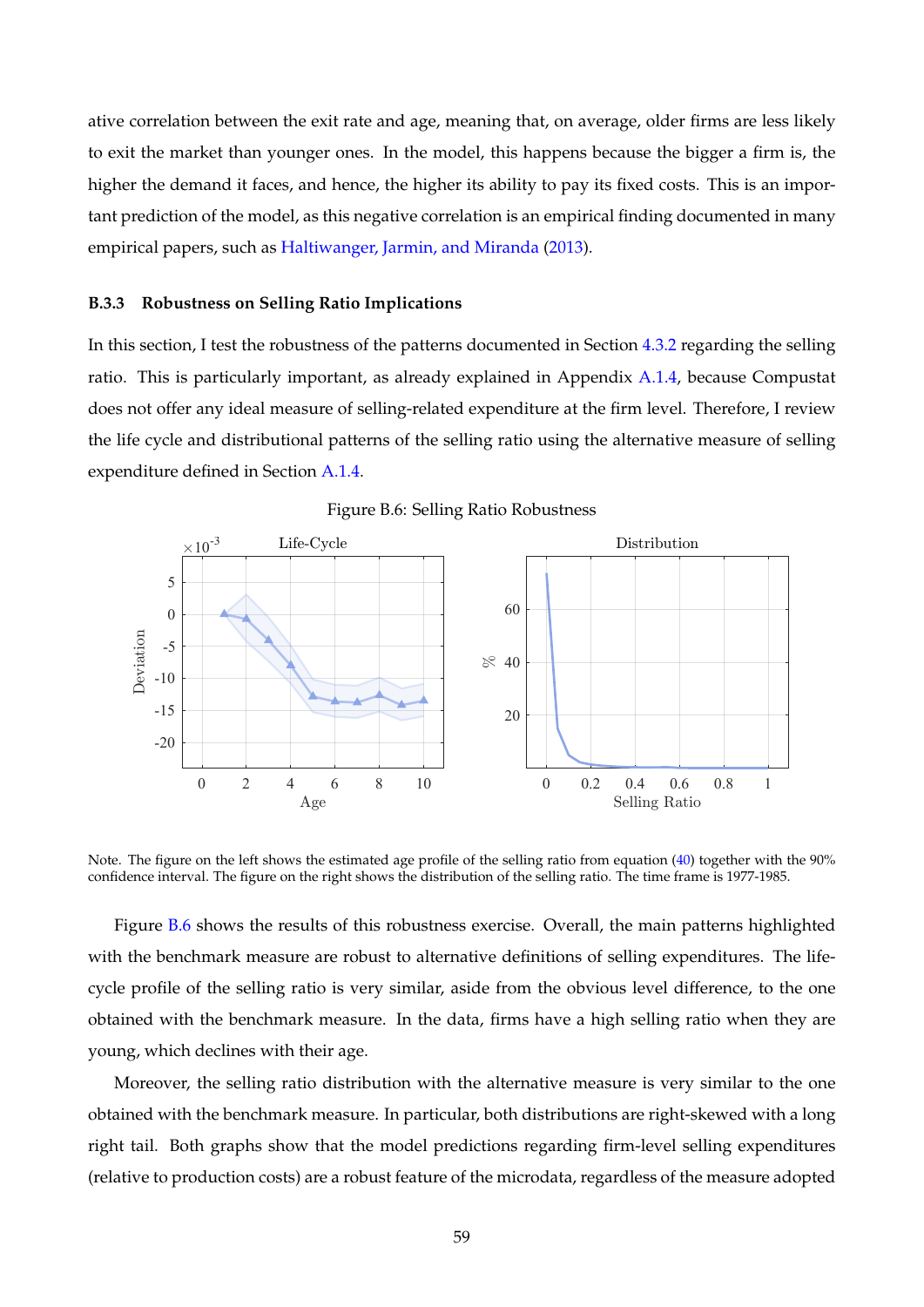in the data for this ratio.

#### **B.3.4 Prices and Customers Implications**

Prices are one of the main tools that firms have to attract, or retain, customers. In the model, firms that want to grow will charge lower prices to attract and retain customers, and vice versa, firms that are already big will charge higher prices to extract value from their existing customers. Moreover, in the model, firms can discriminate across different customers, as explained in Section [3.6.](#page-21-3) Therefore, the model has two main sources of price dispersion: first, different firms charge different average prices, and second, within the same firm, customers are also charged different prices. Finally, it is worth emphasizing that the model has clear predictions on the customer side as well. Customers, as previously emphasized, will move from firms charging higher prices to firms charging lower prices. Therefore, the model produces an endogenous turnover over customers in equilibrium.

To look at the price dispersion generated by the model, I compare the standard deviation of the price distribution in the model with the one reported by [Kaplan and Menzio](#page-66-26) [\(2015\)](#page-66-26). This is particularly sensible, as they look at customer-level prices within a very narrow geography and product category, which maps very close to the model setup where output is identical and homogeneous. The model produces a standard deviation of 2.1e-4, which explains approximately 6% of what is observed in the data by [Kaplan and Menzio](#page-66-26) [\(2015\)](#page-66-26). This is, of course, only a partial success, but should not come as a surprise because it is well known from the work of [Hornstein, Krusell, and Violante](#page-66-27) [\(2011\)](#page-66-27) that this class of models struggles in generating the empirically observed dispersion in prices.

Finally, the model produces an endogenous average customer turnover rate of around 11% a year. This is in the range of the estimates from the previous literature. In particular, [Gourio and Rudanko](#page-66-3) [\(2014\)](#page-66-3) find a customer depreciation rate of  $0.15<sup>63</sup>$  $0.15<sup>63</sup>$  $0.15<sup>63</sup>$  Hence, the model is within the range found by the literature.

## **B.3.5 Size and Markups**

In the data, firms that have bigger sales within a sector tend to have also higher markups; for instance, this has been documented in India by [De Loecker, Goldberg, Khandelwal, and Pavcnik](#page-65-23) [\(2016\)](#page-65-23). Here, I look at this prediction in the Compustat data and the model. To do so, I run the following regression specification:

$$
\log \mu_{it} = \alpha + \beta_1 \log s_{it} + \beta_2 \log s_{it}^2 + \phi_{st} + \varepsilon_{it},\tag{73}
$$

<span id="page-60-0"></span> $^{63}$ Significant customer inertia has also been documented empirically by [Dubé, Hitsch, and Rossi](#page-66-9) [\(2010\)](#page-66-9) and [Bronnenberg,](#page-65-8) [Dubé, and Gentzkow](#page-65-8) [\(2012\)](#page-65-8).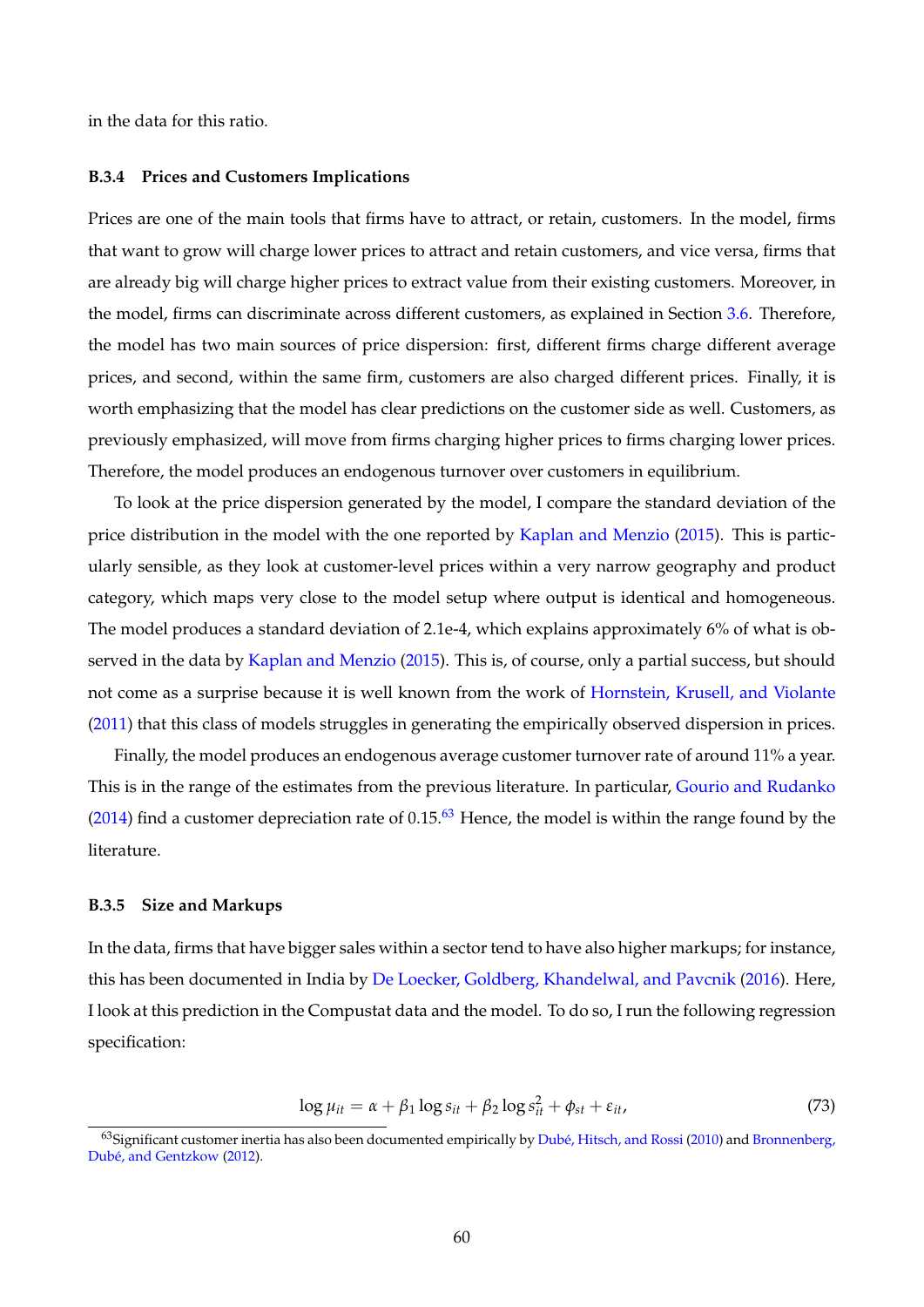where  $\log \mu_{it}$  is the  $\log$ -markup,  $\log s_{it}$  is the log-sale, and  $\phi_{st}$  is the sector-time fixed effect. I allow for a quadratic specification to permit a nonlinear relation between the two variables.

The regression estimates a positive relation, both in the model and in the data between the log-sale and log-markups. In particular, in the model, the regression estimates a  $\beta_1 = 0.43$  and a  $\beta_2 = -0.06$ , whereas, in the data, the regression estimates a  $\beta_1 = 0.30$  and a  $\beta_2 = -0.01$ . All coefficients are statistically significant, and the time frame is 1977-1985.

The model's estimates are close to the ones from the data. This is an important result as, in the model, these elasticities have not been a target in the calibration strategy. The model is hence able to replicate moments from the joint distribution of firms' size and markups. This is the case because, in the model, the biggest firms are the most productive, and hence, the ones that face a lower marginal cost of production. In turn, this implies that they are the ones that charge the lowest prices, and hence, are the ones that face a more inelastic demand, which allows them to charge the highest markups.

# <span id="page-61-0"></span>**B.4 Additional Quantitative Exercises**

# **B.4.1 Evolution of the Firms' Distribution**

The explored rise in returns to scale has direct implications for the distribution of firms across customers and productivity levels, as explained in Section [5.1.](#page-31-2) In particular, a rise in returns to scale (i) gives rise to some big firms that, exploiting their scale economies, can attract many customers and to a lot of small firms with instead few customers facing the competition of these big firms; (ii) lower the selection process in the economy, implying that more firms with lower productivity are indeed able to operate in the new equilibrium.

<span id="page-61-1"></span>

Figure B.7: Firms' Distribution Across Customers and Productivities

Note. The figure on the left shows the distribution of firms across customers, *n*. The figure on the right shows the distribution of firms across the productivity levels.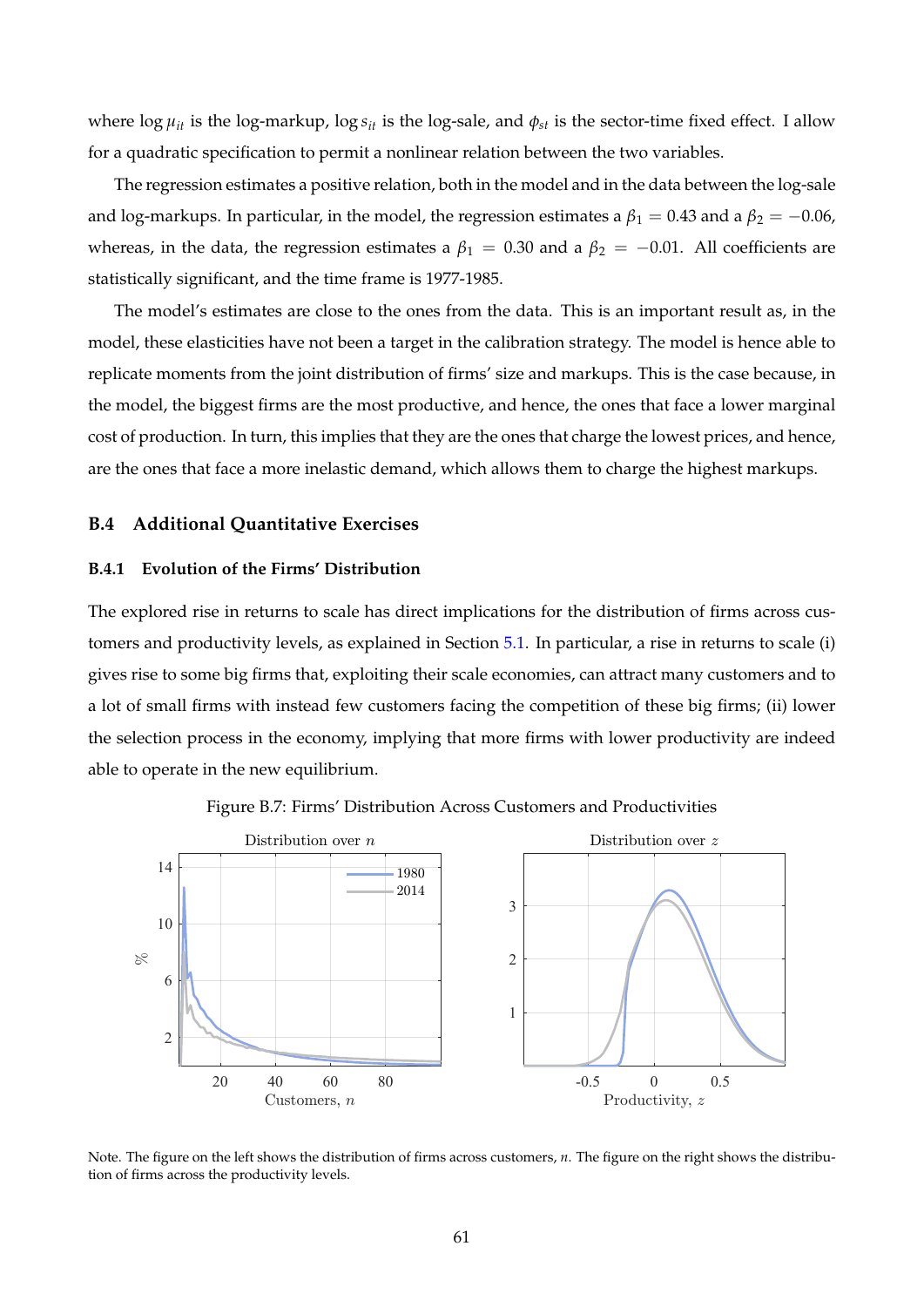Figure [B.7](#page-61-1) shows the distribution of firms across customers and productivity levels in the 1980 and 2014 steady states. The figure on the right shows the distribution of firms across customers; it shows an increase in its right-skewness and a fattening of the right tail. This is the outcome of the presence—in equilibrium—of big firms that can exploit their scale economies to attract new customers. The fact that the distribution is more right-skewed speaks directly to the literature emphasizing the rise of *superstar* firms (see, for example, [Autor, Dorn, Katz, Patterson, and Van Reenen](#page-65-10)  $(2020)$ ).

The figure on the left shows the distribution of firms across productivity levels; it shows lower selection. In particular, in the new steady state, there is a fattening of the left tail, which is the outcome of the presence of new firms that, exploiting their scale economies, can operate even after adverse productivity shocks.

## **B.4.2 Aggregate Output and Welfare**

In this final section of the Appendix, I look at the implications of the rise in returns to scale for aggregate output and welfare. To study the effect of this technological change in aggregate output and to highlight which factors are behind its changes, I present the following decomposition of its rise over time:

<span id="page-62-0"></span>
$$
\Delta \log Y_t = \Delta \log \mathcal{Z}_t + \Delta \log L_t / m_t + \Delta \log m_t, \tag{74}
$$

where  $Y = \int_i y_i di$  is the aggregate output,  $\mathcal{Z} = \int_i (y_i/\ell_i)(\ell_i/L) di$  is the aggregate productivity, *L* is the total labor, and *m* is the mass of firms. This decomposition helps us understand when the aggregate output changes because of a change in (i) the aggregate productivity, or (ii) the average firm size, or (iii) the mass of firms in the economy.

<span id="page-62-1"></span>

|                                 |          | Productivity Avg. Firm Size Mass of Firms Output |          |          |
|---------------------------------|----------|--------------------------------------------------|----------|----------|
|                                 | $\log Z$ | $\log L/m$                                       | $\log m$ | $\log Y$ |
| $100 \times \Delta_{2014-1980}$ | $-28.61$ | 45.63                                            | $-15.23$ | 1.79     |

Table B.3: Evolution of Aggregate Output

Note. This table shows the percentage change in the aggregate output and its components, as highlighted in equation [\(74\)](#page-62-0) between the 1980 and 2014 steady states. The first column reports the percentage change in the aggregate productivity, the second column reports the percentage change in the average firm size, the third column reports the change in the mass of firms, and the fourth column reports the percentage change in the aggregate output. Notice that columns one to three must sum up to column four by construction.

Table [B.3](#page-62-1) reports the results from the decomposition highlighted in equation [\(74\)](#page-62-0). In the model,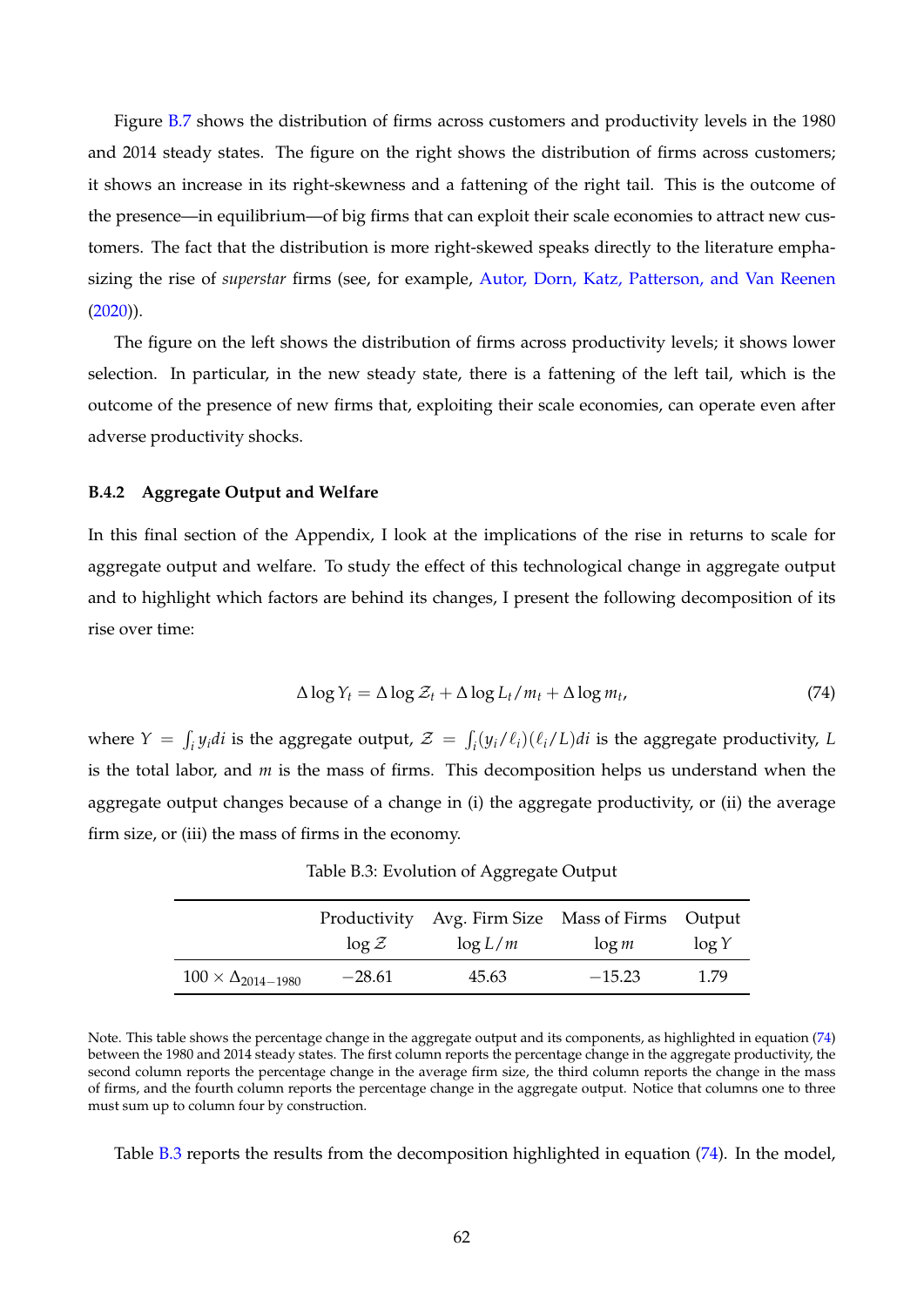after a 5% rise in returns to scale, the output increases by almost to 2% relative to the trend.<sup>[64](#page-63-0)</sup> However, this moderate rise in the aggregate output masks sizeable changes in its different components: in particular, I observe a decline in aggregate productivity of approximately 28%, a rise in the average firm size of approximately 45%, and a decline in the mass of firms of approximately 15%.

The decline in labor productivity is the outcome of a rich set of forces. On the one hand, a rise in returns to scale, all else being equal, increases the firm-level average product of labor,  $y_i/\ell_i$ ; on the other hand, it weakens the selection process in the economy, allowing less productive firms to operate. Quantitatively this second force dominates and produces the decline in the aggregate productivity documented above. $65$  The weakening of the selection process also produces the decline in the mass of firms, as shown in Table [B.3.](#page-62-1) As explained in Section [5.1,](#page-31-2) with lower selection, entry rates and reallocation rated decline, leading to a steady state with fewer firms.

The rise in the average firm size follows from similar forces as the one outlined above: the returns to scale rise increases the firm size and lowers the selection—that is, it allows smaller and less productive firms to operate. However, in this case, the first effect dominates. Overall, the rise in the average firm size dominates the other two factors, translating into an aggregate output rise.

I now turn my attention to the evolution of aggregate welfare. In this economy, aggregate welfare is the representative household utility. Therefore, the change in welfare measured in consumptionequivalent terms is given by:

$$
U(C_{1980}(1+\lambda), L_{1980}) = U(C_{2014}, L_{2014}), \qquad (75)
$$

where  $\lambda$  measures how much more (or less) the consumption in percentage terms makes the representative household indifferent between the 1980 and 2014 steady states. Given the specific functional form of the representative household preferences,  $\lambda$  is given by:

$$
\lambda = \frac{C_{2014} - \vartheta \left(1 + 1/\psi\right)^{-1} \left(L_{2014}^{1+1/\psi} - L_{1980}^{1+1/\psi}\right)}{C_{1980}} - 1. \tag{76}
$$

I find that welfare is approximately 37% below the trend. This decline is due to (i) the lower selection and (ii) higher firm-level selling-related expenditure. Lower selection translates into lower average productivity, which, together with the fact that the average firm becomes bigger, implies

<span id="page-63-0"></span> $64$ It is noteworthy to acknowledge that we cannot compare the two steady states, as we should view the model as a detrended version of an underlying framework with balanced growth. Therefore, this 2% output rise is an increase relative to a counterfactual experiment in which the output would have only increased due to balance growth, at a 3% rate, for example.

<span id="page-63-1"></span> $65$ Interpreting the model outlined in this paper as a detrended version of a model featuring balanced growth, we can think of the decline in the aggregate productivity as the model counterpart to the facts highlighted by [Fernald](#page-66-28) [\(2015\)](#page-66-28). This proves that the technological change documented in the paper can be consistent with the recent US productivity decline. Of course, one should exercise caution with such an interpretation. The model has not been designed to capture the growth phenomena fully, and thus does not allow for a straightforward mapping with the data in this aspect.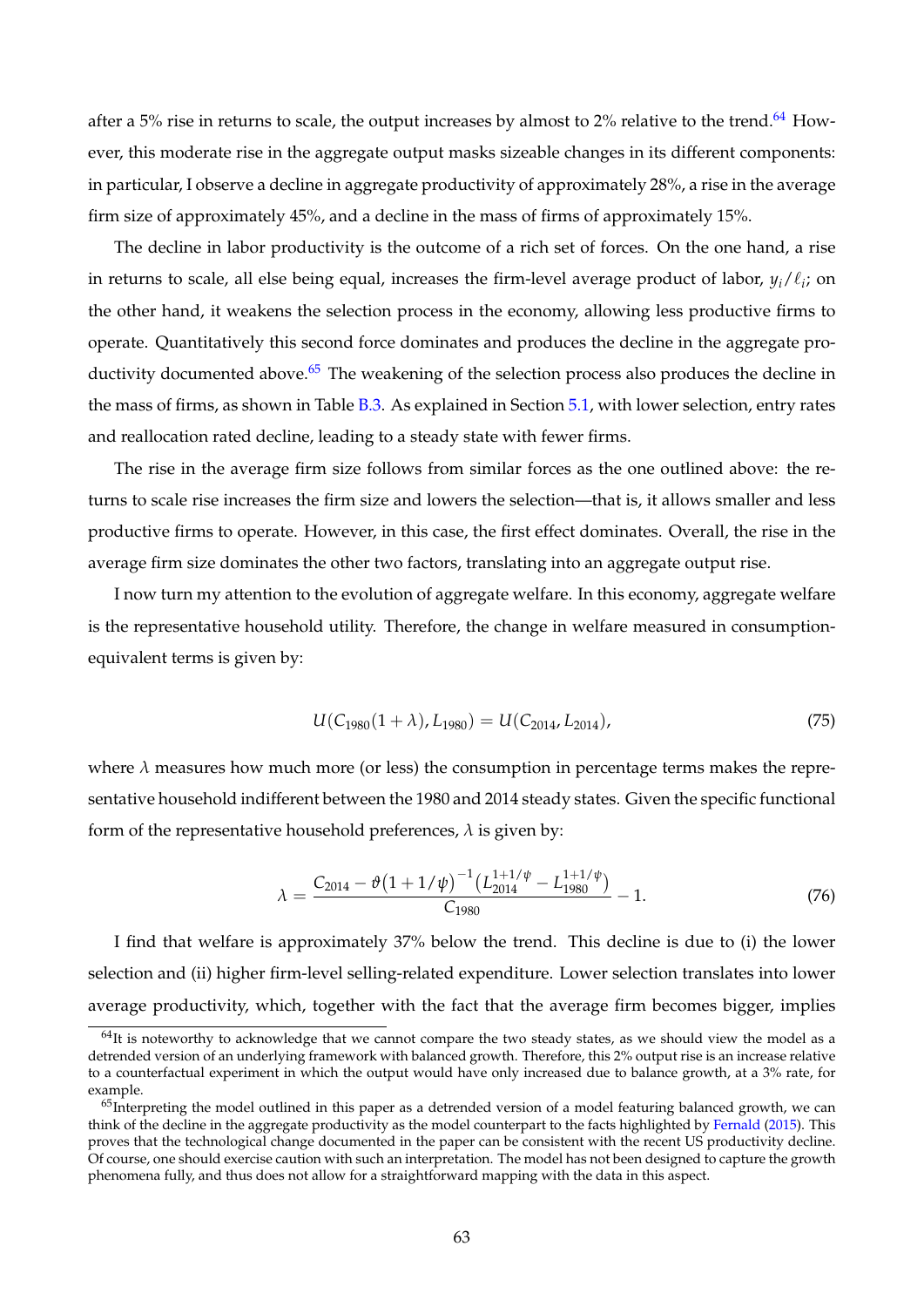that the representative household must supply additional labor to sustain production. Higher firmlevel selling-related expenditure, devoted to firm size expansion, is a deadweight loss that must be financed by the representative household with additional labor. These two forces together increase labor, and hence, labor disutility, which being convex, dominates the moderate linear increase in utility from consumption due to the rise in output.

I conclude with a few remarks related to the results on aggregate welfare. First, this does not imply that welfare is lower relative to the 1980s, but only that it is below the trend due to this technological change. To see this, we can compute the level of welfare in 2014, assuming that the economy has grown by  $3\%$  a year. In this case, welfare in 2014 would be about  $27\%$  higher than in 1980.<sup>[66](#page-64-0)</sup> Second, in the model, consumer welfare, as measured by aggregate consumption and aggregate welfare, moves in the opposite direction. This fact illustrates the tension associated with the common practice of antitrust authorities of using aggregate consumer welfare as a shortcut for the overall welfare.<sup>[67](#page-64-1)</sup>

<span id="page-64-0"></span> $66$ To see this, consider that absent any change, assuming a  $3%$  growth, the aggregate welfare increased by 2014, which is given by  $\log(C_{1980}(1.03)^{34}) - \log(C_{1980})$ . Hence, the counterfactual level of welfare after the rise in returns to scale is  $(1 - 0.37) \times (\log(C_{1980}(1.03)^{34}) - \log(C_{1980})).$ 

<span id="page-64-1"></span><sup>&</sup>lt;sup>67</sup>The inability of the consumer welfare paradigm to fully capture stakeholders' interests has recently been a highly debated topic among antitrust scholars [\(Hovenkamp](#page-66-29) [\(2019,](#page-66-29) [2020a](#page-66-30)[,b\)](#page-66-31) and [Marinescu and Hovenkamp](#page-67-31) [\(2019\)](#page-67-31)).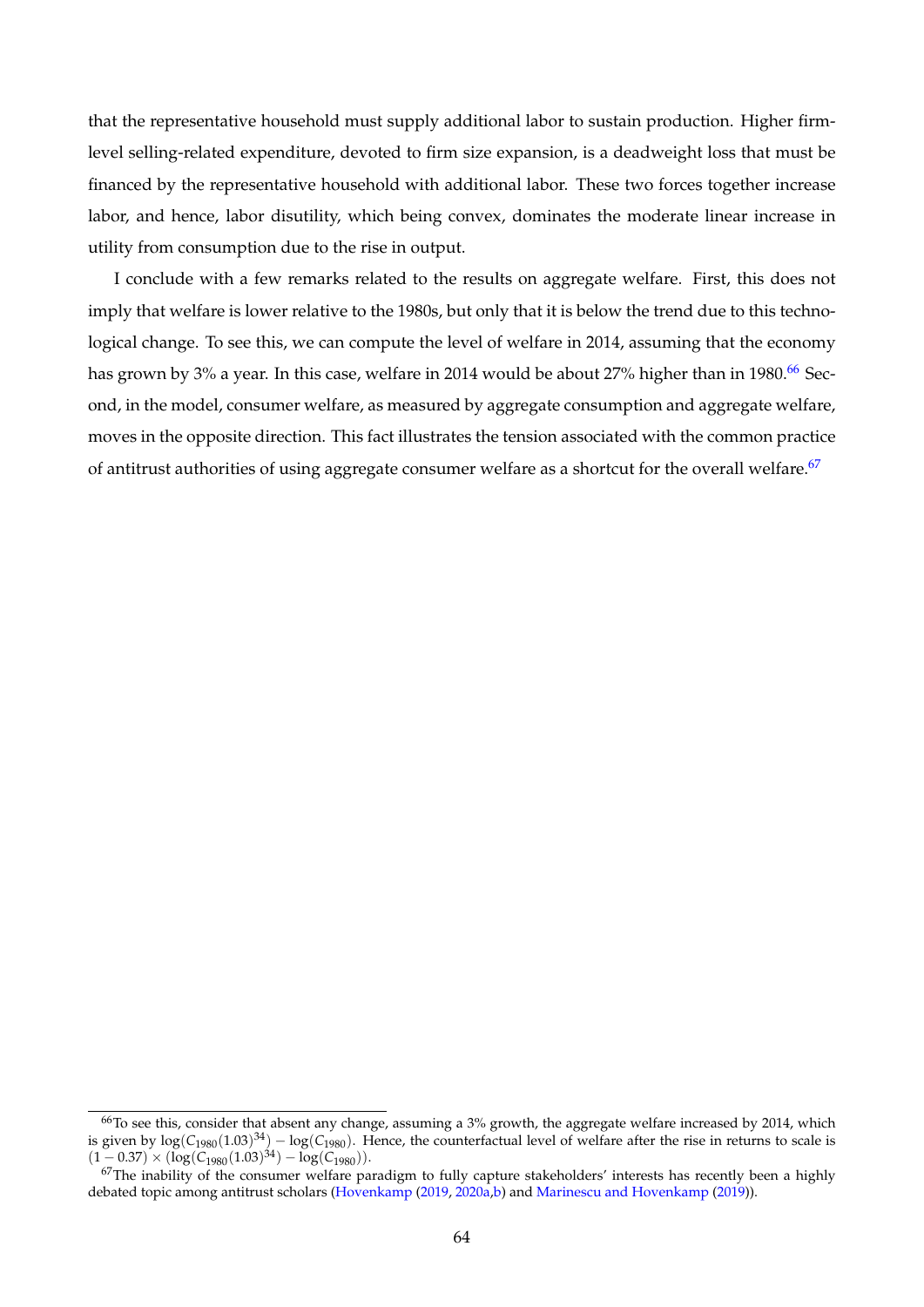# **References**

- <span id="page-65-3"></span>ACKERBERG, D. A., K. CAVES, AND G. FRAZER (2015): "Identification properties of recent production function estimators," *Econometrica*, 83, 2411–2451.
- <span id="page-65-7"></span>AFROUZI, H., A. DERNIK, AND R. KIM (2020): "Growing by the masses. Revisiting the link between firm size and market power," *Working Paper*.
- <span id="page-65-20"></span>AGHION, P., A. BERGEAUD, T. BOPPART, P. J. KLENOW, AND H. LI (2019): "A theory of falling growth and rising rents," *NBER Working Paper*.
- <span id="page-65-4"></span>AGRAWAL, A., J. GANS, AND A. GOLDFARB (2018): *Prediction machines: the simple economics of artificial intelligence*, Harvard Business Press.
- <span id="page-65-16"></span>AKCIGIT, U. AND S. T. ATES (2021): "Ten facts on declining business dynamism and lessons from endogenous growth theory," *American Economic Journal: Macroeconomics*, 13, 257–98.
- <span id="page-65-28"></span>ALATI, A. (2021): "Initial aggregate conditions and heterogeneity infirm-level markups," *Working Paper*.
- <span id="page-65-25"></span>ASKER, J., A. COLLARD-WEXLER, AND J. DE LOECKER (2014): "Dynamic inputs and resource (mis) allocation," *Journal of Political Economy*, 122, 1013–1063.
- <span id="page-65-9"></span>ATKESON, A. AND A. BURSTEIN (2008): "Pricing-to-market, trade costs, and international relative prices," *American Economic Review*, 98, 1998–2031.
- <span id="page-65-10"></span>AUTOR, D., D. DORN, L. F. KATZ, C. PATTERSON, AND J. VAN REENEN (2020): "The fall of the labor share and the rise of superstar firms," *The Quarterly Journal of Economics*, 135, 645–709.
- <span id="page-65-5"></span>BEGENAU, J., M. FARBOODI, AND L. VELDKAMP (2018): "Big data in finance and the growth of large firms," *Journal of Monetary Economics*, 97, 71–87.
- <span id="page-65-0"></span>BLOOM, N., L. GARICANO, R. SADUN, AND J. VAN REENEN (2014): "The distinct effects of information technology and communication technology on firm organization," *Management Science*, 60, 2859–2885.
- <span id="page-65-15"></span>BORNSTEIN, G. (2018): "Entry and profits in an aging economy: the role of consumer inertia," *Working Paper*.
- <span id="page-65-8"></span>BRONNENBERG, B. J., J.-P. H. DUBÉ, AND M. GENTZKOW (2012): "The evolution of brand preferences: evidence from consumer migration," *American Economic Review*, 102, 2472–2508.
- <span id="page-65-11"></span>BURDETT, K. AND M. G. COLES (1997): "Steady state price distributions in a noisy search equilibrium," *Journal of Economic Theory*, 72, 1–32.
- <span id="page-65-12"></span>BURDETT, K. AND K. L. JUDD (1983): "Equilibrium price dispersion," *Econometrica: Journal of the Econometric Society*, 955–969.
- <span id="page-65-13"></span>BURDETT, K. AND G. MENZIO (2018): "The (q, s, s) pricing rule," *The Review of Economic Studies*, 85, 892–928.
- <span id="page-65-27"></span>CABRAL, L. AND J. MATA (2003): "On the evolution of the firm size distribution: facts and theory," *The American Economic Review*, 93, 1075–1090.
- <span id="page-65-6"></span>CARRIERE-SWALLOW, M. Y. AND M. V. HAKSAR (2019): *The economics and implications of data: an integrated perspective*, International Monetary Fund.
- <span id="page-65-24"></span>CHETTY, R., A. GUREN, D. MANOLI, AND A. WEBER (2011): "Are micro and macro labor supply elasticities consistent? A review of evidence on the intensive and extensive margins," *American Economic Review*, 101, 471–75.
- <span id="page-65-14"></span>CHIAVARI, A. AND S. GORAYA (2021): "The rise of intangible capital and the macroeconomic implications," *Working Paper*.
- <span id="page-65-26"></span>COAD, A. (2009): *The growth of firms: a survey of theories and empirical evidence*, Edward Elgar Publishing.
- <span id="page-65-19"></span>CROUZET, N. AND J. C. EBERLY (2019): "Intangible capital and the investment-q relation," *Proceedings of the 2018 Jackson Hole Symposium*, 87–148.
- <span id="page-65-21"></span>DAVIS, S. J., J. HALTIWANGER, R. JARMIN, J. MIRANDA, C. FOOTE, AND E. NAGYPAL (2006): "Volatility and dispersion in business growth rates: publicly traded versus privately held firms," *NBER macroeconomics annual*, 21, 107–179.
- <span id="page-65-18"></span>DE LOECKER, J., J. EECKHOUT, AND S. MONGEY (2021): "Quantifying market power and business dynamism in the macroeconomy," *NBER Working Paper*.
- <span id="page-65-1"></span>DE LOECKER, J., J. EECKHOUT, AND G. UNGER (2020): "The rise of market power and the macroeconomic implications," *The Quarterly Journal of Economics*, 135, 561–644.
- <span id="page-65-23"></span>DE LOECKER, J., P. K. GOLDBERG, A. K. KHANDELWAL, AND N. PAVCNIK (2016): "Prices, markups, and trade reform," *Econometrica*, 84, 445–510.
- <span id="page-65-22"></span>DE LOECKER, J. AND P. T. SCOTT (2016): "Estimating market power evidence from the US brewing industry," *NBER Working Paper*.
- <span id="page-65-29"></span>DE LOECKER, J. AND F. WARZYNSKI (2012): "Markups and firm-level export status," *American Economic Review*, 102, 2437–71.
- <span id="page-65-17"></span>DE RIDDER, M. (2019): "Market power and innovation in the intangible economy," *Working Paper*.
- <span id="page-65-2"></span>DECKER, R., J. HALTIWANGER, R. JARMIN, AND J. MIRANDA (2014): "The role of entrepreneurship in US job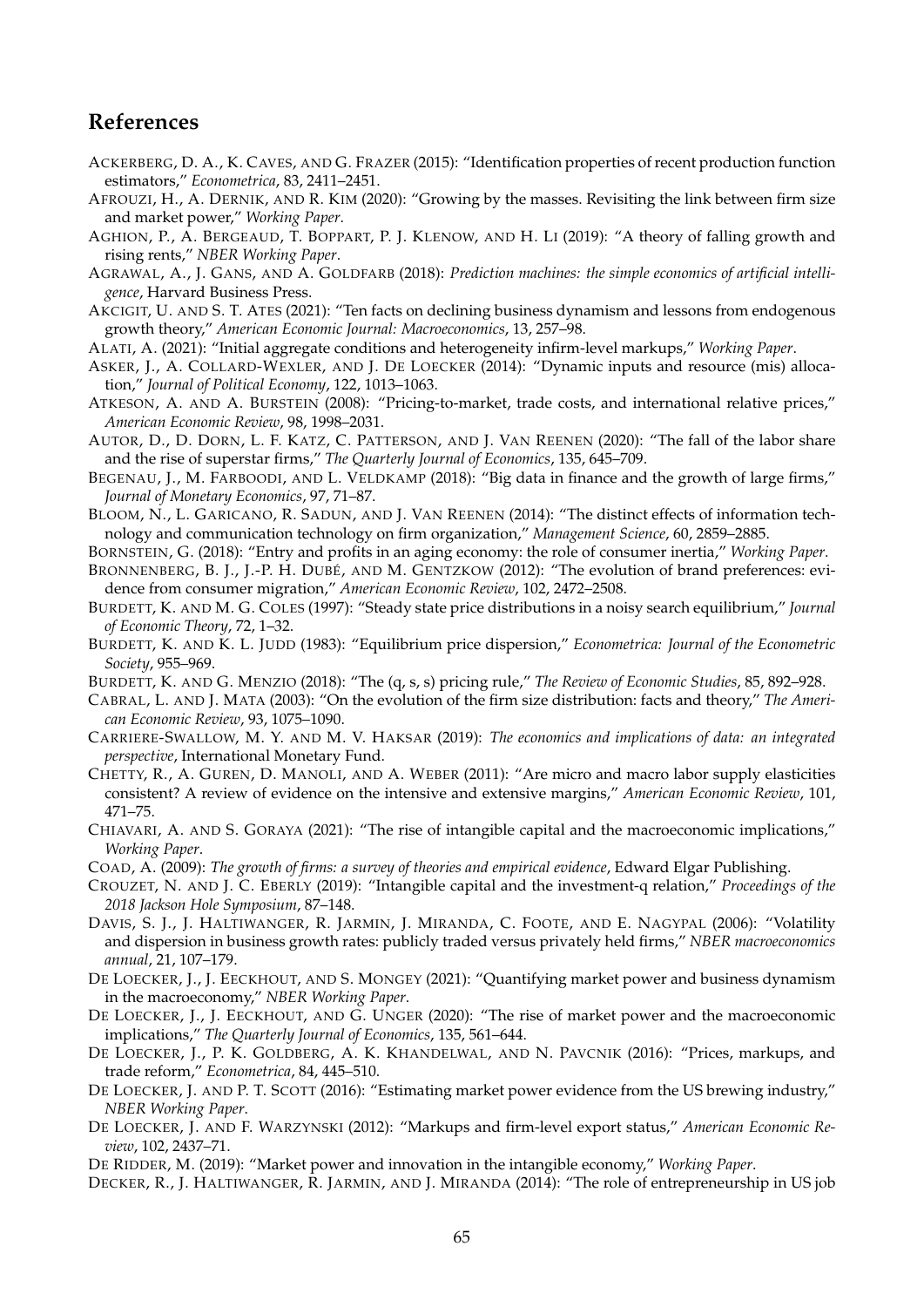creation and economic dynamism," *Journal of Economic Perspectives*, 28, 3–24.

<span id="page-66-0"></span>DECKER, R. A., J. HALTIWANGER, R. S. JARMIN, AND J. MIRANDA (2016): "Declining business dynamism: what we know and the way forward," *American Economic Review*, 106, 203–07.

<span id="page-66-13"></span>——— (2020): "Changing business dynamism and productivity: shocks versus responsiveness," *American Economic Review*, 110, 3952–90.

- <span id="page-66-14"></span>DINLERSOZ, E. M. AND M. YORUKOGLU (2012): "Information and industry dynamics," *American Economic Review*, 102, 884–913.
- <span id="page-66-11"></span>DIXIT, A. K. AND J. E. STIGLITZ (1977): "Monopolistic competition and optimum product diversity," *The American Economic Review*, 67, 297–308.
- <span id="page-66-9"></span>DUBÉ, J.-P., G. J. HITSCH, AND P. E. ROSSI (2010): "State dependence and alternative explanations for consumer inertia," *The RAND Journal of Economics*, 41, 417–445.
- <span id="page-66-19"></span>DUNNE, T., M. J. ROBERTS, AND L. SAMUELSON (1989): "The growth and failure of US manufacturing plants," *The Quarterly Journal of Economics*, 104, 671–698.
- <span id="page-66-10"></span>EATON, J., M. ESLAVA, M. KUGLER, AND J. R. TYBOUT (2009): *8. Export dynamics in colombia: firm-level evidence*, Harvard University Press.
- <span id="page-66-23"></span>EDMOND, C., V. MIDRIGAN, AND D. Y. XU (2018): "How costly are markups?" *NBER Working Paper*.
- <span id="page-66-1"></span>EECKHOUT, J. (2021): *The profit paradox: how thriving firms threaten the future of work*, Princeton University Press.
- <span id="page-66-8"></span>EINAV, L., P. J. KLENOW, J. D. LEVIN, AND R. MURCIANO-GOROFF (2020): "Customers and retail growth," *Working Paper*.
- <span id="page-66-24"></span>EWENS, M., R. H. PETERS, AND S. WANG (2019): "Acquisition prices and the measurement of intangible capital," *NBER Working Paper*.
- <span id="page-66-28"></span>FERNALD, J. G. (2015): "Productivity and potential output before, during, and after the great recession," *NBER macroeconomics annual*, 29, 1–51.
- <span id="page-66-2"></span>FOSTER, L., J. HALTIWANGER, AND C. SYVERSON (2008): "Reallocation, firm turnover, and efficiency: selection on productivity or profitability?" *American Economic Review*, 98, 394–425.
- <span id="page-66-17"></span>GANDHI, A., S. NAVARRO, AND D. A. RIVERS (2020): "On the identification of gross output production functions," *Journal of Political Economy*, 128, 2973–3016.
- <span id="page-66-18"></span>GAO, W. AND M. KEHRIG (2017): "Returns to scale, productivity and competition: empirical evidence from US manufacturing and construction establishments," *Working Paper*.
- <span id="page-66-5"></span>GOLDFARB, A. AND D. TREFLER (2018): "AI and international trade," *NBER Working Paper*.
- <span id="page-66-3"></span>GOURIO, F. AND L. RUDANKO (2014): "Customer capital," *Review of Economic Studies*, 81, 1102–1136.
- <span id="page-66-22"></span>GRASSI, B. (2017): "I-O in IO: size, industrial organization, and the input-output network make a firm structurally important," *Working Paper*.
- <span id="page-66-21"></span>GRULLON, G., Y. LARKIN, AND R. MICHAELY (2019): "Are US industries becoming more concentrated?" *Review of Finance*, 23, 697–743.
- <span id="page-66-20"></span>HALL, R. E. (1988): "The relation between price and marginal cost in US industry," *Journal of Political Economy*, 96, 921–947.
- <span id="page-66-25"></span>HALTIWANGER, J., R. S. JARMIN, AND J. MIRANDA (2013): "Who creates jobs? Small versus large versus young," *Review of Economics and Statistics*, 95, 347–361.
- <span id="page-66-4"></span>HASKEL, J. AND S. WESTLAKE (2018): *Capitalism without capital: the rise of the intangible economy*, Princeton University Press.
- <span id="page-66-12"></span>HOPENHAYN, H., J. NEIRA, AND R. SINGHANIA (2018): "The rise and fall of labor force growth: implications for firm demographics and aggregate trends," *NBER Working Paper*.
- <span id="page-66-7"></span>HOPENHAYN, H. A. (1992): "Entry, exit, and firm dynamics in long run equilibrium," *Econometrica: Journal of the Econometric Society*, 1127–1150.
- <span id="page-66-27"></span>HORNSTEIN, A., P. KRUSELL, AND G. L. VIOLANTE (2011): "Frictional wage dispersion in search models: a quantitative assessment," *American Economic Review*, 101, 2873–98.

<span id="page-66-30"></span><span id="page-66-29"></span>HOVENKAMP, H. (2019): "Is antitrust's consumer welfare principle imperiled?" *J. Corp. L.*, 45, 65.

——— (2020a): "Antitrust: what counts as consumer welfare," *Working Paper*.

- <span id="page-66-31"></span>——— (2020b): "On the meaning of antitrust's consumer welfare principle," *Revue Concurrentialiste (Jan. 17, 2020), U of Penn, Inst for Law & Econ Research Paper*.
- <span id="page-66-16"></span>HSIEH, C.-T. AND E. ROSSI-HANSBERG (2019): "The industrial revolution in services," *NBER Working Papers*.

<span id="page-66-6"></span>JONES, C. I. AND C. TONETTI (2020): "Nonrivalry and the economics of data," *American Economic Review*, 110, 2819–58.

- <span id="page-66-26"></span>KAPLAN, G. AND G. MENZIO (2015): "The morphology of price dispersion," *International Economic Review*, 56, 1165–1206.
- <span id="page-66-15"></span>KARAHAN, F., B. PUGSLEY, AND A. ¸SAHIN (2019): "Demographic origins of the startup deficit," *NBER Working Paper*.